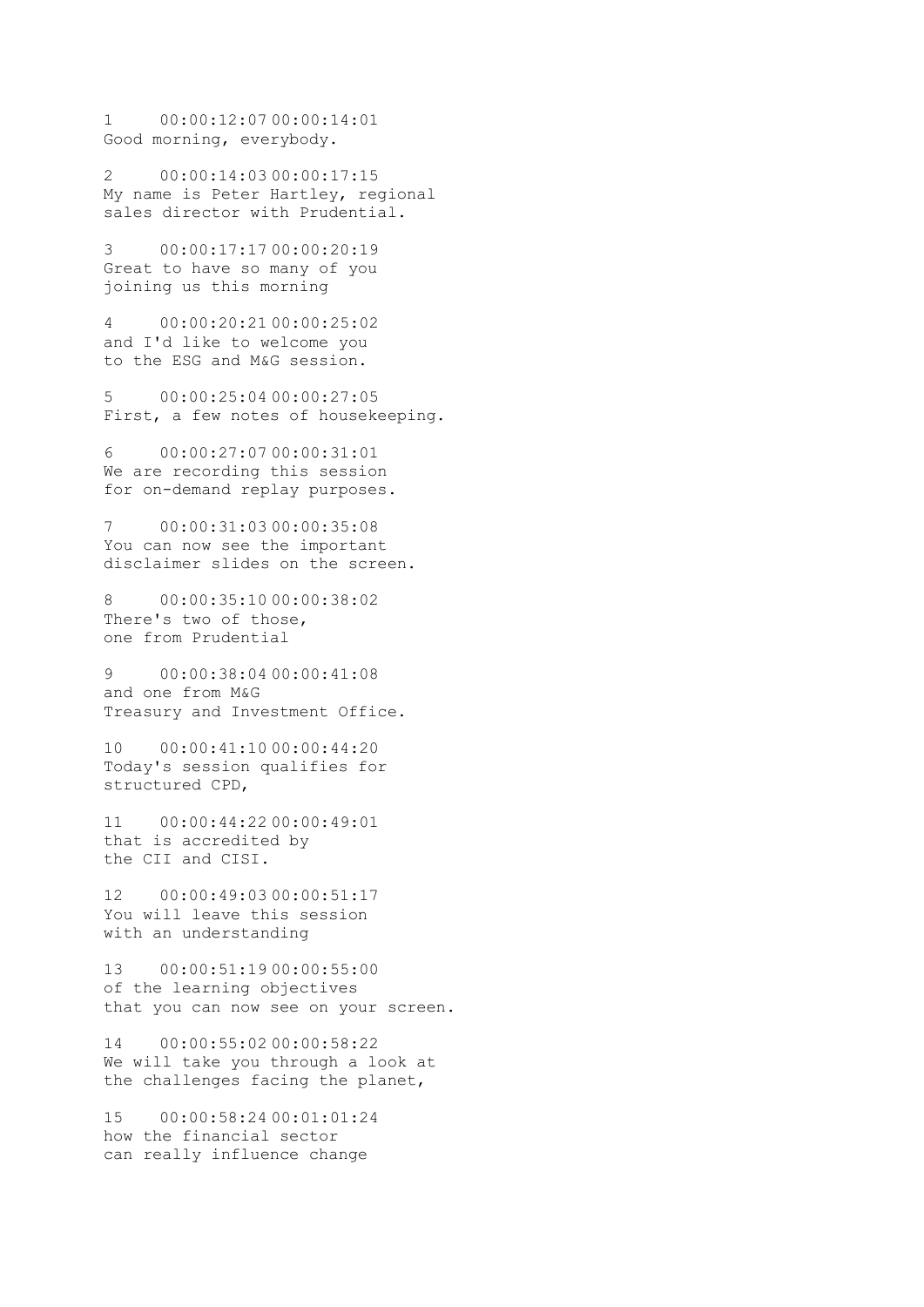16 00:01:02:01 00:01:06:14 and a look at what is ESG and how we integrate it.

17 00:01:06:16 00:01:09:02 The session will run as a presentation,

18 00:01:09:04 00:01:11:06 but we are keen to have your input,

19 00:01:11:08 00:01:14:08 so we will be asking some polling questions

20 00:01:14:10 00:01:16:02 to gather your views.

21 00:01:16:04 00:01:17:11 Please do participate,

22 00:01:17:13 00:01:20:24 this will help the presenters with the session as we go through.

23 00:01:21:01 00:01:25:13 On the right hand of the screen, you will see a tab for a poll.

24 00:01:25:15 00:01:28:06 Just click on this area and submit your response

25 00:01:28:08 00:01:30:11 as we ask a question.

26 00:01:30:13 00:01:33:23 I'm going to kick that off now, actually, with the first poll.

27 00:01:34:00 00:01:37:24 Why do you think there is such a focus on ESG currently?

28 00:01:39:10 00:01:41:12 Just while you are answering that,

29 00:01:41:14 00:01:45:10 I'm going to introduce you to our presenters for this morning.

30 00:01:45:12 00:01:49:01 We have Cat McInally, one of our business development managers

31 00:01:49:03 00:01:53:05 and also Mark Riggall, head of Client Portfolio Management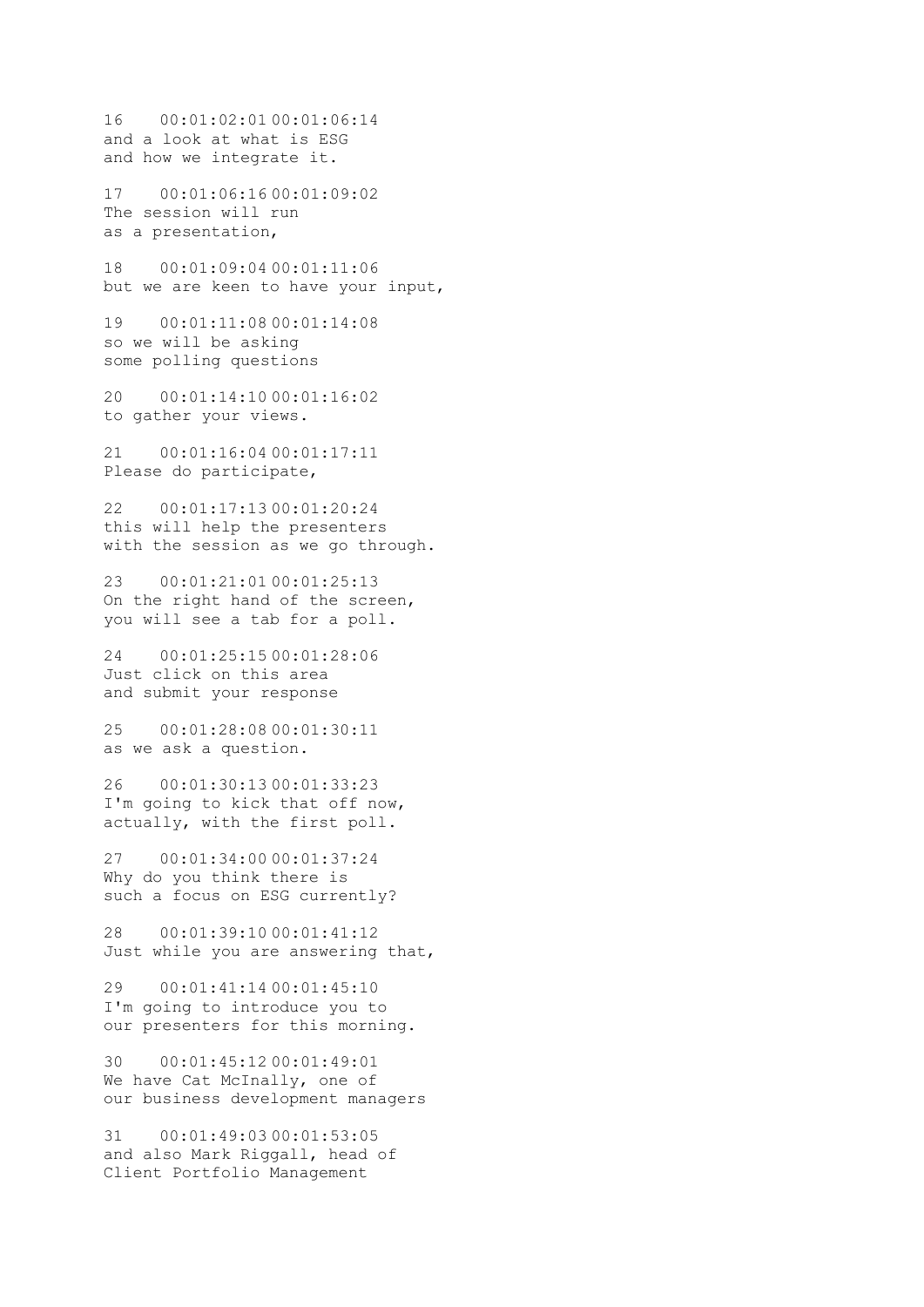32 00:01:53:07 00:01:55:10 with Treasury and Investment Office.

33 00:01:55:12 00:01:59:24 Without further ado, I would just like to say welcome to everybody,

34 00:02:00:01 00:02:02:23 thanks for taking your time to be with us today

35 00:02:03:00 00:02:05:00 and I'll hand over to Cat.

36 00:02:06:11 00:02:07:22 Thanks, Peter.

37 00:02:07:24 00:02:10:02 A very warm welcome from

38 00:02:10:04 00:02:14:18 an extremely cold -10 Stirling in Scotland today.

39 00:02:14:20 00:02:17:06 I can say it is not -10 in this room,

40 00:02:17:08 00:02:20:05 it's fairly warm with the sun coming in.

41 00:02:22:03 00:02:25:12 Why all the hype around ESG? If you are anything like me,

42 00:02:25:14 00:02:28:00 you will see that your inbox is absolutely jam-packed

43 00:02:28:02 00:02:30:03 full of fund groups,

44 00:02:30:05 00:02:33:11 other types of compliance groups telling you about ESG.

45 00:02:33:13 00:02:35:11 Eight or nine times out of ten,

46 00:02:35:13 00:02:38:07 usually there is a new ESG fund proposition

47 00:02:38:09 00:02:40:24 for you to consider off the back of that.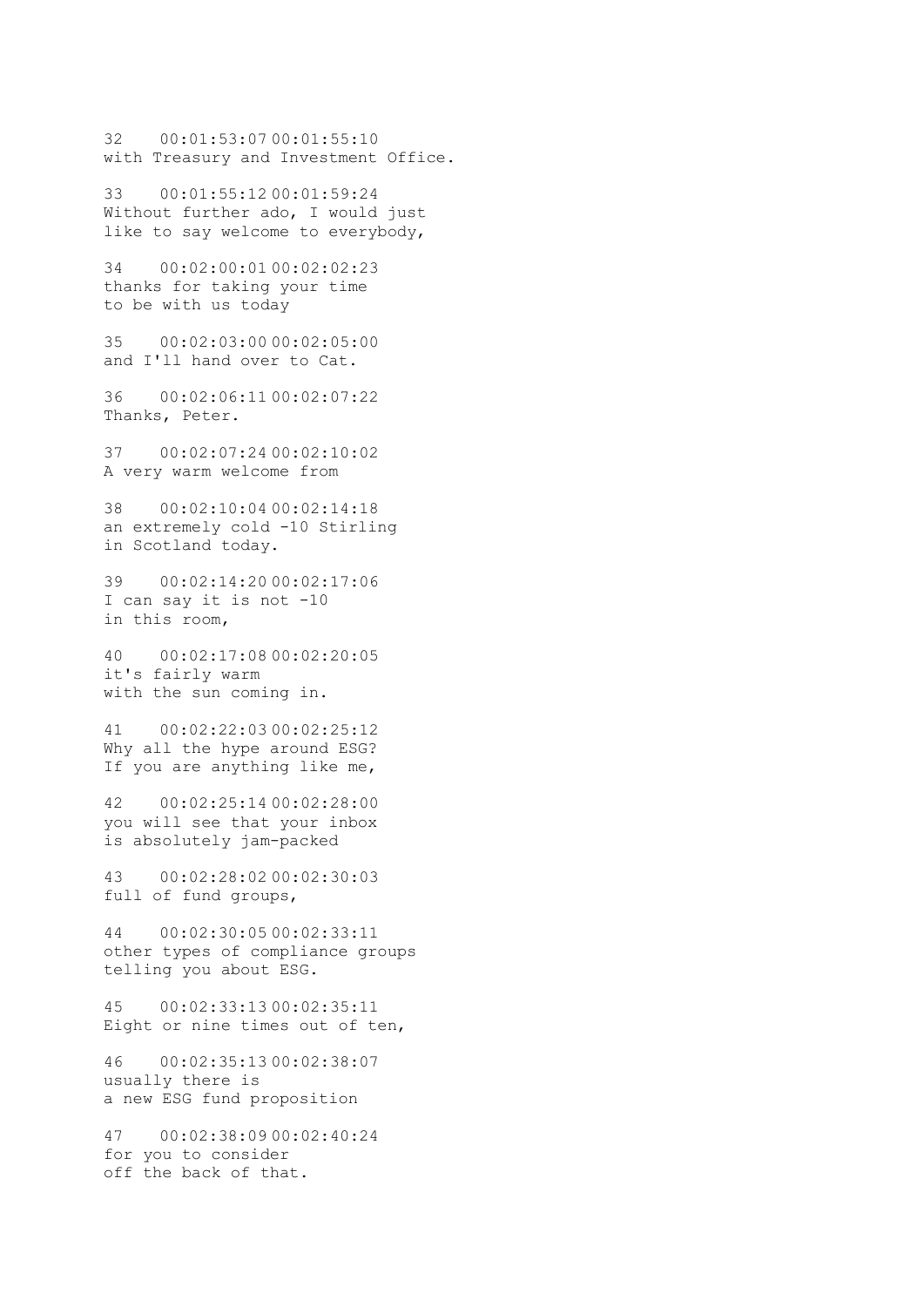48 00:02:41:01 00:02:44:16 I often have a few worries that advisers feel that

49 00:02:44:18 00:02:49:12 they need to start incorporating these brand-new types of funds

50 00:02:49:14 00:02:51:07 into their propositions.

51 00:02:51:09 00:02:53:10 More often than not, a lot of the funds

52 00:02:53:12 00:02:56:17 that you are currently using are probably fit for purpose.

53 00:02:56:19 00:03:00:24 The aim of this presentation is to give you some practical help

54 00:03:01:01 00:03:04:01 and around ESG, make sense of it,

55 00:03:04:03 00:03:08:05 what it means for your clients and also what it means for your firms.

56 00:03:08:07 00:03:12:18 Hopefully, in a few seconds, we will get the results of the poll.

57 00:03:12:20 00:03:15:08 It will come up, to see what you think.

58 00:03:15:10 00:03:18:23 There, you can see from the poll there,

59 00:03:19:00 00:03:23:22 which is moving, what people think the reasons for ESG are.

60 00:03:23:24 00:03:27:08 Regulation topping the list there.

61 00:03:27:10 00:03:29:16 I do tend to agree with you

62 00:03:29:18 00:03:32:13 that regulation is probably one of the major reasons

63 00:03:32:15 00:03:35:10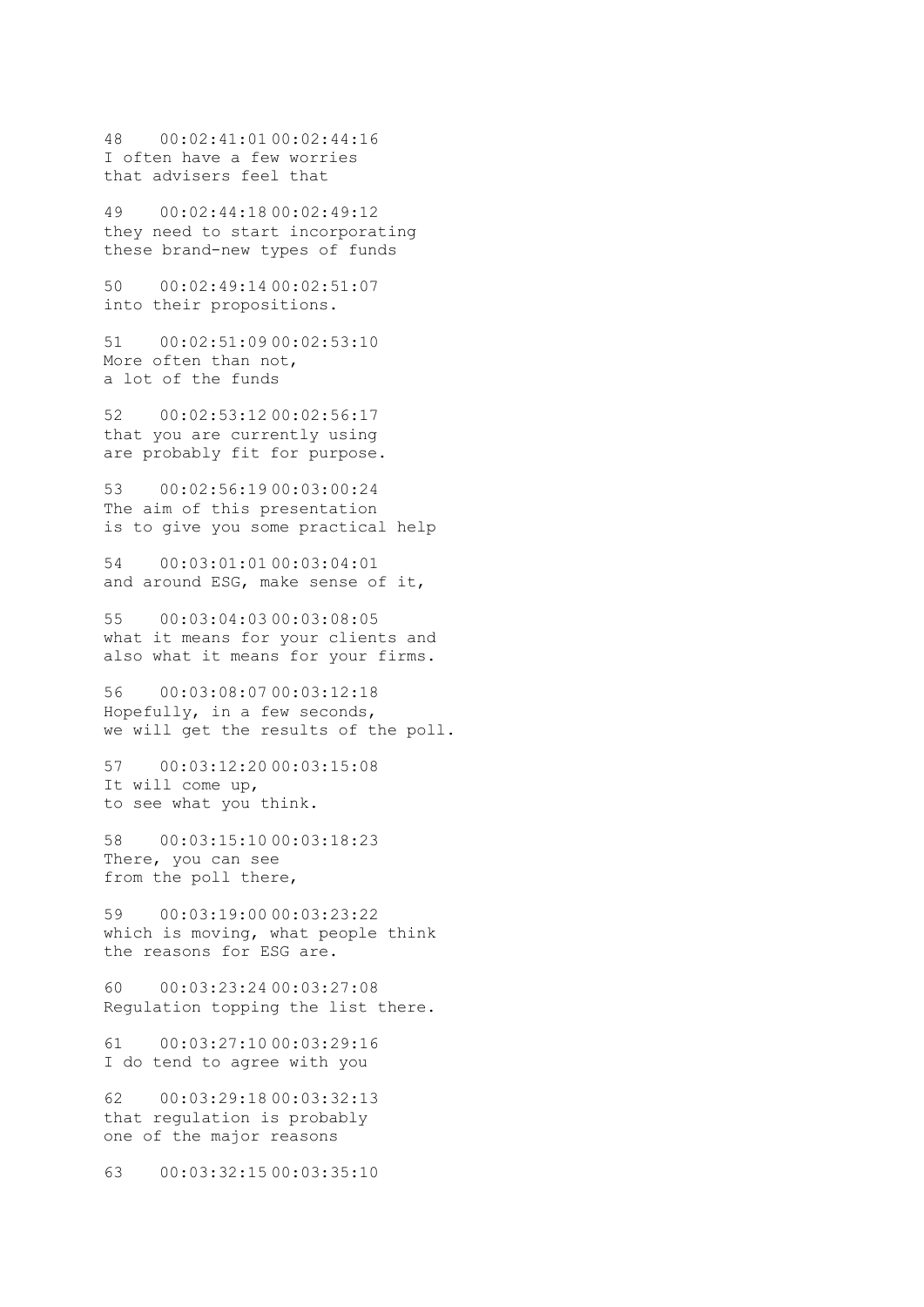that we are seeing a lot of change in the ESG journey.

64 00:03:35:12 00:03:37:17 It does play a big part.

65 00:03:37:19 00:03:41:15 Climate change, sustainability, good governance

66 00:03:41:17 00:03:44:22 has rapidly risen up the regulatory agenda.

67 00:03:44:24 00:03:47:16 You also do have that David Attenborough effect,

68 00:03:47:18 00:03:53:06 you can't avoid BBC on a Sunday night, Our Planet and the likes.

69 00:03:53:08 00:03:56:02 That is having a big effect on how people think.

70 00:03:57:06 00:03:58:17 The big piece of legislation

71 00:03:58:19 00:04:01:00 that we're going to discuss for a few minutes

72 00:04:01:02 00:04:03:19 is the sustainable finance disclosure regulation.

73 00:04:03:21 00:04:09:24 This is the reason why we are seeing the ESG journey steaming ahead.

74 00:04:10:01 00:04:14:02 This should be implemented in March this year throughout the EU.

75 00:04:14:04 00:04:17:13 Interestingly, the FCA did confirm that

76 00:04:17:15 00:04:22:23 the UK will not be required to comply with FSDR down to Brexit.

77 00:04:23:00 00:04:26:02 Who would have thought Brexit could have had an advantage

78 00:04:26:04 00:04:27:07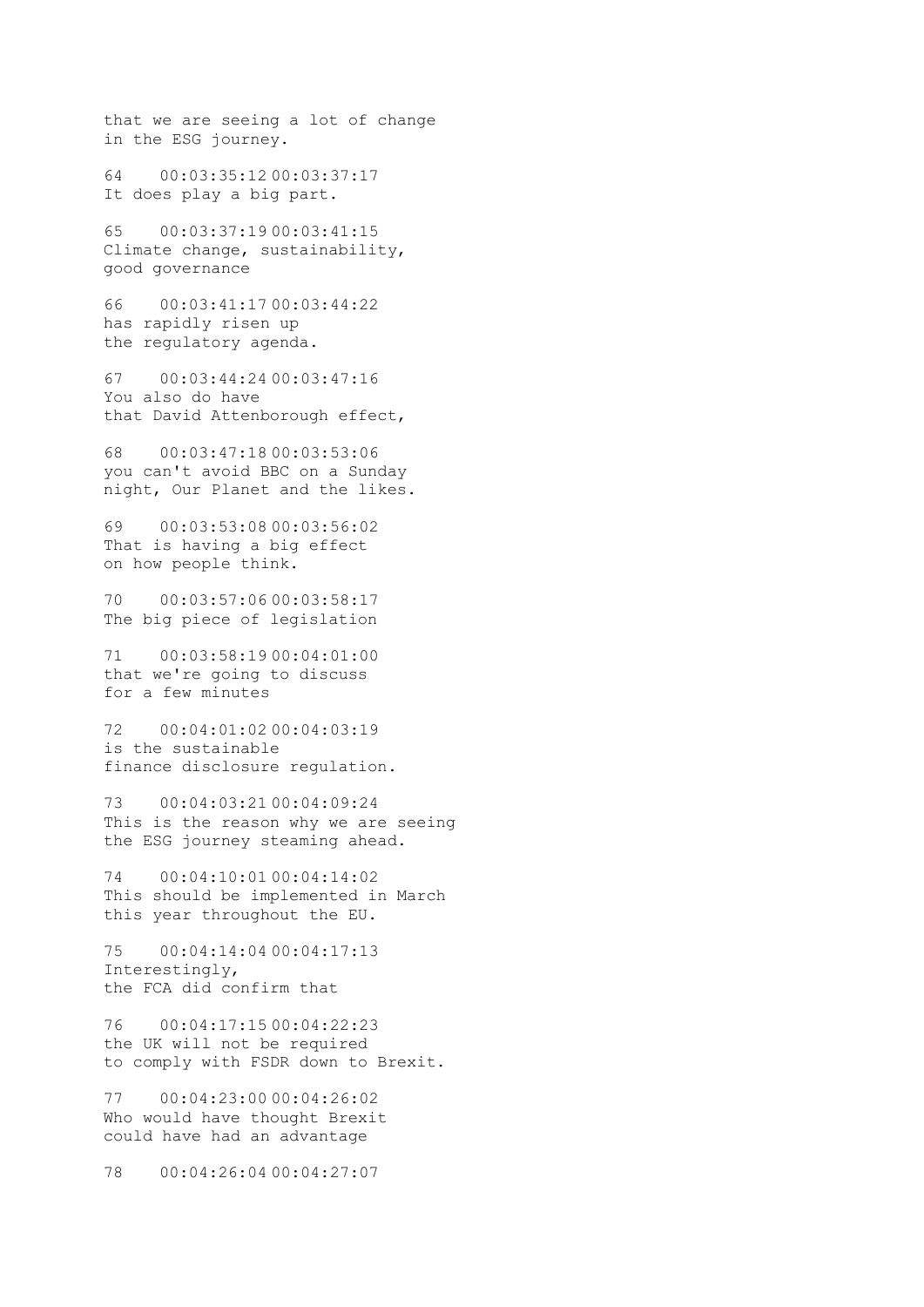from EU regulation?

79 00:04:27:09 00:04:30:10 Instead, it's going to continue with what they call the task force

80 00:04:30:12 00:04:32:15 on climate-related financial disclosures,

81 00:04:32:17 00:04:35:06 which at the moment is a voluntary framework.

82 00:04:35:08 00:04:39:07 Had we gone ahead with FSDR,

83 00:04:39:09 00:04:42:14 we would have been required or advisers would have been required

84 00:04:42:16 00:04:44:16 to set out exactly what extent

85 00:04:44:18 00:04:48:05 you make suitability criteria part of your advice.

86 00:04:48:07 00:04:50:11 This would have meant that firms,

87 00:04:50:13 00:04:53:08 even with no plans to offer ESG portfolios,

88 00:04:53:10 00:04:55:22 would needed to have had a policy in place.

89 00:04:55:24 00:04:59:05 So, you would have had to explain to your clients,

90 00:04:59:07 00:05:02:01 if any, what ESG portfolios are on offer

91 00:05:02:03 00:05:04:10 and do the due diligence on the suitability.

92 00:05:04:12 00:05:06:08 As I said, thank God for Brexit.

93 00:05:06:10 00:05:09:08 However, we would be very naive to think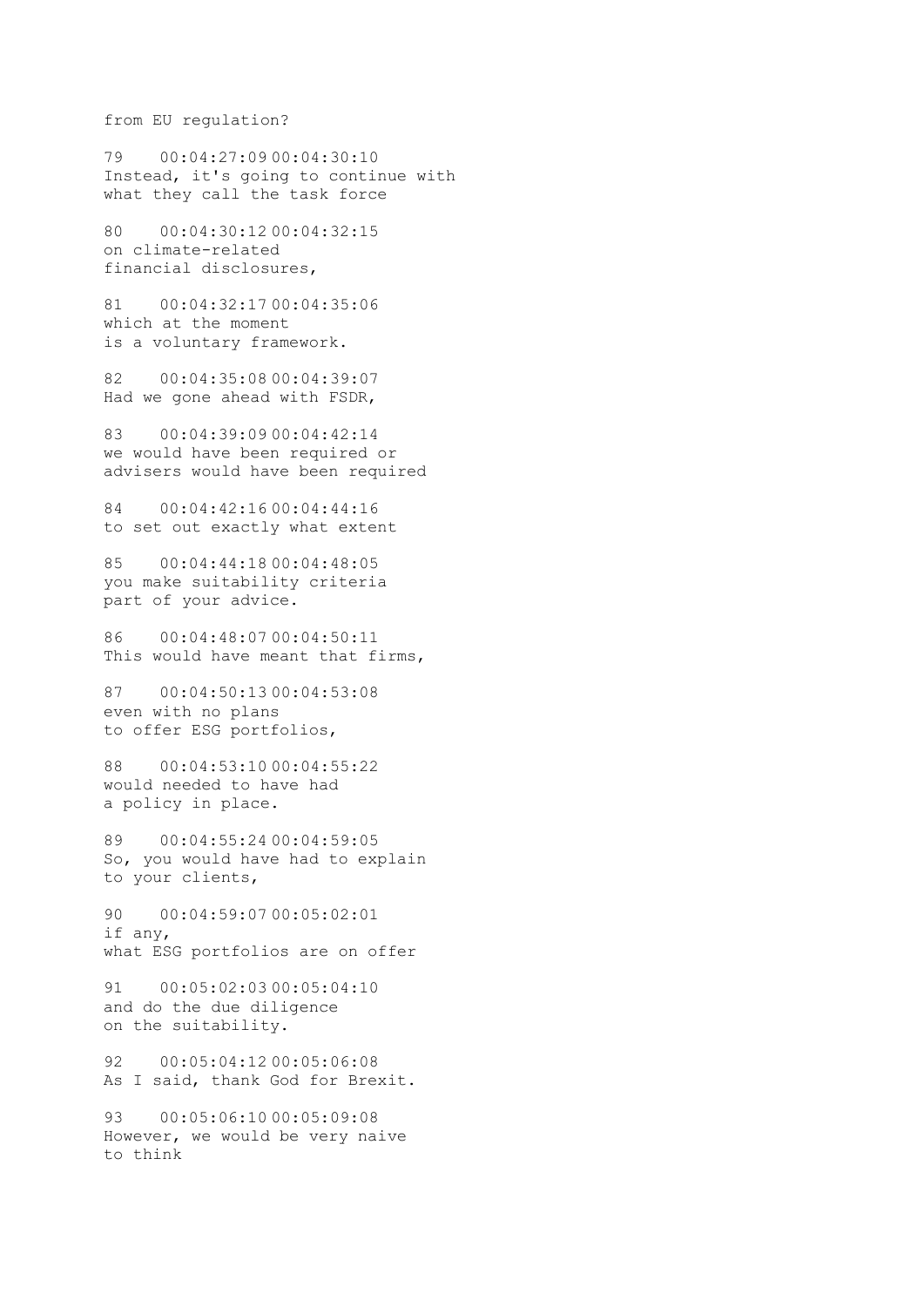94 00:05:09:10 00:05:11:21 that the UK will not follow suit.

95 00:05:11:23 00:05:14:13 And, in fact, the FCA has said that

96 00:05:14:15 00:05:16:16 at some point they will look to follow

97 00:05:16:18 00:05:22:02 and I believe that Theresa May did say that and FSDR equivalent

98 00:05:22:04 00:05:25:15 would be drafted into UK law at some point.

99 00:05:25:17 00:05:27:08 However, there is no date.

100 00:05:27:10 00:05:29:24 Why are you hearing so much noise from fund groups?

101 00:05:30:01 00:05:32:18 You have to remember that a lot of the fund groups in the UK

102 00:05:32:20 00:05:34:23 sell their propositions into the EU.

103 00:05:35:00 00:05:38:23 Absolutely, just because the UK is not taking part

104 00:05:39:00 00:05:42:17 does not mean that we are not getting ready for it.

105 00:05:42:19 00:05:45:18 If I had taken part in that poll,

106 00:05:45:20 00:05:48:09 I would have clicked regulation being the main driver.

107 00:05:48:11 00:05:53:05 However, as you can see from our little bus here,

108 00:05:53:07 00:05:57:23 it moves along the screen,

109 00:05:58:00 00:06:01:04 it is time that we need to start looking at this.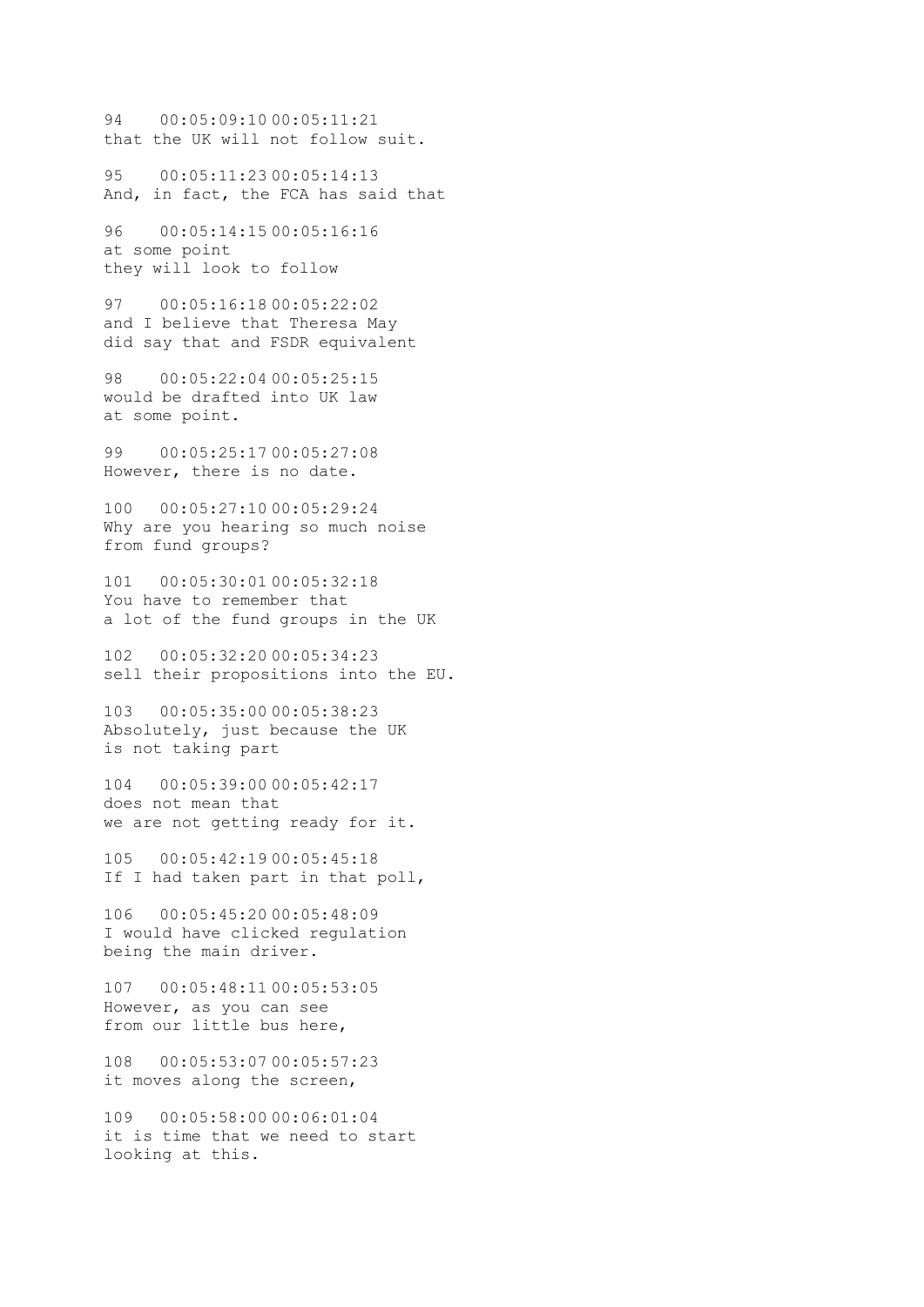110 00:06:01:06 00:06:04:06 From a reputational lens, ready or not,

111 00:06:04:08 00:06:06:08 this is capturing your clients' attention.

112 00:06:06:10 00:06:09:03 Even if it's only to ask the question,

113 00:06:09:05 00:06:10:17 the last thing you want to do

114 00:06:10:19 00:06:14:03 is have that well-known Bristol-based self-serve platform

115 00:06:14:05 00:06:16:22 inboxing your clients,

116 00:06:16:24 00:06:19:23 talking to them about the ESG propositions that they have.

117 00:06:20:00 00:06:23:10 You will start to hear more people talking about this.

118 00:06:23:12 00:06:27:00 Again, think about another large topic that we discuss at Pru,

119 00:06:27:02 00:06:28:24 intergenerational planning.

120 00:06:29:01 00:06:31:22 The next generation that you will look after

121 00:06:31:24 00:06:35:10 are possibly more interested in ESG.

122 00:06:35:12 00:06:39:22 I know from my point of view, with my children's' investments,

123 00:06:39:24 00:06:44:00 I have put a proportion of those into some sort of impact-style funds.

124 00:06:44:02 00:06:46:02 Not my money because I don't have any money.

125 00:06:46:04 00:06:49:03 With the performance,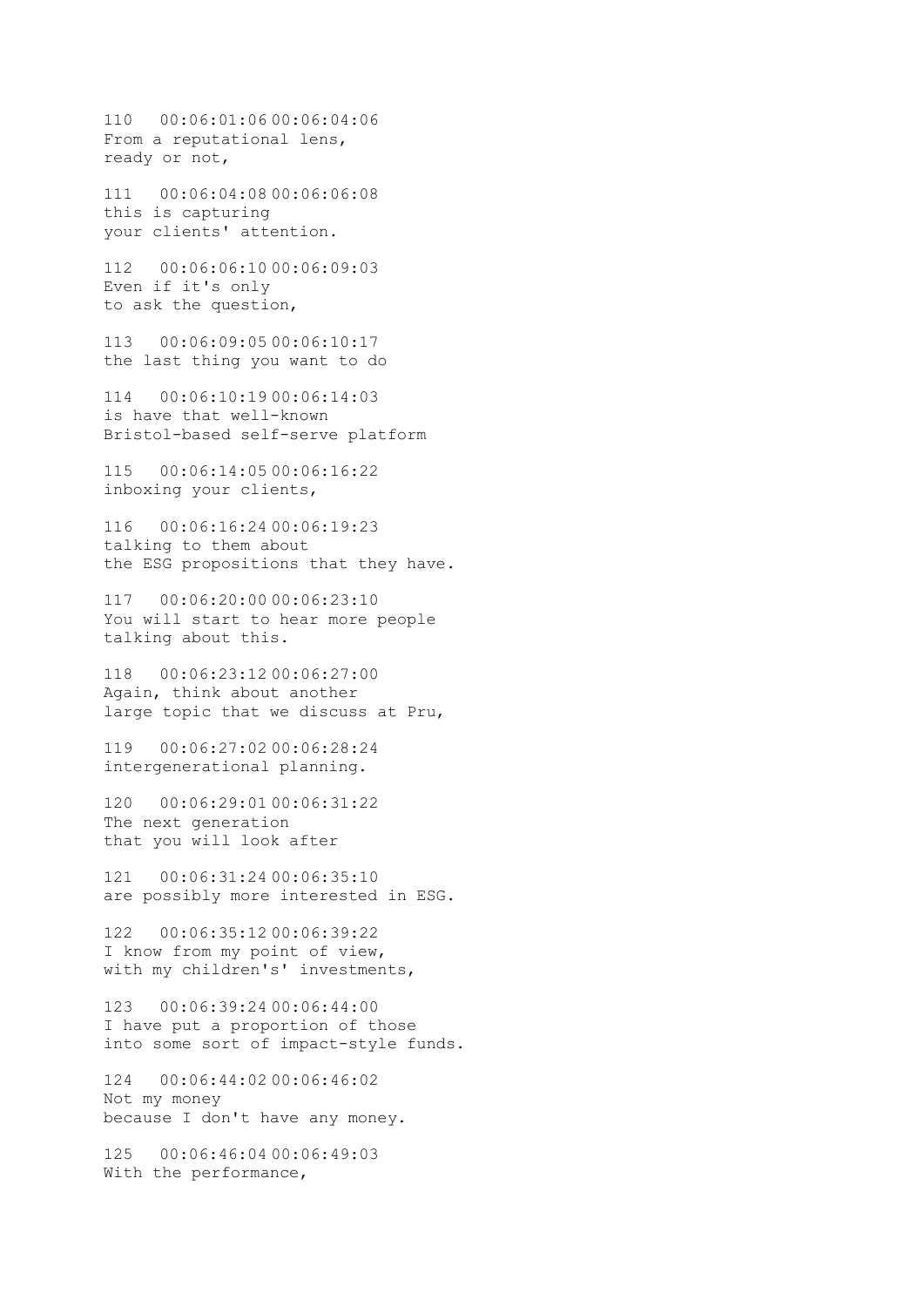we're going to have a look at that 126 00:06:49:05 00:06:51:14 in a little more detail in a few slides time. 127 00:06:53:13 00:06:55:19 What are the challenges facing the world today? 128 00:06:55:21 00:06:59:13 We will just quickly cover what challenges we can see. 129 00:06:59:15 00:07:01:03 As I said, 130 00:07:01:05 00:07:03:10 none of this will be a surprise for you. 131 00:07:03:12 00:07:05:17 The population is growing, that, in turn, 132 00:07:05:19 00:07:08:16 puts pressure on food, energy, housing and the likes. 133 00:07:08:18 00:07:10:11 That is then linked to consumption, 134 00:07:10:13 00:07:12:11 so we have increased food consumption. 135 00:07:13:16 00:07:18:00 Deforestation to pop the cows on so we can, in turn, eat them. 136 00:07:18:02 00:07:19:24 That is linked to climate change. 137 00:07:20:01 00:07:23:13 More often than not, you will see these little colourful 138 00:07:23:15 00:07:26:18 17 United Nations sustainable development goals 139 00:07:26:20 00:07:29:16 and these were launched in 2005 and they are what we call

140 00:07:29:18 00:07:32:11 the blueprint to addressing the key global issues.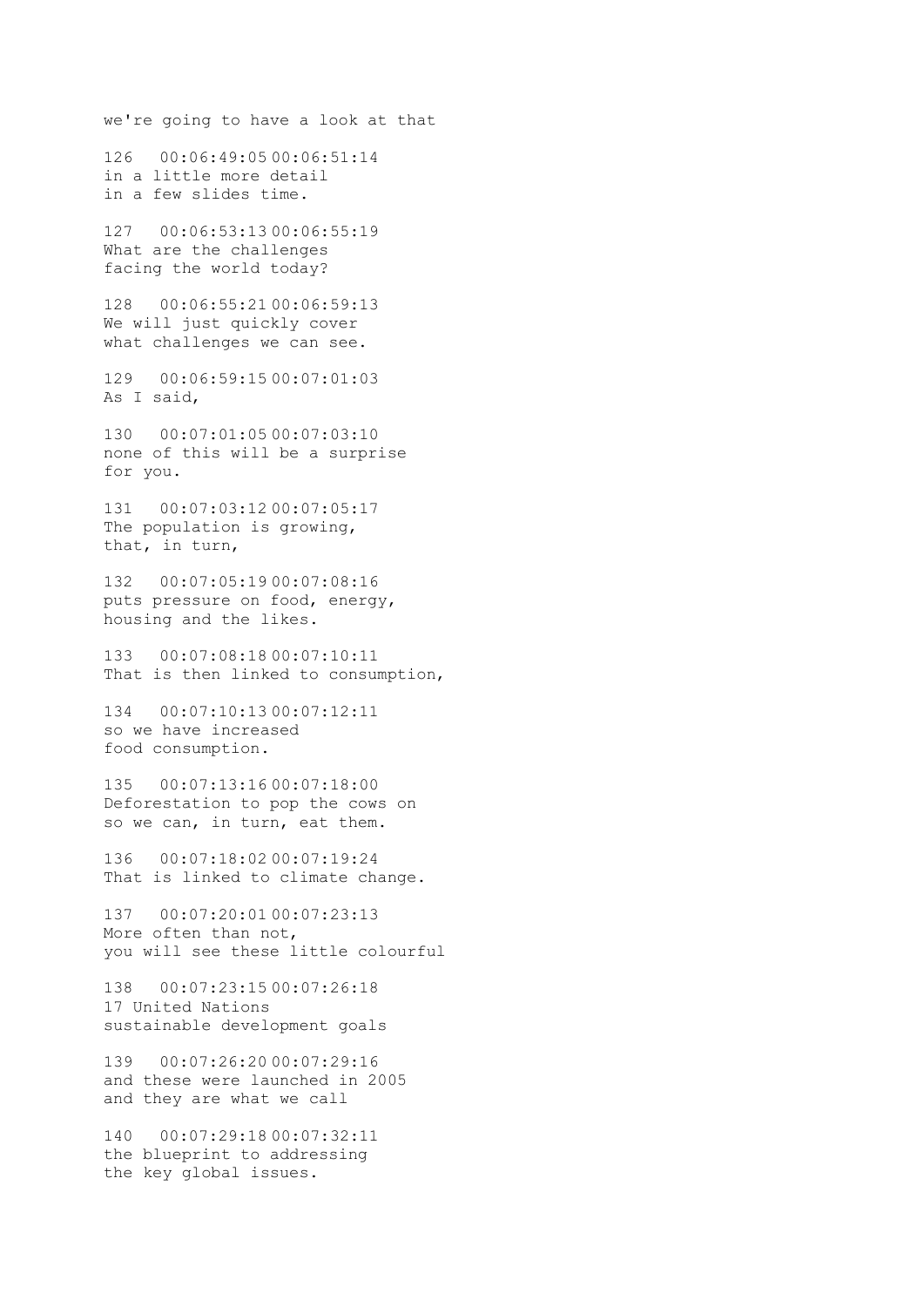141 00:07:32:13 00:07:34:14 Initially aimed at governments,

142 00:07:34:16 00:07:37:18 we are now seeing a growing amount of fund managers

143 00:07:37:20 00:07:40:17 and propositions aligning themselves with these goals.

144 00:07:40:19 00:07:43:12 A really interesting fact, nine of those

145 00:07:43:14 00:07:48:03 sustainable development goals are actually linked to the climate.

146 00:07:48:05 00:07:53:04 That's why you might be seeing a lot more emphasis on climate-style funds.

147 00:07:54:10 00:07:57:08 Now looking at what is ESG.

148 00:07:57:10 00:08:00:17 If you just take a step back for a second

149 00:08:00:19 00:08:03:07 and think if I was to give you all £1,000

150 00:08:03:09 00:08:06:02 and you had to pick a company to invest in,

151 00:08:06:04 00:08:09:10 typically you would look at things like cash flow,

152 00:08:09:12 00:08:13:07 yields, earnings, profitability, growth prospects,

153 00:08:13:09 00:08:15:24 but what ESG does is it takes it to a new level

154 00:08:16:01 00:08:18:09 and considers non-financial factors

155 00:08:18:11 00:08:19:16 And that, in turn,

156 00:08:19:18 00:08:23:16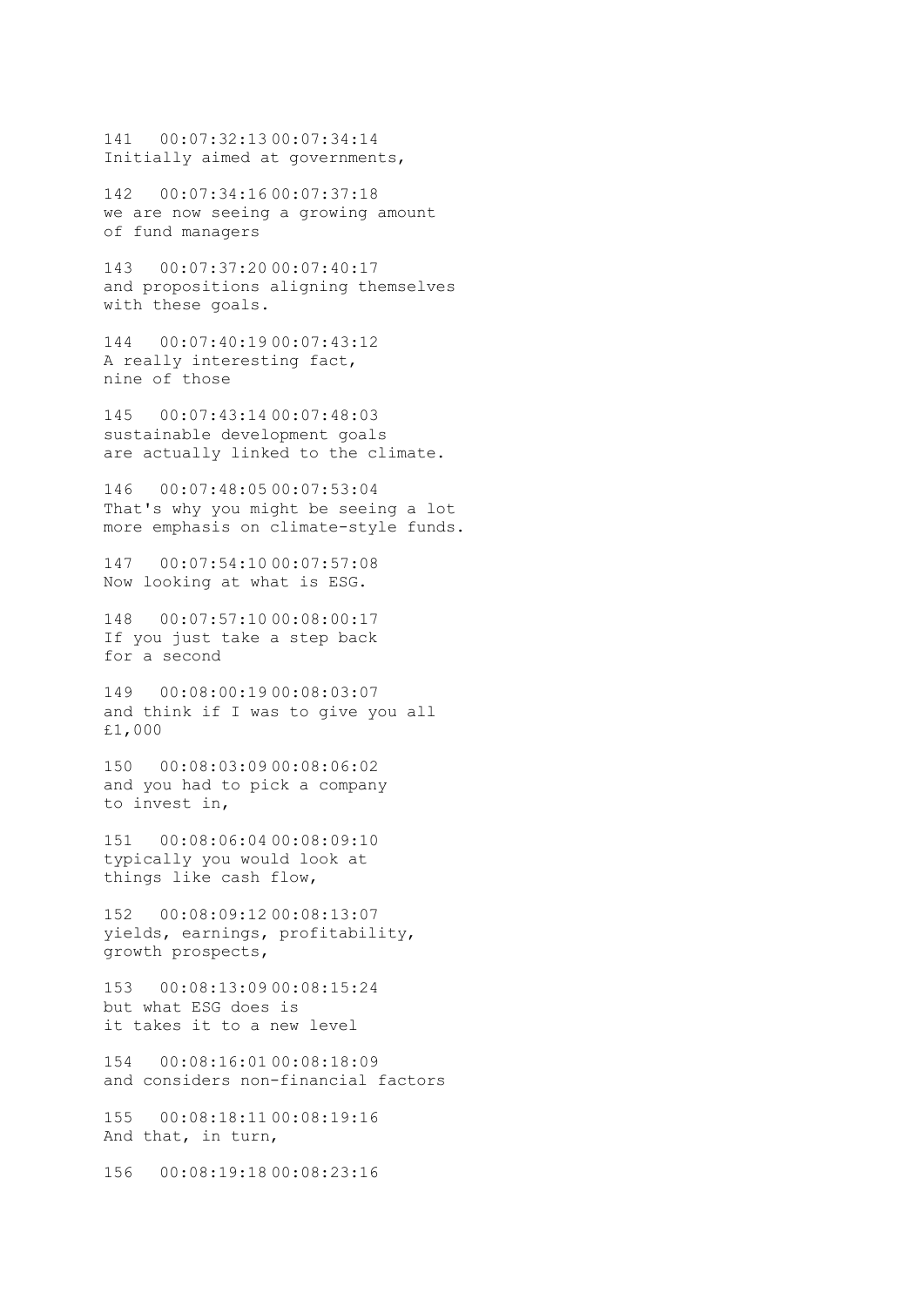helps identify material risks and growth opportunities.

157 00:08:23:18 00:08:26:01 These factors can have a huge material impact

158 00:08:26:03 00:08:28:19 and can actually create a lot of risk for the company

159 00:08:28:21 00:08:30:08 if they don't consider them.

160 00:08:30:10 00:08:32:14 These factors are now considered

161 00:08:32:16 00:08:37:00 as a really important element of companies' longer performance.

162 00:08:37:02 00:08:38:15 We are starting to see that come through

163 00:08:38:17 00:08:40:09 when we talk about performance in a second.

164 00:08:40:11 00:08:42:03 It actually makes perfect sense.

165 00:08:42:05 00:08:46:21 If you invest in companies with good diligence, they are going to grow.

166 00:08:46:23 00:08:49:16 The E is fairly straight forward.

167 00:08:49:18 00:08:54:05 Big, big regulatory push and a moral focus on environment.

168 00:08:54:07 00:08:58:05 Social, I actually find this probably the most interesting one.

169 00:08:58:07 00:09:02:00 You are looking at the big megatrends that are facing the world

170 00:09:02:02 00:09:03:14 such as globalisation,

171 00:09:03:16 00:09:06:17 urbanisation, digital disruption,

172 00:09:06:19 00:09:09:21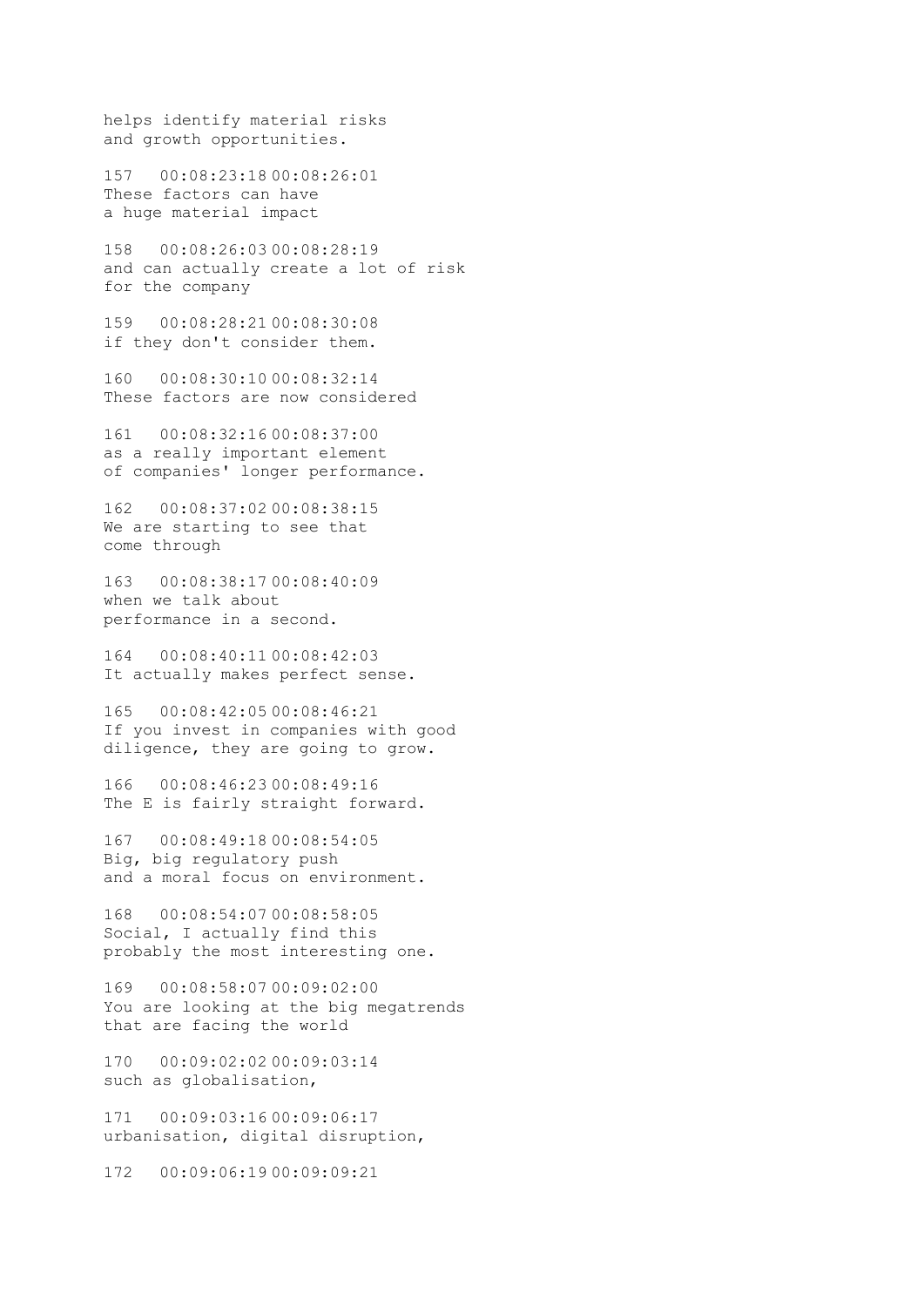which we won't talk about because we had quite a lot of this morning.

173 00:09:09:23 00:09:13:00 But if you take the likes of Uber as an example,

174 00:09:13:02 00:09:16:09 the largest taxi company in the world owns no cars.

175 00:09:16:11 00:09:20:24 Instagram, the largest photo company in the world owns no cameras.

176 00:09:21:01 00:09:24:07 We are seeing the way that the world is changing.

177 00:09:24:09 00:09:26:08 In governance, just as I said,

178 00:09:26:10 00:09:31:01 it makes complete and utter sense that a well-run company will do well.

179 00:09:31:03 00:09:32:07 Avoiding scandals,

180 00:09:32:09 00:09:36:01 probably Uber wasn't the best one to use on the social one there.

181 00:09:36:03 00:09:38:23 Avoiding scandals and the likes,

182 00:09:39:00 00:09:40:23 that will see them in good stead.

183 00:09:41:00 00:09:43:04 You've all seen the impact on share prices

184 00:09:43:06 00:09:46:13 of companies who have been involved in scandals and the likes.

185 00:09:47:16 00:09:49:16 If I move on to the next slide here

186 00:09:49:18 00:09:53:13 and just have a look at ethical versus ESG.

187 00:09:53:15 00:09:58:04 It's worth just taking a moment to distinguish between ethical and ESG.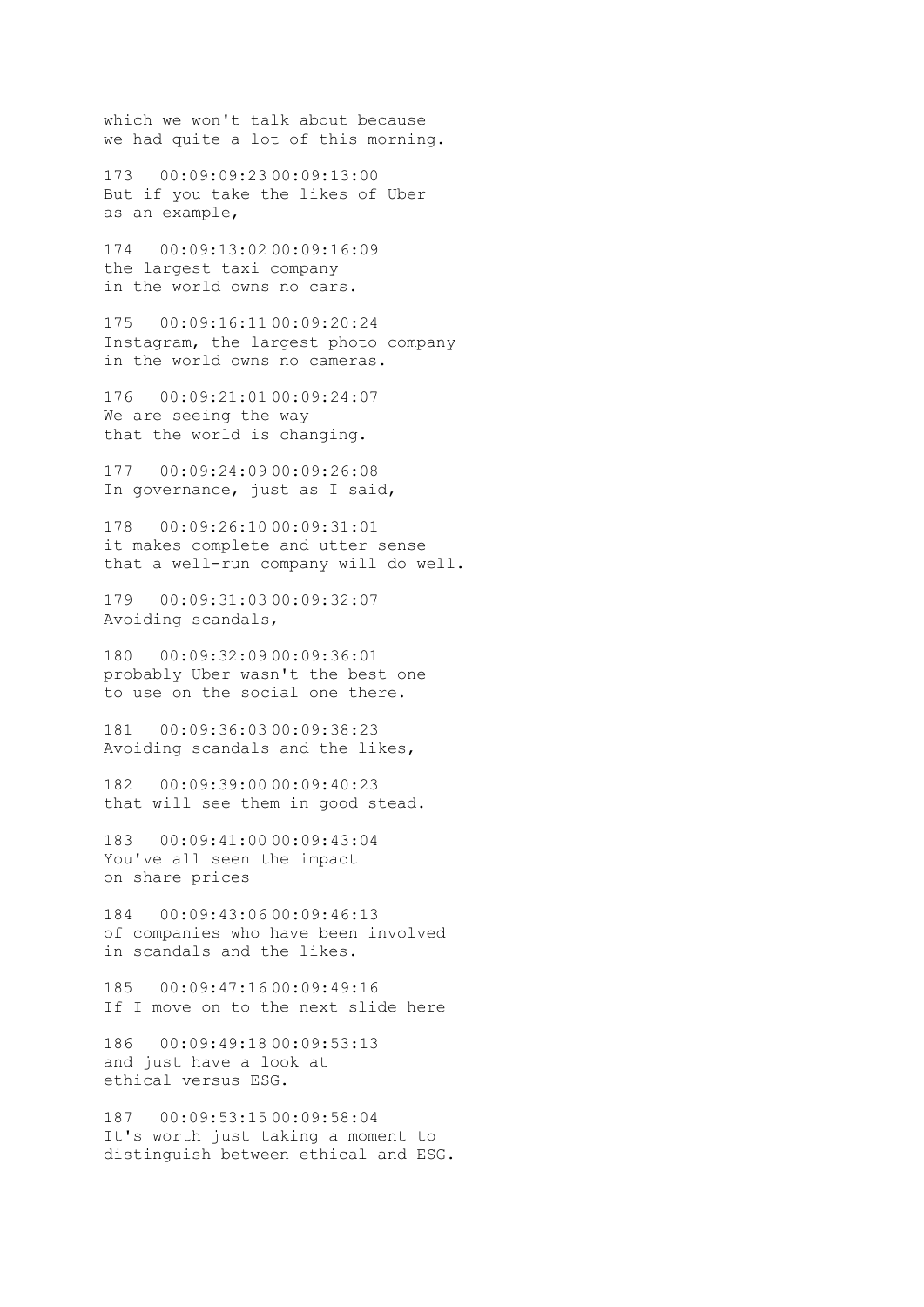188 00:09:58:06 00:10:02:13 As the slide says, ethical generally prioritises

189 00:10:02:15 00:10:05:19 the moral return over the financial return.

190 00:10:05:21 00:10:09:11 With ESG, that can be integrated into any type of strategy,

191 00:10:09:13 00:10:12:02 depending on what strategy the client is after, of course.

192 00:10:12:04 00:10:14:15 We will come back into that.

193 00:10:14:17 00:10:17:04 But it doesn't mean that you have to exclude anything.

194 00:10:17:06 00:10:19:18 We will talk about that in just a second,

195 00:10:19:20 00:10:23:01 how he would explain that sort of level to clients.

196 00:10:25:21 00:10:29:11 I will move onto talking around about performance now.

197 00:10:29:13 00:10:31:20 Let me just put these two performance charts up.

198 00:10:31:22 00:10:35:24 What we are actually starting to see is that there is a difference

199 00:10:36:01 00:10:40:03 in performance of companies that take into account ESG issues.

200 00:10:40:05 00:10:42:09 Back in 2016,

201 00:10:42:11 00:10:45:02 there was a study that directly linked to performance

202 00:10:45:04 00:10:47:16 and disclosure on ESG issues to higher share prices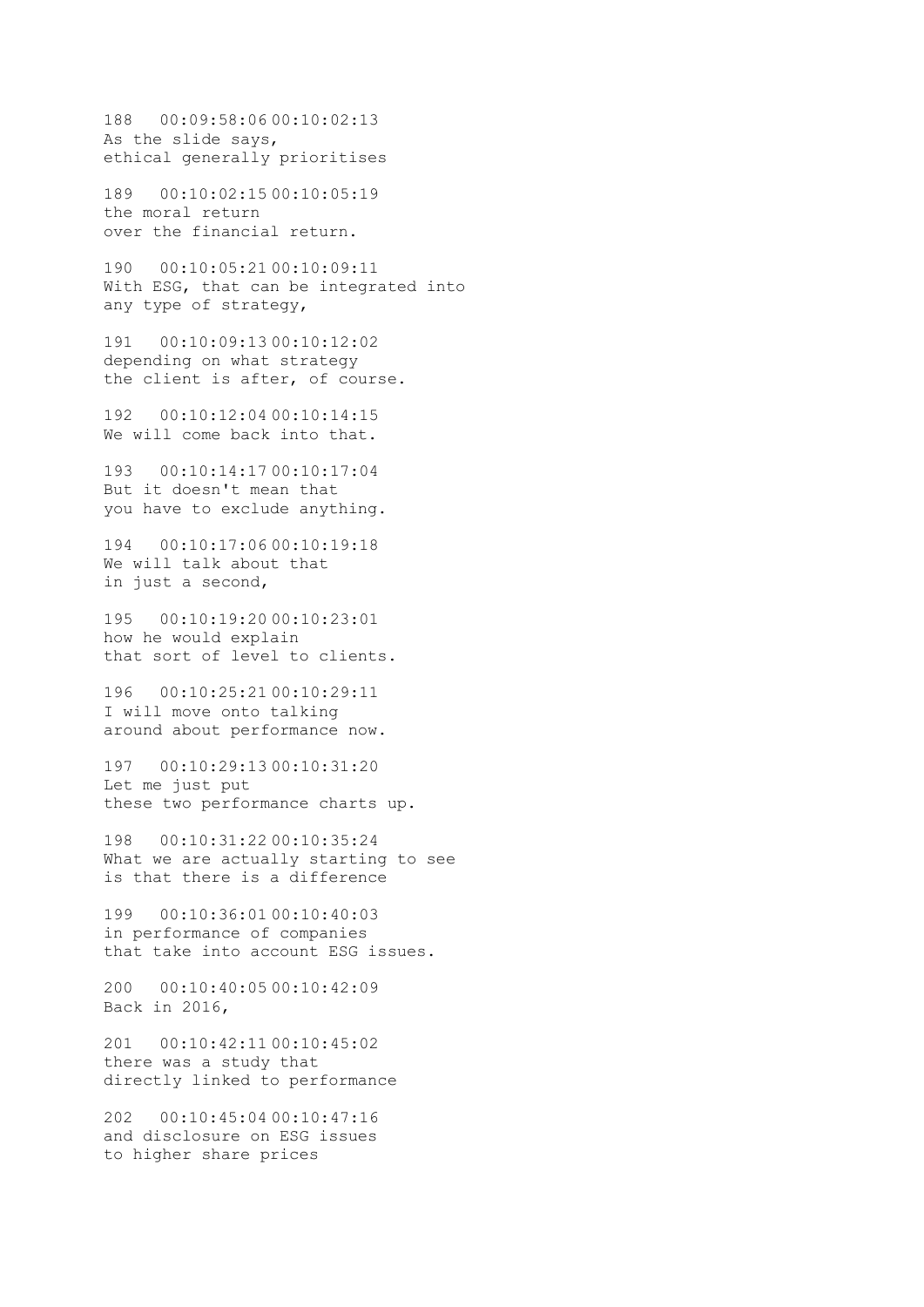203 00:10:47:18 00:10:48:18 and that was the first time

204 00:10:48:20 00:10:50:10 that they'd actually managed to make that link.

205 00:10:50:12 00:10:52:04 A year later in 2017,

206 00:10:52:06 00:10:56:16 another research paper analysed over 660 companies

207 00:10:56:18 00:11:00:02 and they found that the returns were about 2.7% higher

208 00:11:00:04 00:11:03:16 than those firms who had absolutely no ESG engagement.

209 00:11:03:18 00:11:07:08 They then monitored those companies who had ESG and it didn't

210 00:11:07:10 00:11:09:15 and as the companies adopted ESG,

211 00:11:09:17 00:11:12:14 their share prices started to outperform.

212 00:11:12:16 00:11:17:14 What we saw is they started to outperform by over 7.5%.

213 00:11:17:16 00:11:22:02 Then, back to my saying, this makes perfect sense.

214 00:11:22:04 00:11:25:07 If you take Nike, for example, Nike invested in machines

215 00:11:25:09 00:11:28:22 that changed the way that they cut the fabric for the trainers,

216 00:11:28:24 00:11:31:03 which effectively created less waste.

217 00:11:31:05 00:11:33:20 They need less fabrics, which means more profit

218 00:11:33:22 00:11:36:03 and that's nothing to do with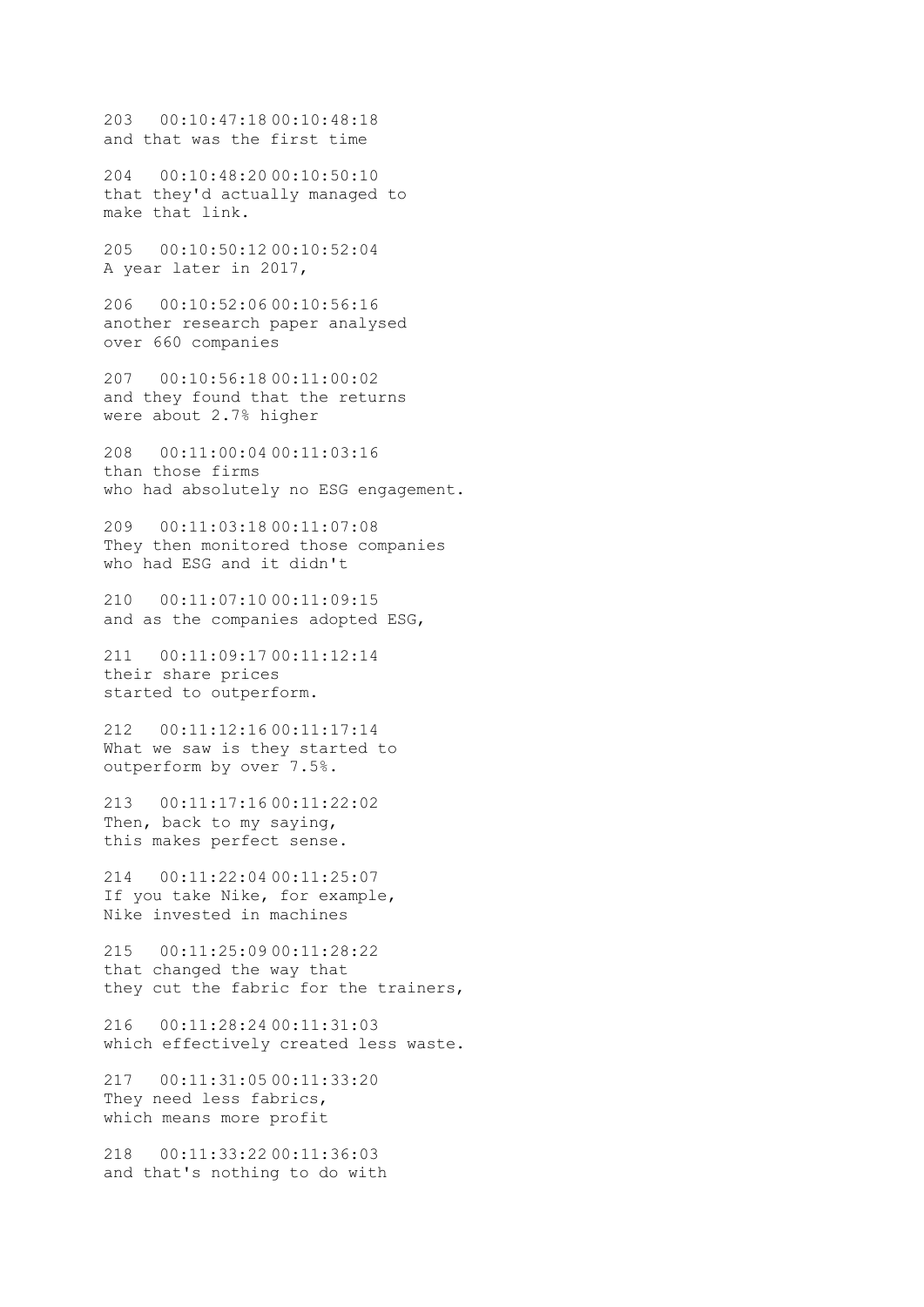the fact that

219 00:11:36:05 00:11:38:17 you pay over £100 for a pair of their trainers.

220 00:11:38:19 00:11:42:23 Companies engaged with the latest social megatrends, for example,

221 00:11:43:00 00:11:46:08 digital disruption, urbanisation, globalisation,

222 00:11:46:10 00:11:49:07 are, of course, going to be best placed to benefit.

223 00:11:49:09 00:11:53:03 Being involved in laying 5G cables in Asia, for example,

224 00:11:53:05 00:11:56:13 a shameless plug there for what we do and TNIO.

225 00:11:56:15 00:12:01:08 Companies offering good governance will obviously work a lot better

226 00:12:01:10 00:12:04:16 and better run companies will perform better.

227 00:12:06:03 00:12:10:22 Having a look with conversations with clients

228 00:12:10:24 00:12:16:04 and where do you actually start having that discussion with clients?

229 00:12:16:06 00:12:19:05 What is ESG?

230 00:12:19:07 00:12:22:09 Why are you having that conversation?

231 00:12:23:19 00:12:28:09 I think, before we go on to discuss this approach with ESG,

232 00:12:28:11 00:12:30:12 I'd actually be quite interested to know,

233 00:12:30:14 00:12:32:23 there should be another poll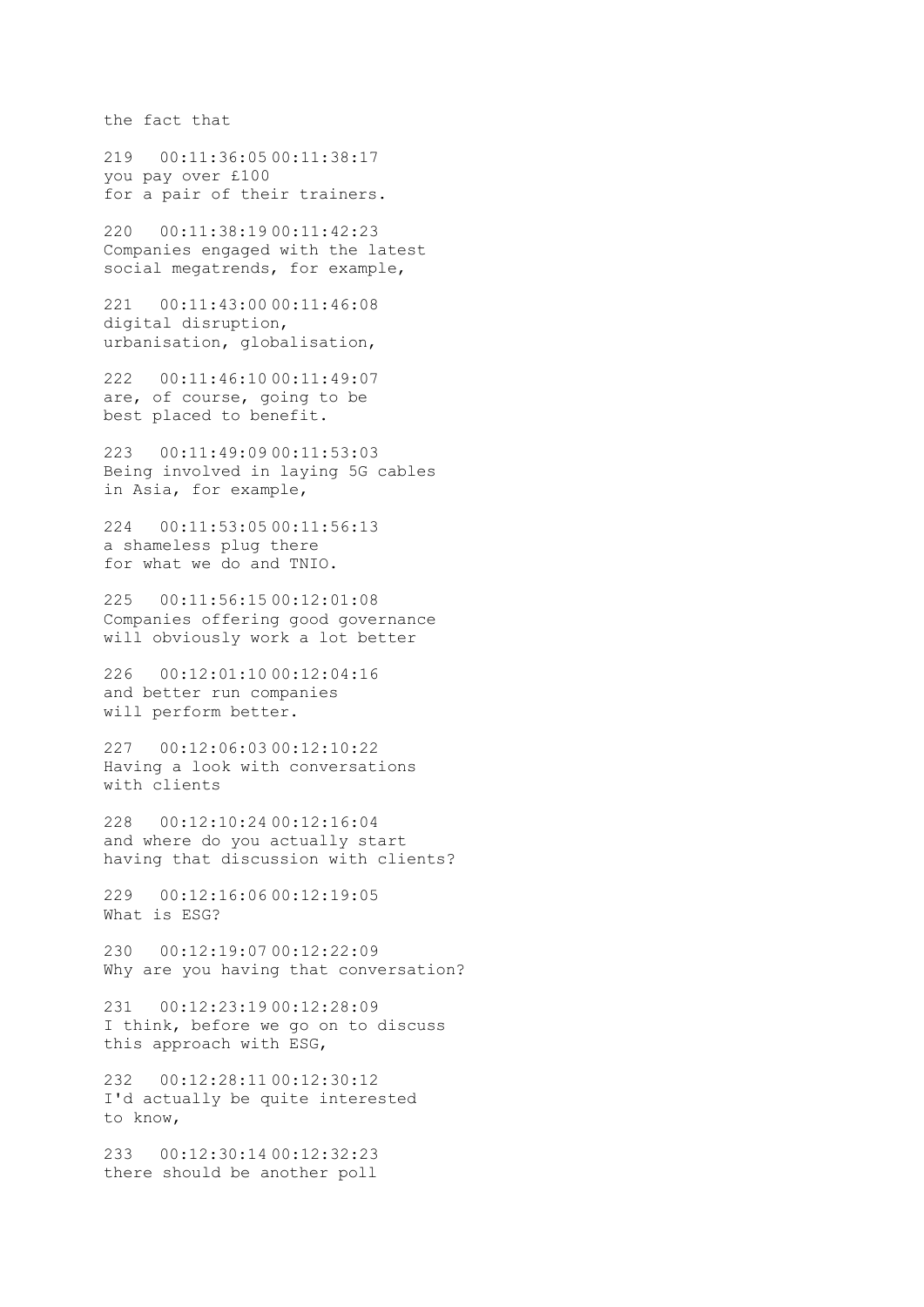that comes up here,

234 00:12:33:00 00:12:34:12 just interested to know

235 00:12:34:14 00:12:37:21 have any of your clients proactively approached you

236 00:12:37:23 00:12:40:07 regarding ESG and their investments?

237 00:12:40:09 00:12:41:17 That would be quite interesting

238 00:12:41:19 00:12:43:17 to have a little bit of a discussion about that.

239 00:12:43:19 00:12:46:13 In the meantime,

240 00:12:46:15 00:12:49:10 let's have a look at some of the questions

241 00:12:49:12 00:12:51:14 or where do we start with this?

242 00:12:51:16 00:12:55:06 First of all, we all understand what ESG is,

243 00:12:55:08 00:12:58:05 but why are we having this conversation now?

244 00:12:58:07 00:12:59:11 Clients might start to ask,

245 00:12:59:13 00:13:01:15 "Why, all of a sudden, are you asking me this now?"

246 00:13:01:17 00:13:04:04 They might want to know

247 00:13:04:06 00:13:07:23 what do you do with the information as a firm, what do you do,

248 00:13:08:00 00:13:09:10 when you ask the clients the questions,

249 00:13:09:12 00:13:11:17 what do you do with the information given?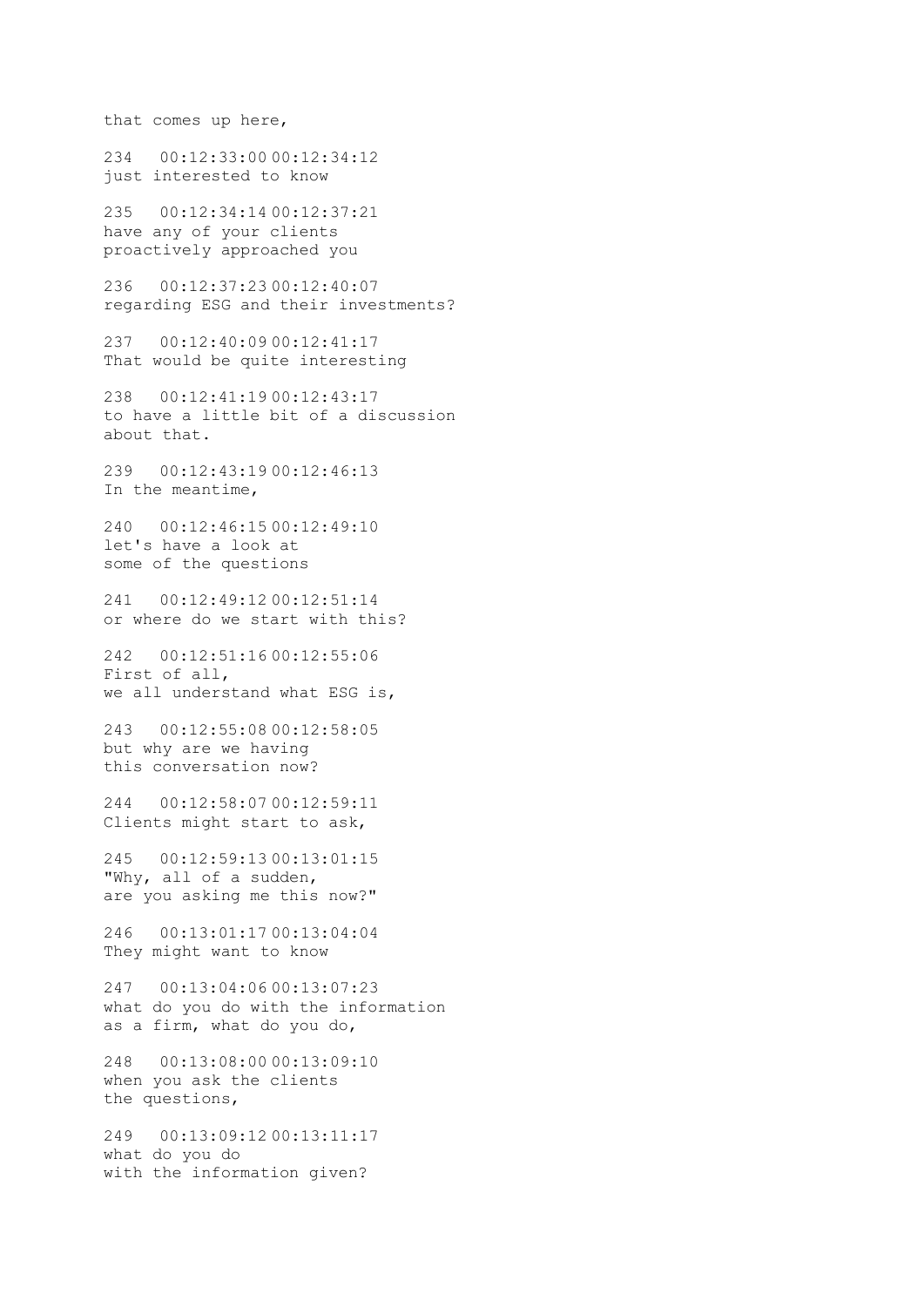250 00:13:11:19 00:13:14:16 Then, where are the opportunities for you 251 00:13:14:18 00:13:16:23 and the firm and for the client? 252 00:13:17:00 00:13:19:17 Hopefully, when we see in just a second, 253 00:13:19:19 00:13:23:00 we will see the results of the poll will come up. 254 00:13:23:02 00:13:25:01 Wow, that's quite interesting. 255 00:13:25:03 00:13:26:20 What we see is 50-50 here. 256 00:13:26:22 00:13:31:08 50%, approximately half have said yes 257 00:13:31:10 00:13:33:05 and half have said no. 258 00:13:33:07 00:13:35:18 That is fairly interesting to see 259 00:13:35:20 00:13:40:06 that there is probably a lot more clients talking about this 260 00:13:40:08 00:13:42:05 than they previously have before. 261 00:13:42:07 00:13:46:16 If we move back to the slides and I'll move on to my next... 262 00:13:46:18 00:13:47:18 I'll go back a bit. 263 00:13:47:20 00:13:50:08 I'm going to stop the hybrid bus, obviously. 264 00:13:50:10 00:13:54:04 An electric bus would be the tram. 265 00:13:54:06 00:13:57:07 We've started talking about your clients already 266 00:13:57:09 00:13:59:13 and that's not where we need to start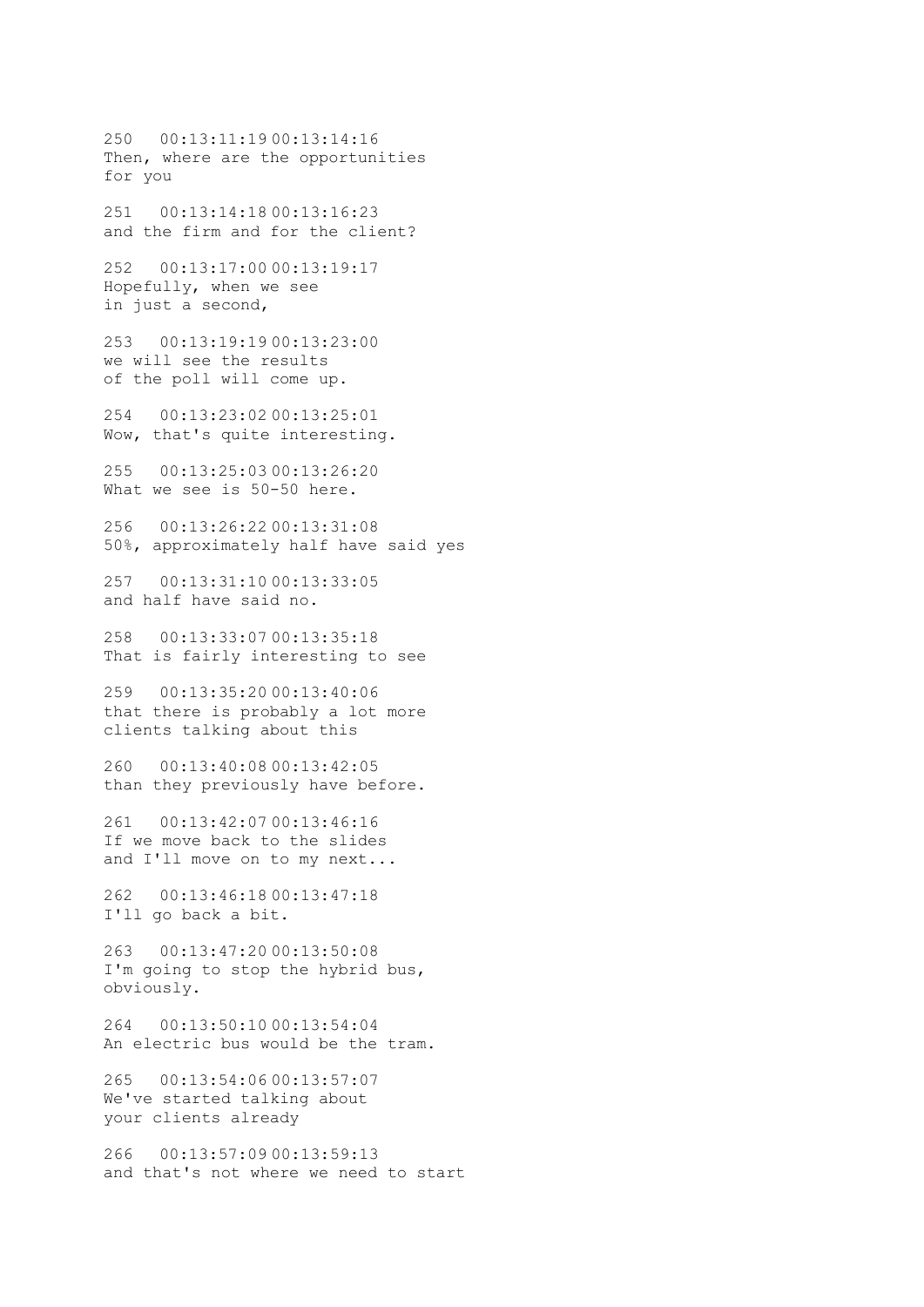with ESG.

267 00:13:59:15 00:14:03:16 It's not with the client, it's with you and your business.

268 00:14:03:18 00:14:09:23 The most important starting point is how you and your firm incorporate ESG

269 00:14:10:00 00:14:12:02 and how you document it.

270 00:14:13:17 00:14:16:19 If you already use Pru and support Pru, then we will explain,

271 00:14:16:21 00:14:18:17 Mark will explain in a few minutes,

272 00:14:18:19 00:14:20:23 you are already ESG-integrated,

273 00:14:21:00 00:14:24:21 but what we need to do is understand how you are going to deal,

274 00:14:24:23 00:14:28:20 at a firm level, with the responses that the client gives you

275 00:14:28:22 00:14:32:14 and asking the question in the wrong way can lead you down a path

276 00:14:32:16 00:14:35:23 that you are sort of stuck between a rock and a hard place

277 00:14:36:00 00:14:40:18 and can you actually deal with the response that you get back?

278 00:14:40:20 00:14:43:05 If you haven't started your ESG journey,

279 00:14:43:07 00:14:45:02 then start with the business.

280 00:14:45:04 00:14:48:05 If you are on the TSG journey, then it is possibly worthwhile

281 00:14:48:07 00:14:51:05 just having a think about the questions that you are asking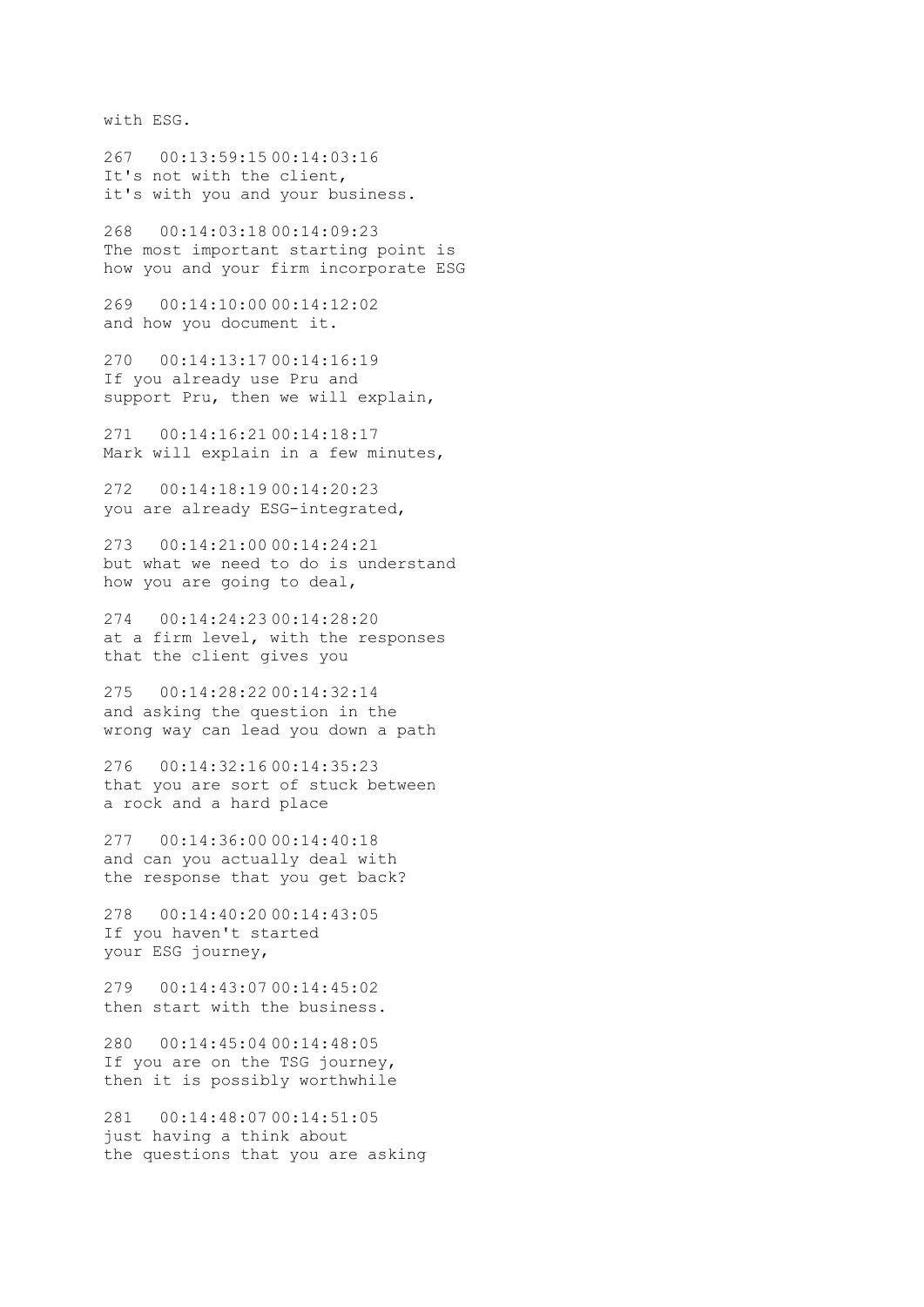282 00:14:51:07 00:14:52:22 and how you can incorporate that

283 00:14:52:24 00:14:55:12 into your centralised investment propositions.

284 00:14:55:14 00:14:59:08 Some key questions that I think are worth asking.

285 00:14:59:10 00:15:02:04 If you just have a look here.

286 00:15:02:06 00:15:05:04 Do you need to expand or modify your product offering?

287 00:15:05:06 00:15:07:04 If you are going to offer ESG,

288 00:15:07:06 00:15:10:05 is your current proposition fit for purpose

289 00:15:10:07 00:15:12:07 or do you need to expand that out?

290 00:15:12:09 00:15:16:14 Do you want to include ESG into your existing suitability questionnaire

291 00:15:16:16 00:15:20:00 or do you maybe need to add on another form of assessment?

292 00:15:20:02 00:15:21:24 That might be more practical for your firm.

293 00:15:22:01 00:15:25:20 Then, what type of performance scenarios are you going to use?

294 00:15:25:22 00:15:29:05 It's very, very difficult to compare ESG funds

295 00:15:29:07 00:15:32:17 because, ultimately, they are trying to do different things.

296 00:15:32:19 00:15:33:20 How do you...

297 00:15:35:19 00:15:38:14 ..look at the performance and the risk and return trade-offs?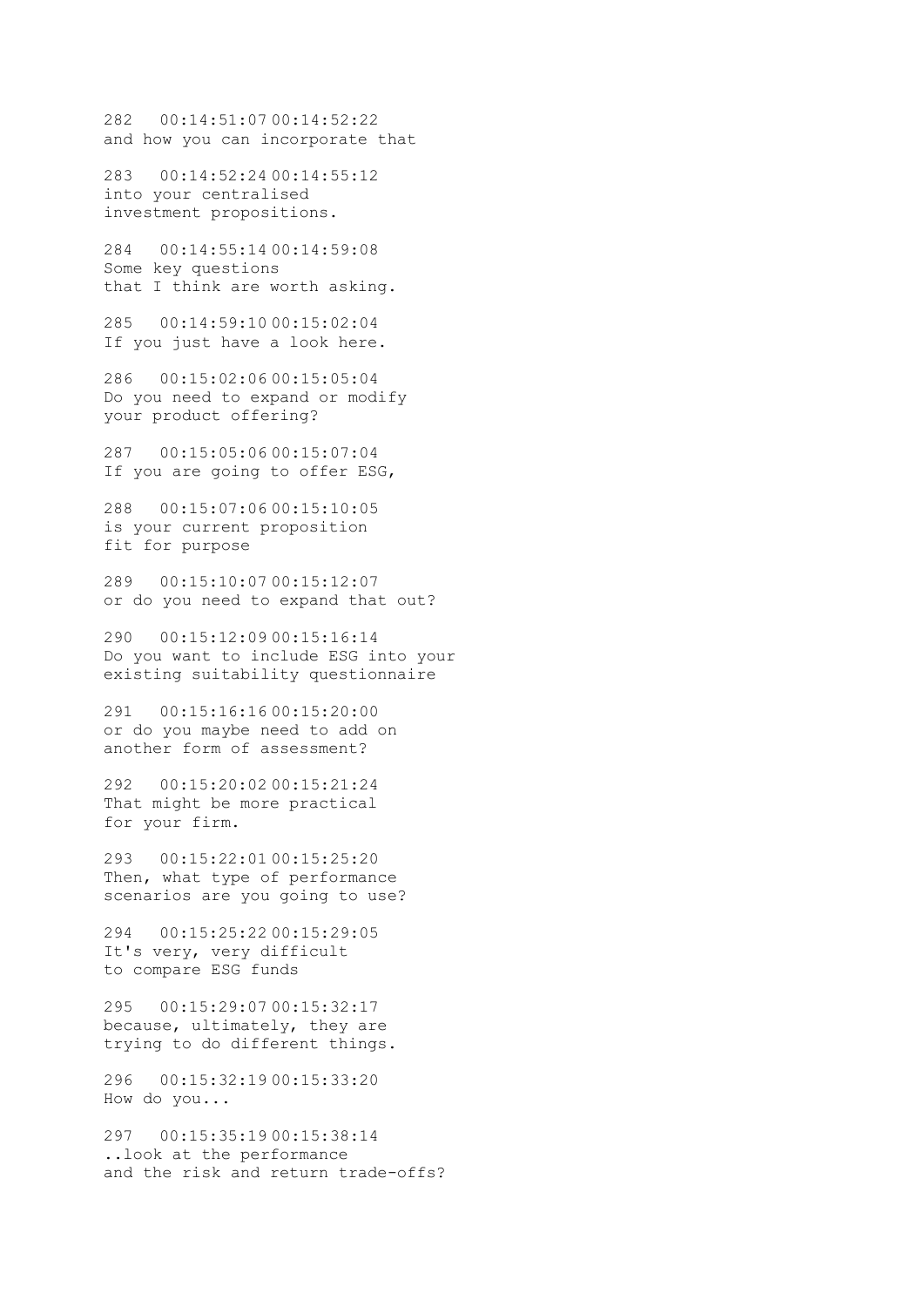298 00:15:38:16 00:15:41:23 And then what type of responses will match what type of products?

299 00:15:42:00 00:15:44:05 Understand under what circumstances

300 00:15:44:07 00:15:47:17 do you want the clients to update you on their preferences?

301 00:15:47:19 00:15:49:05 This is an ever-moving thing

302 00:15:49:07 00:15:52:20 based on what you want to make sure that you are able to deal with them.

303 00:15:52:22 00:15:55:16 But if you don't have a strategy at firm level,

304 00:15:55:18 00:15:57:22 there is every chance that you will end up in a situation

305 00:15:57:24 00:15:59:18 that you are not going to be able to deliver on

306 00:15:59:20 00:16:03:13 and, absolutely, that is not what we want to happen.

307 00:16:03:15 00:16:06:13 Asking the question, then.

308 00:16:06:15 00:16:09:16 Here we have our little adviser

309 00:16:09:18 00:16:13:14 and he is asking the question to a fictional client,

310 00:16:13:16 00:16:16:00 "would you like me to consider ESG preferences

311 00:16:16:02 00:16:18:10 when considering your investment choices?"

312 00:16:18:12 00:16:20:11 Now, if he was to say that to a client,

313 00:16:20:13 00:16:23:13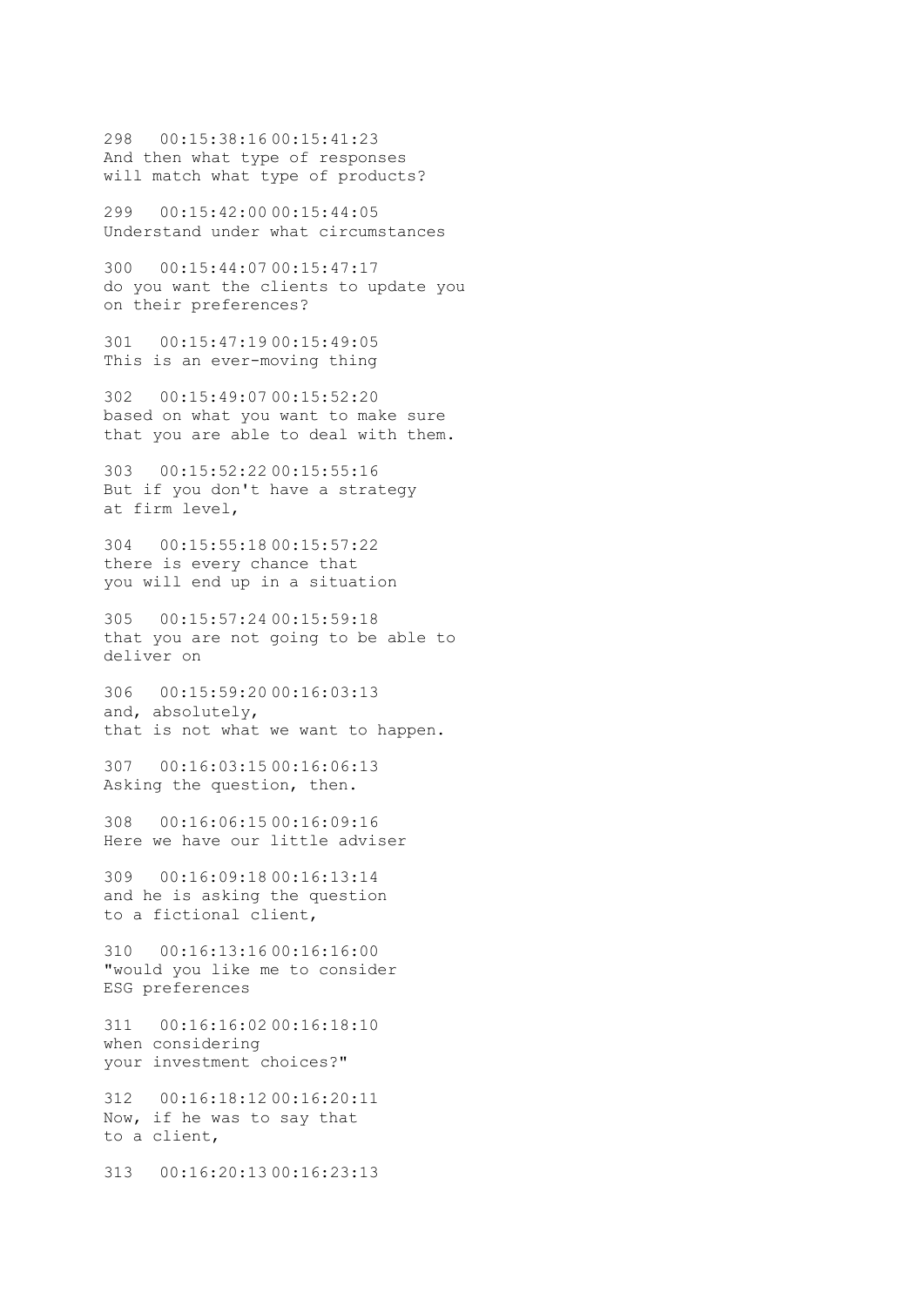they might turn round and say to you, "What is ESG?"

314 00:16:23:15 00:16:26:21 And then your response might look something like this -

315 00:16:26:23 00:16:29:22 "ESG is an approach to managing your money

316 00:16:29:24 00:16:34:04 in a way that takes into account your environmental, social

317 00:16:34:06 00:16:36:12 and governance preferences."

318 00:16:37:18 00:16:39:24 I would suggest that you are probably going to have to

319 00:16:40:01 00:16:42:14 go on a little bit further and explain that to your clients

320 00:16:42:16 00:16:44:24 until they have that lightbulb moment

321 00:16:45:01 00:16:47:18 as to what it is that you are actually trying to achieve.

322 00:16:49:03 00:16:52:12 I like this chart because I think this really helps

323 00:16:52:14 00:16:56:22 to explain that there is a wide variety of sustainable,

324 00:16:56:24 00:17:01:08 ESG, impact, engagement products out there

325 00:17:01:10 00:17:03:19 and they all employ slightly different strategies

326 00:17:03:21 00:17:06:20 and there is no one that is better than the other.

327 00:17:06:22 00:17:10:00 This is very much down to your individual client preferences.

328 00:17:10:02 00:17:14:01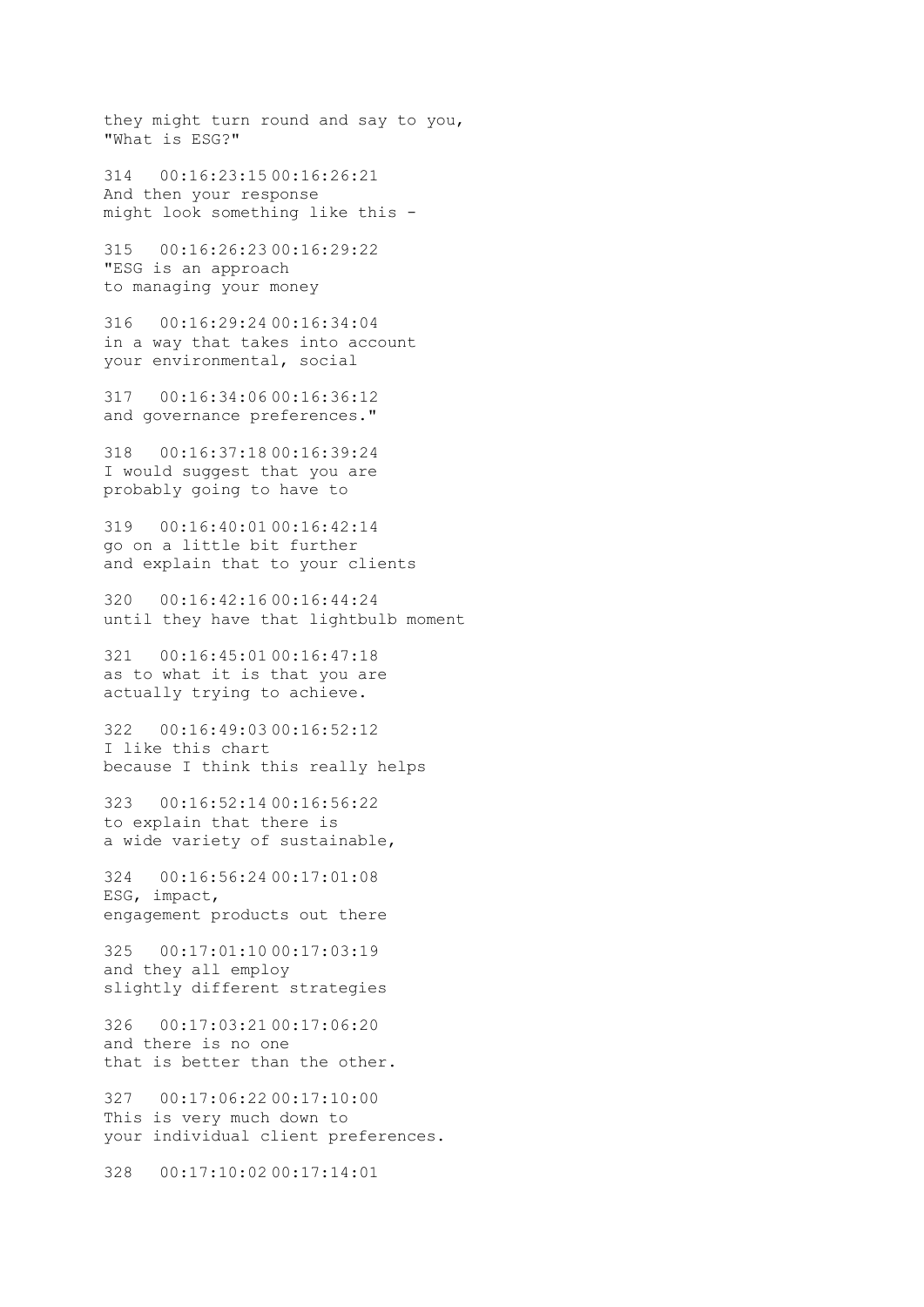On the left-hand side here, you can see norm-based exclusions.

329 00:17:14:03 00:17:15:10 This is exclusions

330 00:17:15:12 00:17:18:23 where pretty much all funds should be adhering to these.

331 00:17:19:00 00:17:21:02 These are areas that are sanctioned by the UN

332 00:17:21:18 00:17:26:03 and are not deemed morally right to be investing into.

333 00:17:26:05 00:17:29:11 If we move on to sector screens,

334 00:17:29:13 00:17:33:03 sector screens is where you might exclude certain sectors,

335 00:17:33:05 00:17:36:17 maybe the tobacco sector or the sin sector, gambling and the likes,

336 00:17:36:19 00:17:41:01 alcohol, whatever your client values or preferences might be.

337 00:17:41:03 00:17:46:07 Then you can move on to ESG screens, ESG screens...

338 00:17:46:09 00:17:48:11 I like to call this best in class.

339 00:17:48:13 00:17:51:18 This is where the fund managers or the portfolio builders

340 00:17:51:20 00:17:55:03 will engage with companies who maybe have a high ESG score.

341 00:17:55:05 00:18:00:00 You might screen out the companies that have a low ESG score.

342 00:18:00:02 00:18:03:07 Mark touches upon this a little bit later on.

343 00:18:03:09 00:18:06:05 Then you have ESG engagement.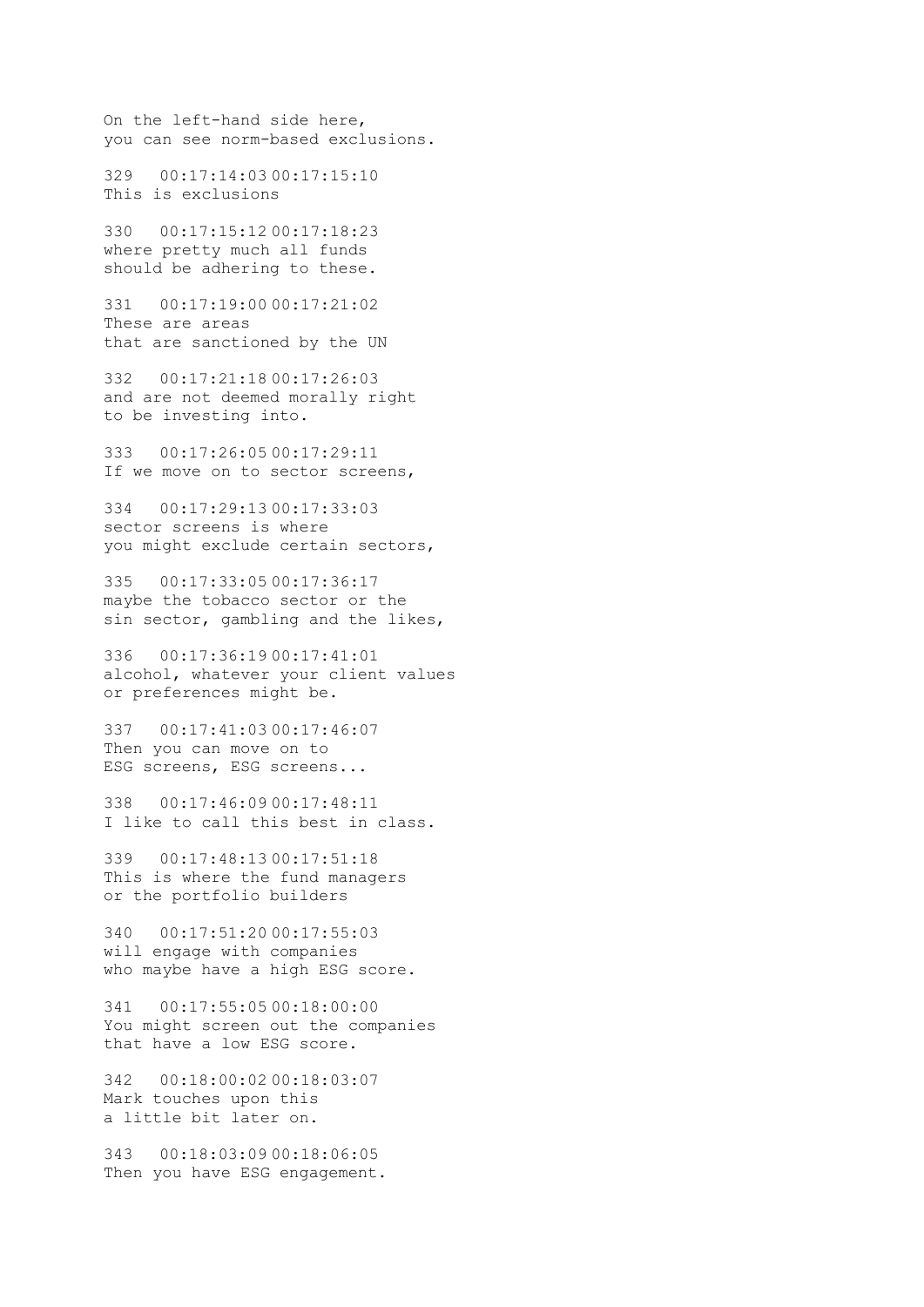344 00:18:06:07 00:18:10:09 ESG engagement is where you would actively interact with companies

345 00:18:10:11 00:18:14:07 using your shareholder rights, if you are a major shareholder,

346 00:18:14:09 00:18:18:13 and working with companies on their management of ESG factors.

347 00:18:18:15 00:18:19:22 And again, at Prudential,

348 00:18:19:24 00:18:22:09 we have lots of examples of where we've done this.

349 00:18:22:11 00:18:25:05 Time permitting, we don't have time to do that today,

350 00:18:25:07 00:18:28:14 but certainly we can pick that up at individual account level

351 00:18:28:16 00:18:30:12 if it's something that you're interested in.

352 00:18:30:14 00:18:34:15 Then we come down to the sustainability and impact.

353 00:18:34:17 00:18:38:01 Investment in these areas is where you are trying to

354 00:18:38:03 00:18:42:18 make a positive contribution to the environment, economy, society,

355 00:18:42:20 00:18:44:24 but alongside that financial return.

356 00:18:45:01 00:18:46:11 More than sustainability,

357 00:18:46:13 00:18:50:00 you will be looking to do that alongside the financial return.

358 00:18:50:02 00:18:54:13 Impact investing, if you see some of these funds with impact on the title,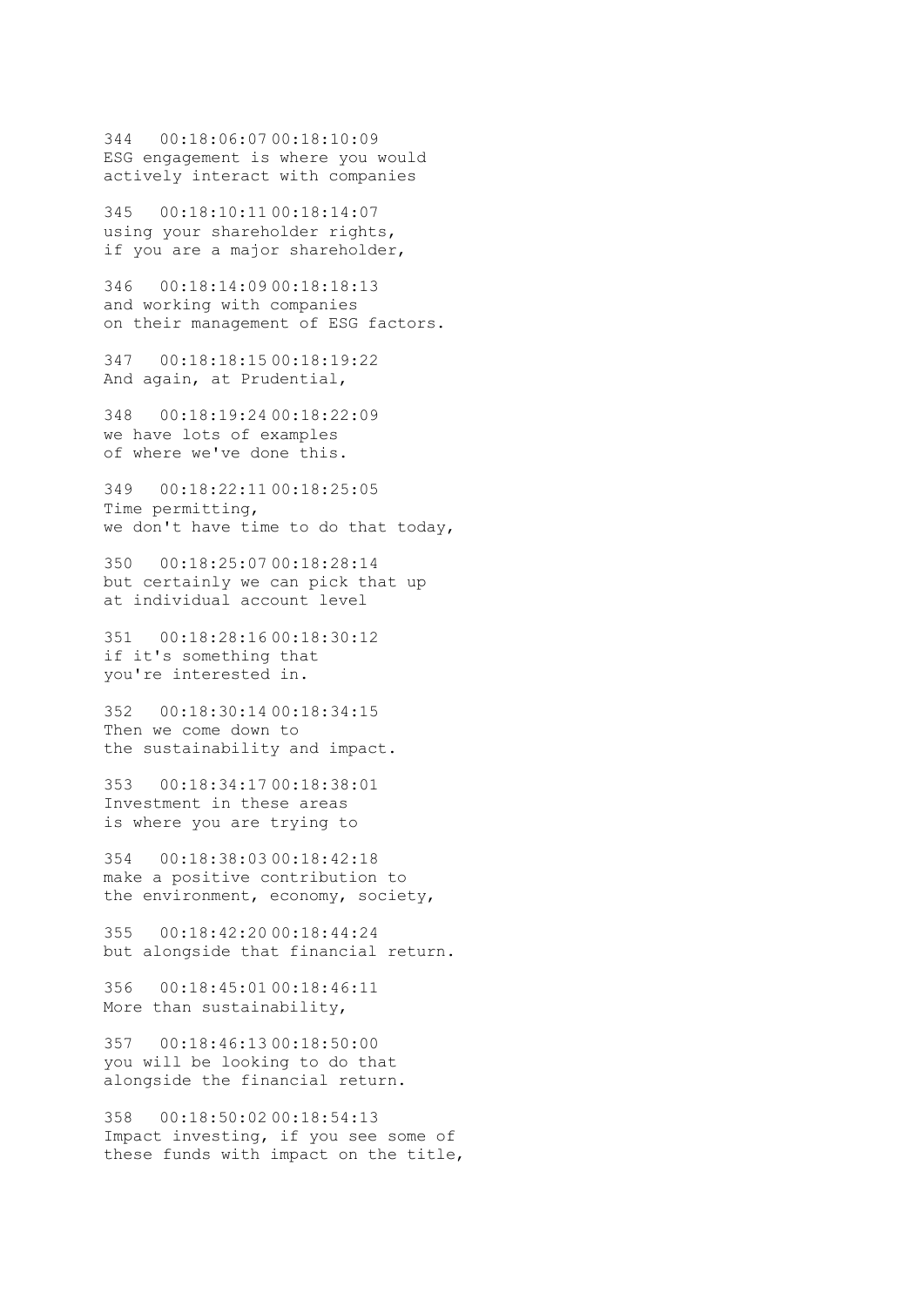359 00:18:54:15 00:18:56:23 then the purpose is generating

360 00:18:57:00 00:19:00:13 a measurable social or environmental return.

361 00:19:01:20 00:19:05:13 You must be able to demonstrate the impact of the investment there.

362 00:19:05:15 00:19:08:06 So, impact is where, on the odd occasion,

363 00:19:08:08 00:19:11:06 you may accept a lower return for doing good.

364 00:19:11:08 00:19:15:08 Clients can have a variety of options in here.

365 00:19:15:10 00:19:20:03 As I said, there is not one that is better than the other.

366 00:19:20:05 00:19:21:17 So, back to our client here

367 00:19:21:19 00:19:25:11 and being prepared to facilitate the response from the client.

368 00:19:25:13 00:19:27:14 Here we see our client, you have explained

369 00:19:27:16 00:19:30:11 and gone through that chart about all the different funds

370 00:19:30:13 00:19:34:02 and as she turns around and she says something about,

371 00:19:34:04 00:19:36:09 "Now that you mention it, I am really concerned about

372 00:19:36:11 00:19:38:06 the amount of plastic that's in the oceans.

373 00:19:38:08 00:19:40:18 I've seen the picture of the whale they cut open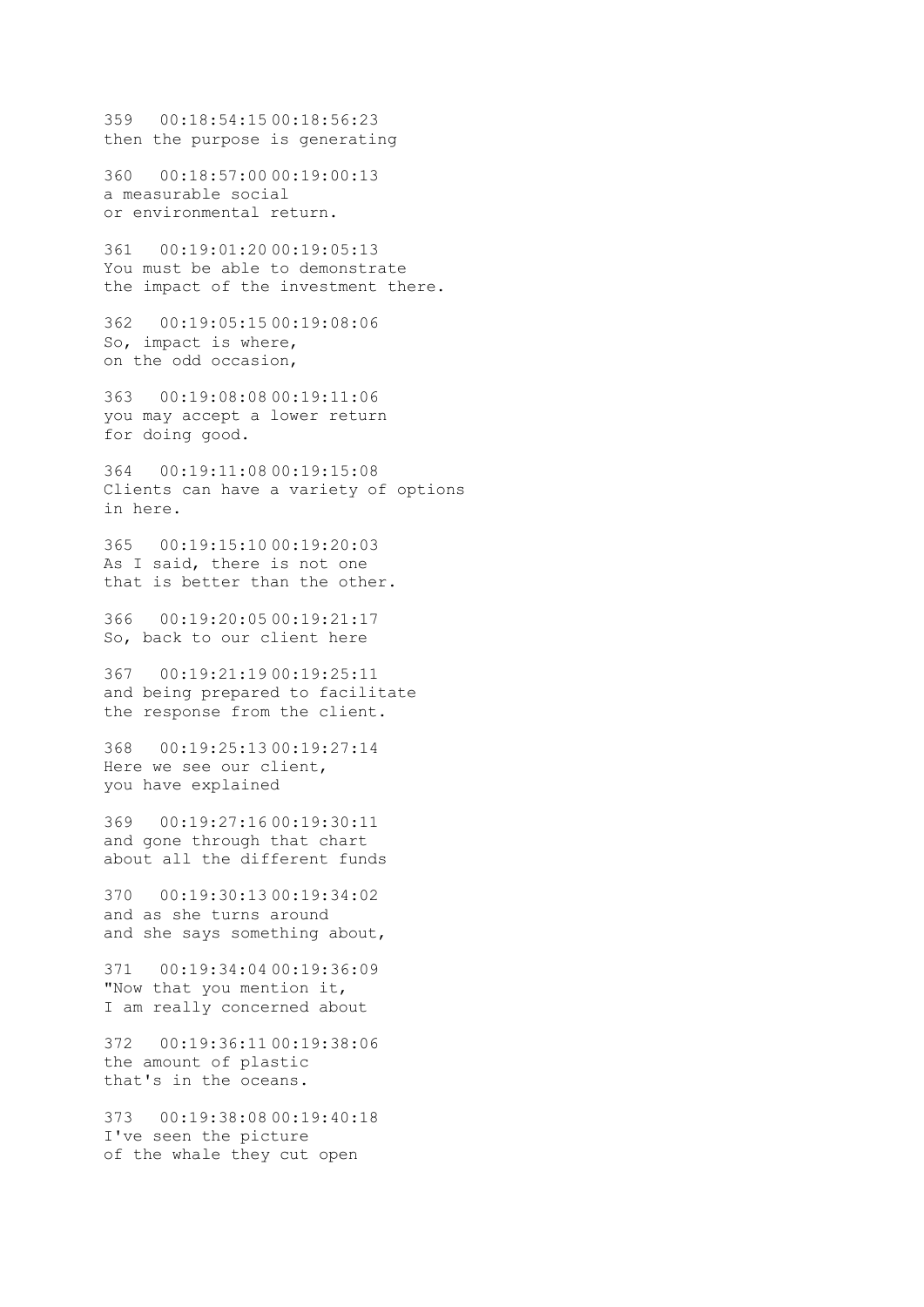374 00:19:40:20 00:19:42:24 and it poured out with plastic. Horrific.

375 00:19:43:01 00:19:45:24 I would like you to consider that when investing my money."

376 00:19:47:10 00:19:49:02 Where do you start with that?

377 00:19:49:04 00:19:50:16 Is that actually possible?

378 00:19:50:18 00:19:53:19 Have we just set ourselves an impossible task

379 00:19:53:21 00:19:57:23 to deal with filtering out companies that invest in plastic?

380 00:19:58:00 00:19:59:12 Back to that starting point,

381 00:19:59:14 00:20:01:16 how will you engage with those customers

382 00:20:01:18 00:20:04:06 and how can you, at firm level, accommodate this?

383 00:20:05:12 00:20:07:23 Ask the question, but we need to do it in a way

384 00:20:08:00 00:20:12:00 that gets you a response that you can actually deal with at a firm level.

385 00:20:12:02 00:20:14:15 Here we have some examples for you.

386 00:20:14:17 00:20:17:03 What I've put on these screens is some questions

387 00:20:17:05 00:20:20:07 that you could incorporate into your factfinder document.

388 00:20:20:09 00:20:22:05 I have done this in three ways,

389 00:20:22:07 00:20:24:14 there's three different ways you could do this.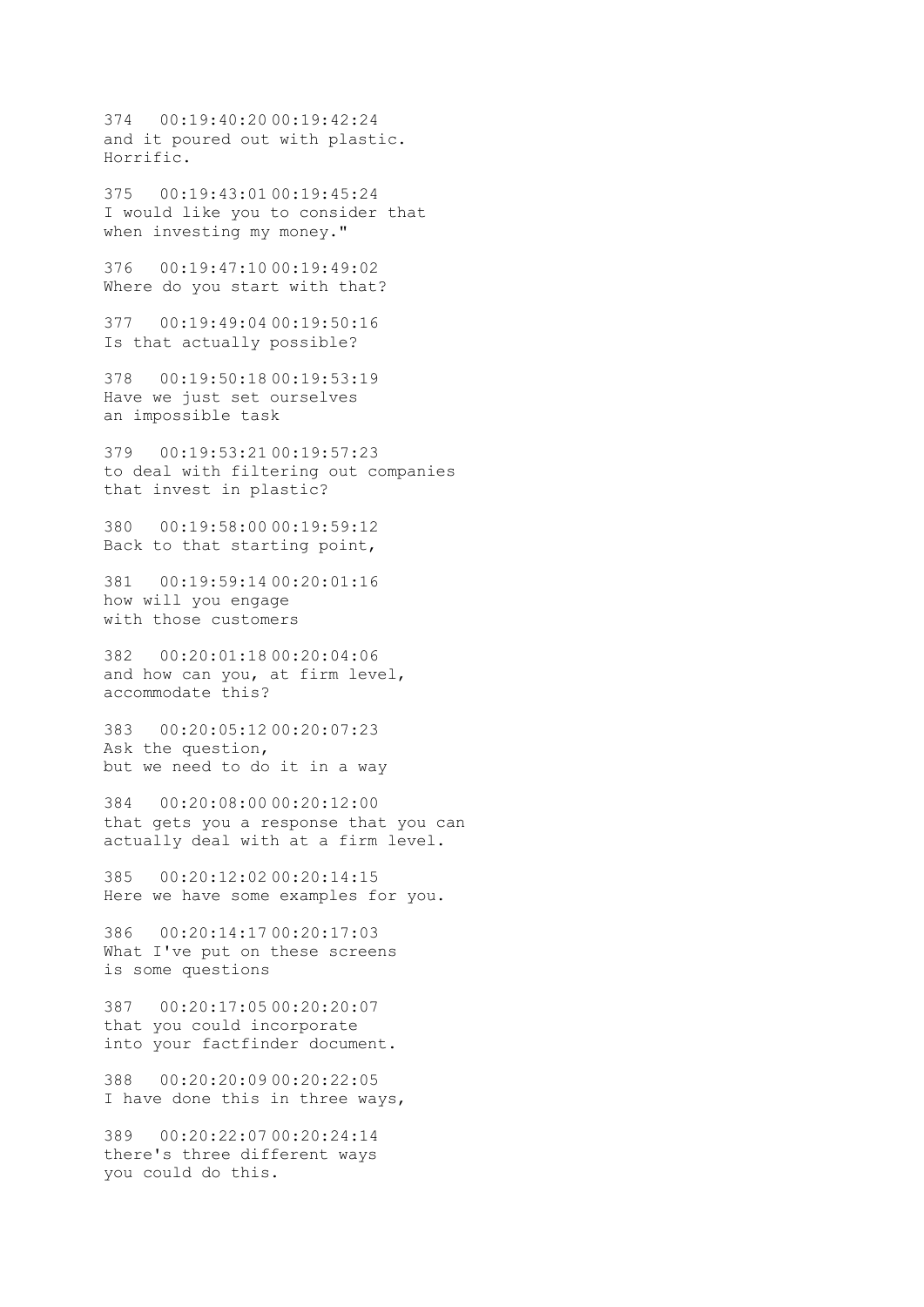390 00:20:24:16 00:20:28:05 You could incorporate these types of questions into your fact find,

391 00:20:28:07 00:20:30:15 we've actually got two pages of these.

392 00:20:30:17 00:20:32:04 You will get a copy of the slides

393 00:20:32:06 00:20:34:05 so you can pick these up in your own time.

394 00:20:34:21 00:20:37:14 Examples of how you could ask a question that doesn't lead you

395 00:20:37:16 00:20:40:17 down a awkward path that you can't actually deal with.

396 00:20:40:19 00:20:45:09 The other way you could do this is address clients' specific concerns.

397 00:20:45:11 00:20:49:07 That lady there who has a specific concerns around about plastic.

398 00:20:50:10 00:20:53:00 How concerned are they around tobacco?

399 00:20:53:02 00:20:54:16 Alcohol? Sin sectors?

400 00:20:54:18 00:20:56:17 Weapons? Climate? All these things.

401 00:20:56:19 00:20:58:16 This leads into having

402 00:20:58:18 00:21:02:06 much more engaged conversations with the client.

403 00:21:02:08 00:21:04:15 Finally, the other way that you could do this

404 00:21:04:17 00:21:06:24 is just by capturing the client's thoughts.

405 00:21:07:01 00:21:10:22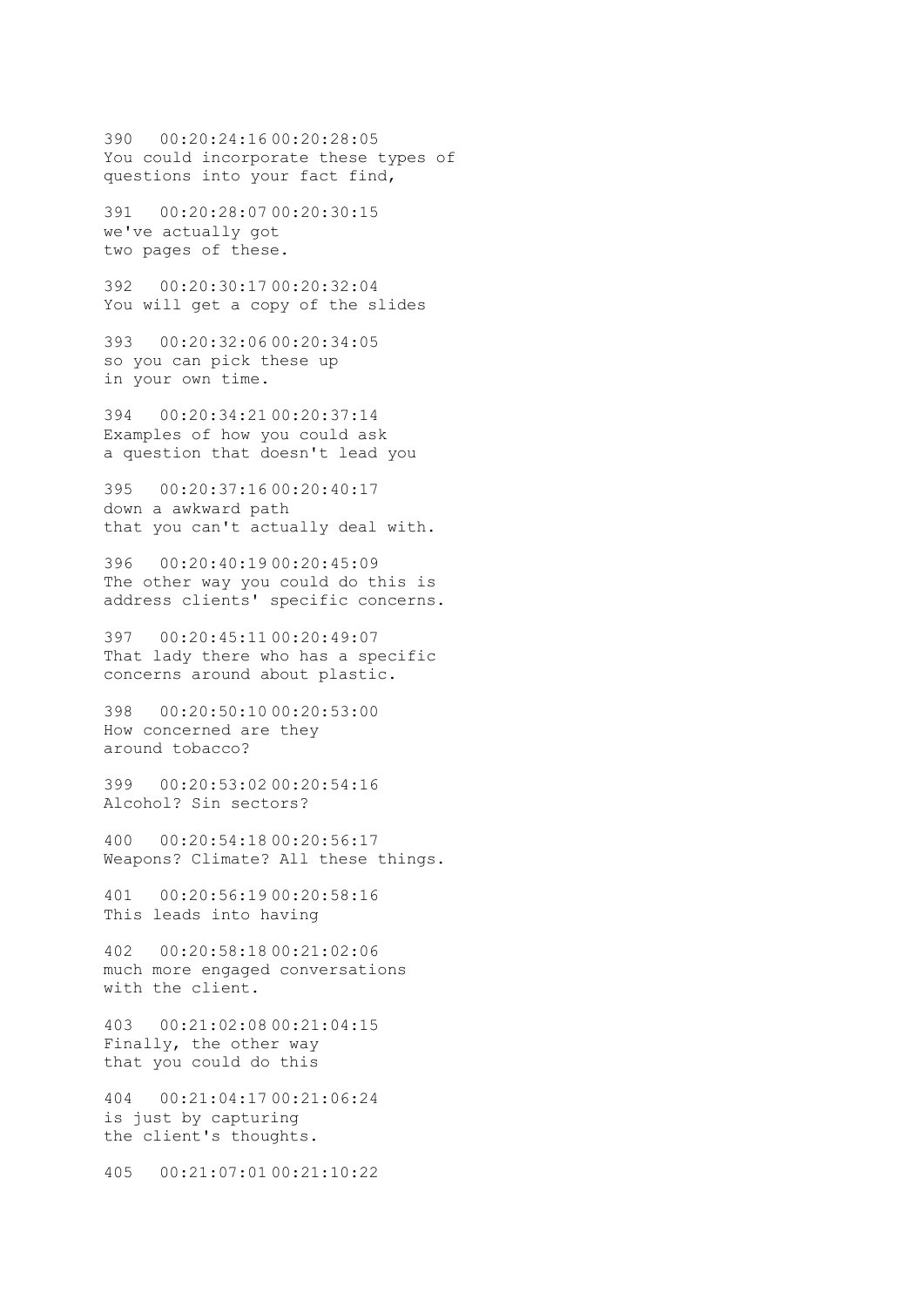On your fact find, you could just ask the clients about their values.

406 00:21:10:24 00:21:16:23 Understand their specific values, is it product or company specific?

407 00:21:17:00 00:21:19:06 We will all have companies that we want to avoid

408 00:21:19:08 00:21:21:13 based on the way that they have treated staff

409 00:21:21:15 00:21:24:06 or how they have portrayed themselves in the media.

410 00:21:24:08 00:21:27:16 Clients might have specific values as well.

411 00:21:27:18 00:21:32:05 Then, discuss the consequences of these values

412 00:21:32:07 00:21:35:10 and how that might impact on their investment.

413 00:21:35:12 00:21:36:13 The example there,

414 00:21:36:15 00:21:40:07 "What it is about the climate that concerns you, Mr or Mrs client?"

415 00:21:40:09 00:21:42:01 If it's animal testing,

416 00:21:42:03 00:21:46:13 is it in the cosmetic industry or is it in the medical industry?

417 00:21:46:15 00:21:48:00 And that's probably, again,

418 00:21:48:02 00:21:50:20 just really engaging the conversations with clients.

419 00:21:52:05 00:21:54:22 OK, coming back to the point we've made

420 00:21:54:24 00:21:57:12 around about your clients' values.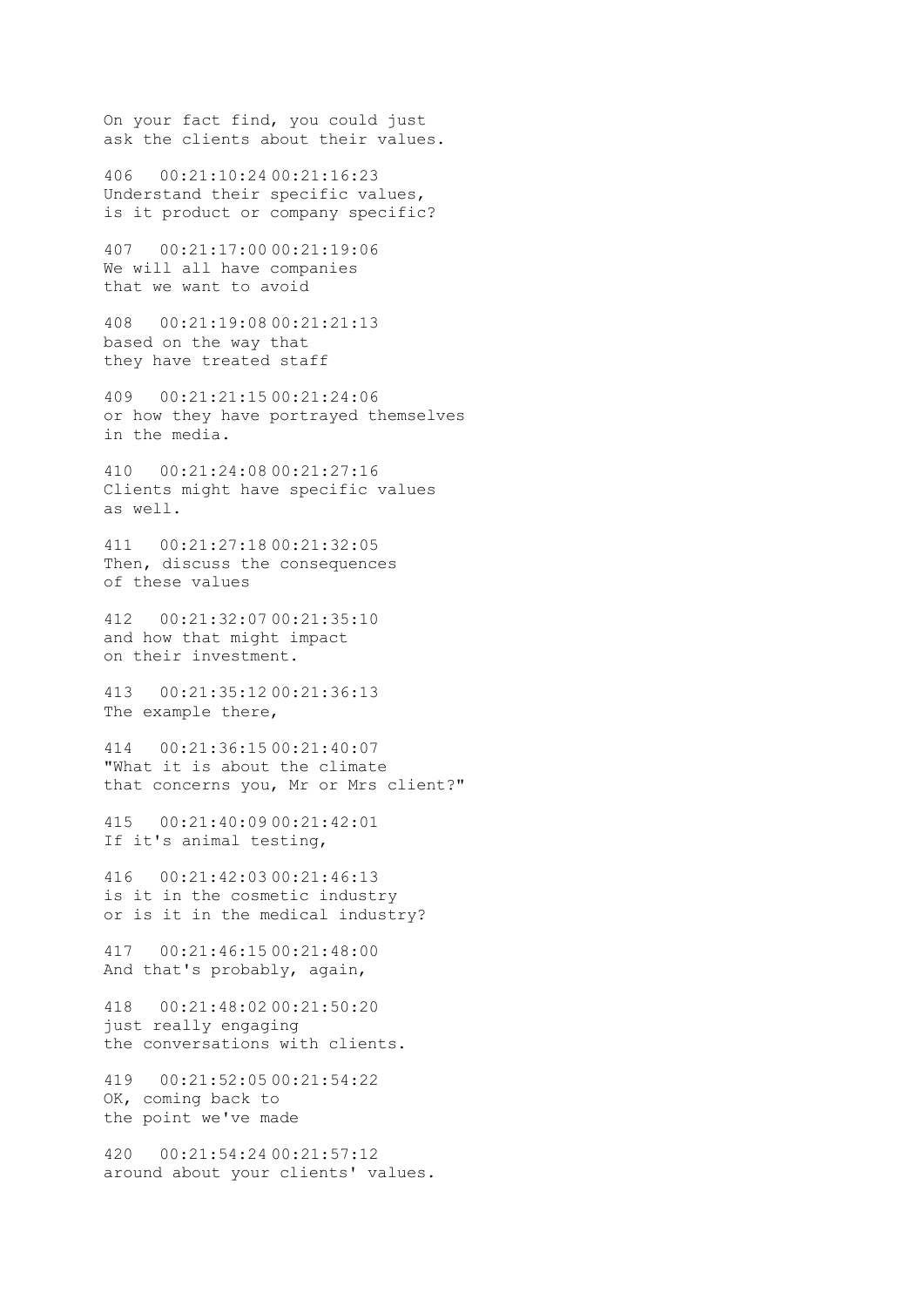421 00:21:57:14 00:22:00:05 We will do a polling question now.

422 00:22:00:07 00:22:02:18 Just quickly, if you want to go on and say

423 00:22:02:20 00:22:07:13 would the ability to filter funds to incorporate client values be helpful?

424 00:22:07:15 00:22:10:14 Yes, no, not sure.

425 00:22:10:16 00:22:13:03 Then we will move on and have a chat about the slides

426 00:22:13:05 00:22:15:20 while we wait for the results of this poll to come up.

427 00:22:17:19 00:22:21:07 We've spent a bit of time talking about ESG and how we facilitate this,

428 00:22:21:09 00:22:25:11 but let's not forget why your client comes to you for advice.

429 00:22:25:13 00:22:26:19 And however you word it,

430 00:22:26:21 00:22:30:21 it's to secure their financial future or to meet their financial objectives

431 00:22:30:23 00:22:32:14 whatever you have on your mission statement

432 00:22:32:16 00:22:33:21 when clients come to visit you.

433 00:22:33:23 00:22:36:15 But first and foremost, you have to ensure that

434 00:22:36:17 00:22:40:16 the investments and advice that you are giving is suitable overall.

435 00:22:40:18 00:22:44:20 Taking into account the client's attitude to risk, capacity for loss,

436 00:22:44:22 00:22:47:13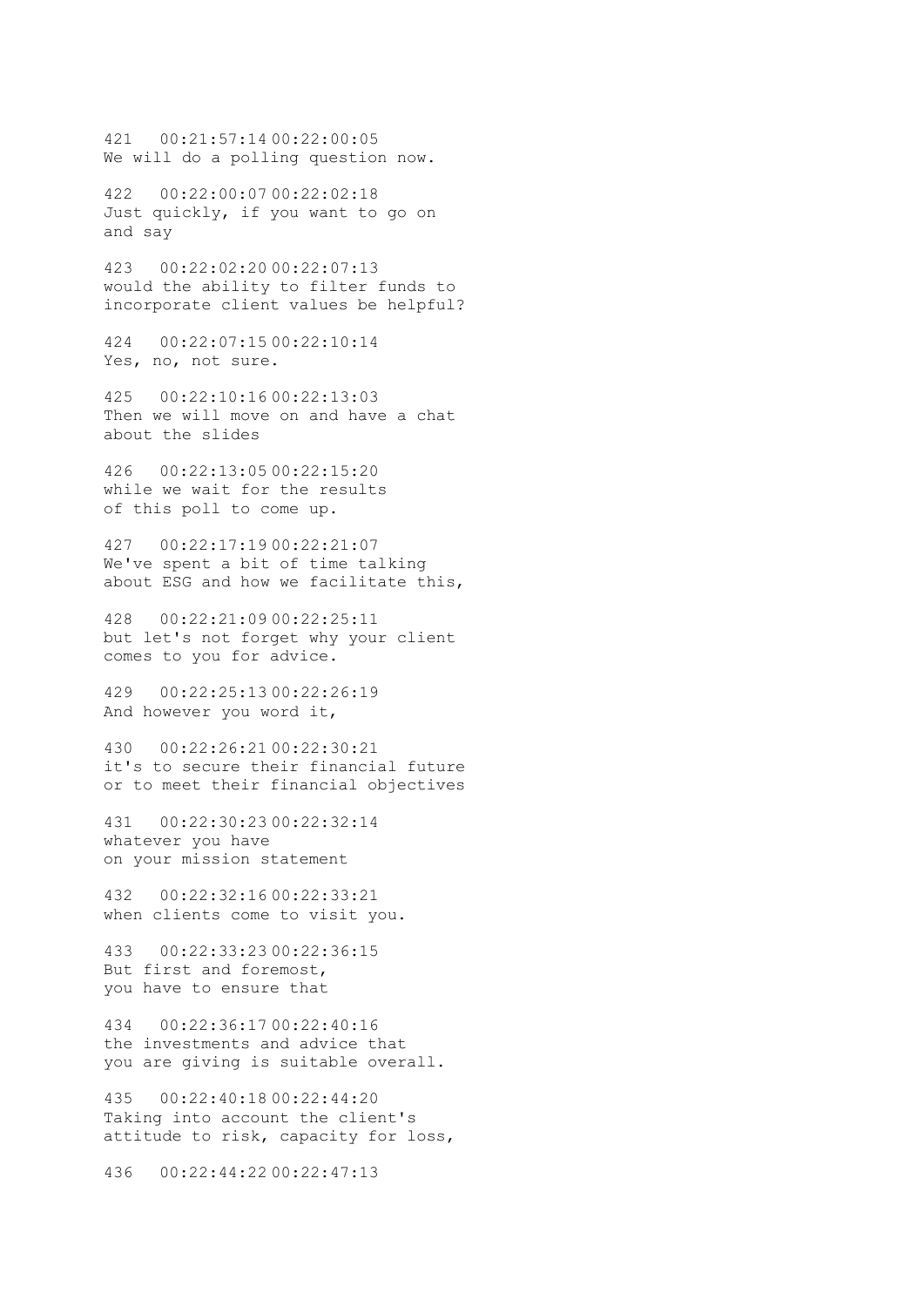expected expenditure, et cetera, et cetera.

437 00:22:47:15 00:22:49:20 Whatever it is that the client is trying to do

438 00:22:49:22 00:22:51:18 to get to that financial objective.

439 00:22:51:20 00:22:54:12 If the clients want to make a difference

440 00:22:54:14 00:22:56:19 or an impact with their pension,

441 00:22:56:21 00:23:01:02 but the expected returns predicted that's not going to be possible,

442 00:23:01:04 00:23:03:17 how are you going to record that on your suitability?

443 00:23:03:19 00:23:07:04 We need to think about balancing the financial objectives

444 00:23:07:06 00:23:08:18 and the ESG preferences.

445 00:23:08:20 00:23:12:22 In the MiFID rules and regulations, it does state that

446 00:23:12:24 00:23:17:18 you have to put the financial objectives of the clients first.

447 00:23:17:20 00:23:20:02 A good question to ask would be,

448 00:23:20:04 00:23:23:19 "Is it more important for you to incorporate ESG

449 00:23:23:21 00:23:27:02 or maintain returns to retirement age?"

450 00:23:27:04 00:23:29:22 And then record it. Record, record, record.

451 00:23:29:24 00:23:33:24 Get all these written down and that keeps you right.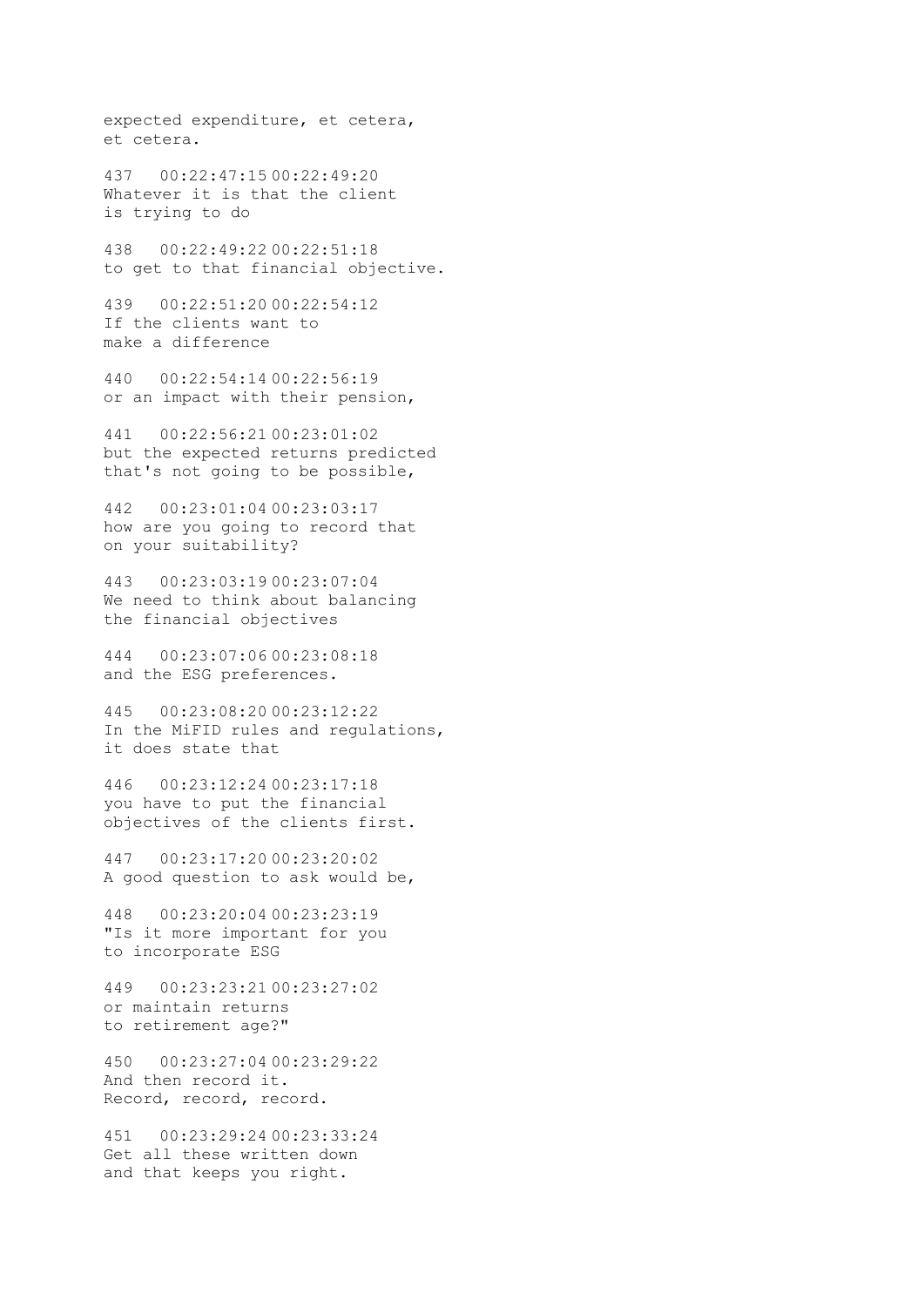452 00:23:34:01 00:23:37:04 OK, now we can see the chart.

453 00:23:37:06 00:23:39:21 What the ability to filter funds be helpful?

454 00:23:41:20 00:23:46:16 And if, by magic... hopefully, when I get the slide to move.

455 00:23:49:15 00:23:51:14 Here we go. Coming soon.

456 00:23:51:16 00:23:54:11 We actually have, at Prudential M&G,

457 00:23:54:13 00:23:58:17 developed our fund and sustainability research tool

458 00:23:58:19 00:24:00:20 that will allow you to do just that.

459 00:24:00:22 00:24:03:17 The first phase of this launch is coming in March.

460 00:24:03:19 00:24:06:06 Here, what you can see

461 00:24:06:08 00:24:10:24 is that you will be able to do ethical exclusion filters.

462 00:24:11:10 00:24:13:23 Is your client really concerned about tobacco?

463 00:24:14:00 00:24:17:11 You will be able to include those exclusion filters.

464 00:24:17:13 00:24:19:15 The sustainable impact filters,

465 00:24:19:17 00:24:22:20 linked to the United Nations sustainable goals.

466 00:24:22:22 00:24:24:04 You will be able to include those.

467 00:24:24:06 00:24:27:09 But what I think is quite unique about this tool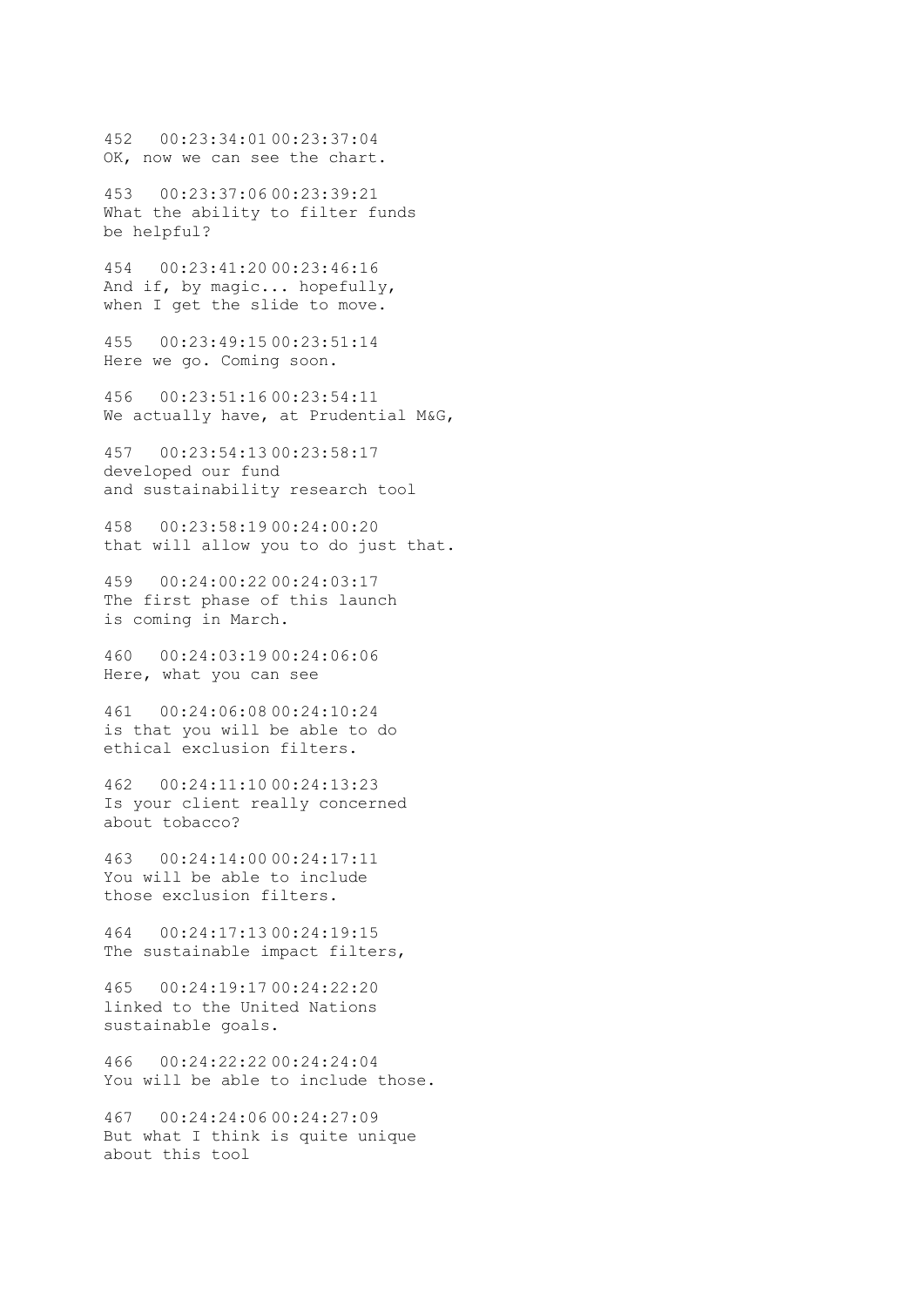468 00:24:27:11 00:24:30:03 is that primary objectives filter.

469 00:24:30:05 00:24:33:11 That point I've just said around about the regulations,

470 00:24:33:13 00:24:35:14 you have to take ESG into consideration,

471 00:24:35:16 00:24:39:02 but you must also remember the financial objectives of the client.

472 00:24:39:04 00:24:42:22 You can put the financial objective of the client into that box

473 00:24:42:24 00:24:46:03 and then what that will look like..

474 00:24:46:05 00:24:50:03 For this lady here, our lady that was really concerned about plastic.

475 00:24:50:05 00:24:53:21 As I said, that's probably impossible to do.

476 00:24:53:23 00:24:57:01 But with the tool, what you will be able to do

477 00:24:57:03 00:25:02:08 is start to look at what sort of filters you can put in place there.

478 00:25:02:10 00:25:05:01 For the lady that's concerned about plastic,

479 00:25:05:03 00:25:08:08 things like climate action, environmental solutions

480 00:25:08:10 00:25:09:22 and circular economy,

481 00:25:09:24 00:25:13:05 which is all around about reusing and recycling.

482 00:25:13:07 00:25:15:03 We could get pretty close

483 00:25:15:05 00:25:18:23 to helping that client out for you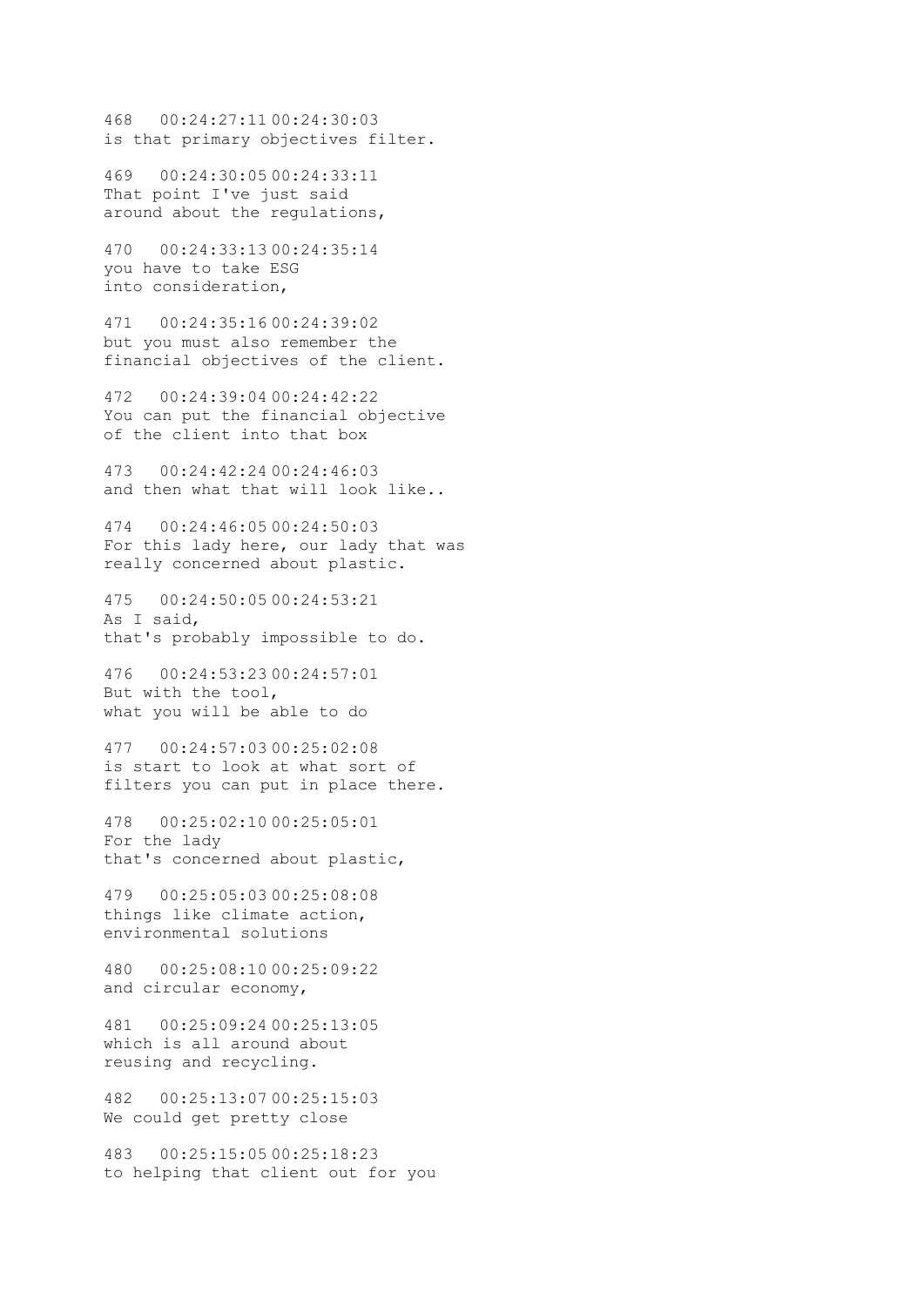in that example.

484 00:25:20:11 00:25:23:04 Next steps, what do you need to do?

485 00:25:23:06 00:25:25:21 What we've got here is just a couple of things

486 00:25:25:23 00:25:28:01 for you to take away and think about.

487 00:25:28:03 00:25:30:15 Consider your business approach to ESG.

488 00:25:30:17 00:25:33:17 Consider the client preferences and suitability

489 00:25:33:19 00:25:36:06 and can your business incorporate that?

490 00:25:36:08 00:25:39:19 And determine whether your current fund solutions

491 00:25:39:21 00:25:41:14 meet these preferences.

492 00:25:41:16 00:25:45:07 I don't think this as big a job as what a lot of advisers think it is.

493 00:25:45:09 00:25:47:18 It feels like a massive change.

494 00:25:47:20 00:25:49:01 This is business as usual,

495 00:25:49:03 00:25:52:16 a lot of the funds you are currently using will already incorporate ESG.

496 00:25:52:18 00:25:55:20 That last point, regular review and report.

497 00:25:55:22 00:25:59:03 If it's not written down, it didn't happen, in the words of the FCA.

498 00:25:59:05 00:26:01:17 With that, I'm just going to pass over to Mark,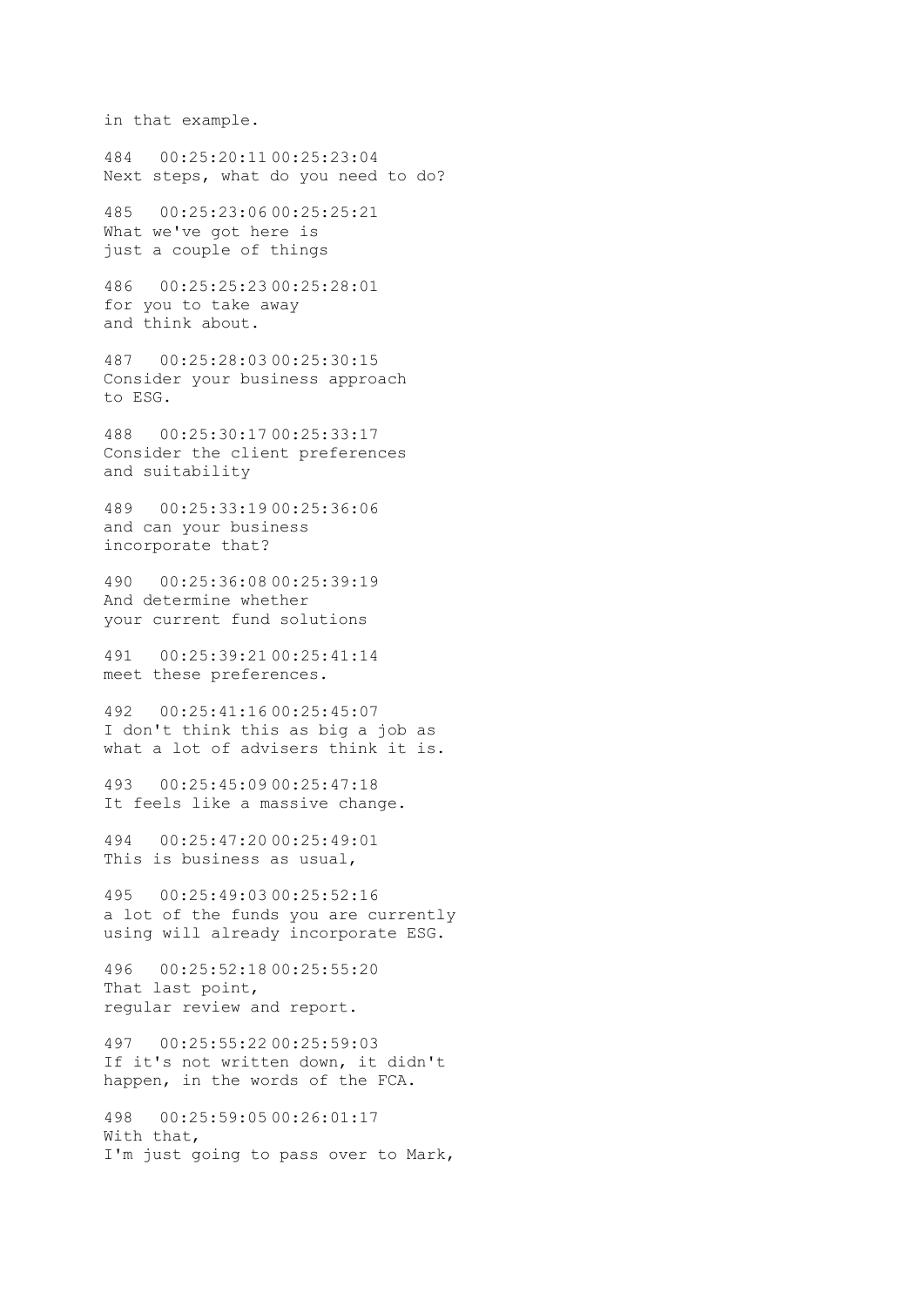499 00:26:01:19 00:26:04:24 who is going to take you around about how we incorporate ESG

500 00:26:05:01 00:26:06:22 into our solutions at the moment.

501 00:26:06:24 00:26:08:01 Mark?

502 00:26:09:14 00:26:10:13 Thanks, Cat.

503 00:26:11:11 00:26:14:05 A lot of information there for you.

504 00:26:14:07 00:26:17:16 With what I'm going to cover off today, my name is Mark Riggall,

505 00:26:17:18 00:26:20:04 head of the Client Portfolio Management team

506 00:26:20:06 00:26:22:16 within the Treasury and Investment Office.

507 00:26:22:18 00:26:27:21 Treasury and Investment Office manage circa 170 billion of funds

508 00:26:27:23 00:26:29:13 within multi-asset

509 00:26:29:15 00:26:33:08 for a lot of your clients within Pru Fund, with-profit fund.

510 00:26:33:10 00:26:38:11 For me, it's the next step is bringing this to life for you

511 00:26:38:13 00:26:40:10 with regard to what we are doing

512 00:26:40:12 00:26:43:23 around integrating ESG into our existing fund range.

513 00:26:44:00 00:26:46:16 But also the framework for going forward as well.

514 00:26:46:18 00:26:48:08 What does the pathway look like?

515 00:26:48:10 00:26:50:22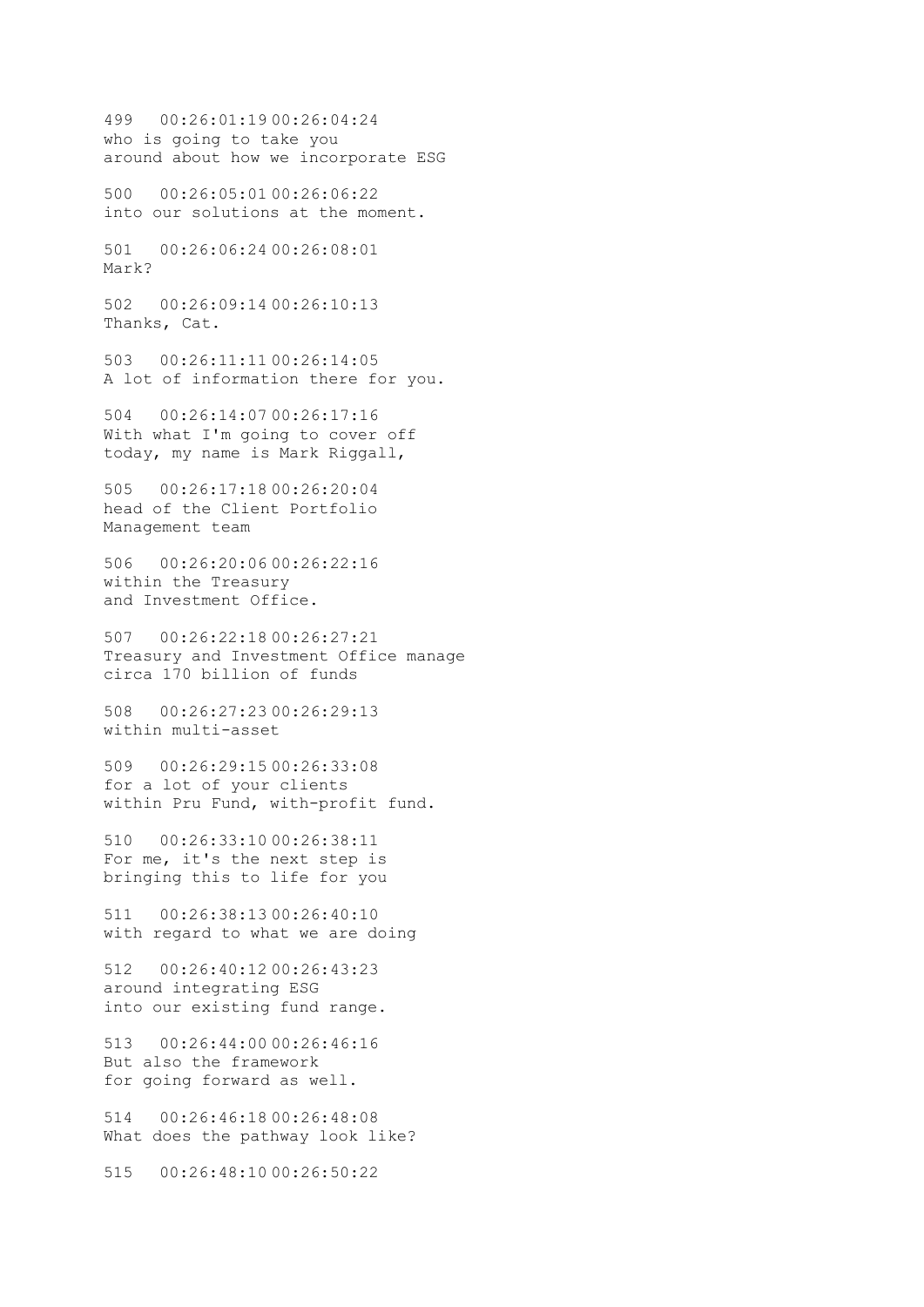This is all evolving for us as well as you.

516 00:26:52:02 00:26:53:17 Today is about giving you a feel,

517 00:26:53:19 00:26:56:22 there is lots more information we will be bringing out to you

518 00:26:56:24 00:26:59:11 around what we are doing with the existing funds

519 00:26:59:13 00:27:03:19 and if there's any pathway to new funds over the next 3-6 months.

520 00:27:03:21 00:27:05:24 So, the first thing I want to do

521 00:27:06:01 00:27:10:21 is just give you an overview of what it means for the whole business.

522 00:27:10:23 00:27:13:06 This is really important

523 00:27:13:08 00:27:19:15 because where we start off is at PLC, at board level within M&G.

524 00:27:19:17 00:27:24:08 The board really will set the overall direction for where we want to be.

525 00:27:24:10 00:27:27:16 We want to imbed in our culture certain things

526 00:27:27:18 00:27:30:04 and that is around our key priorities.

527 00:27:30:06 00:27:33:20 Two of the key priorities we have within M&G

528 00:27:33:22 00:27:37:06 is around climate change and diversity and inclusion.

529 00:27:38:20 00:27:42:10 Overall, what does that mean for the business?

530 00:27:42:12 00:27:47:08 What it means is that the board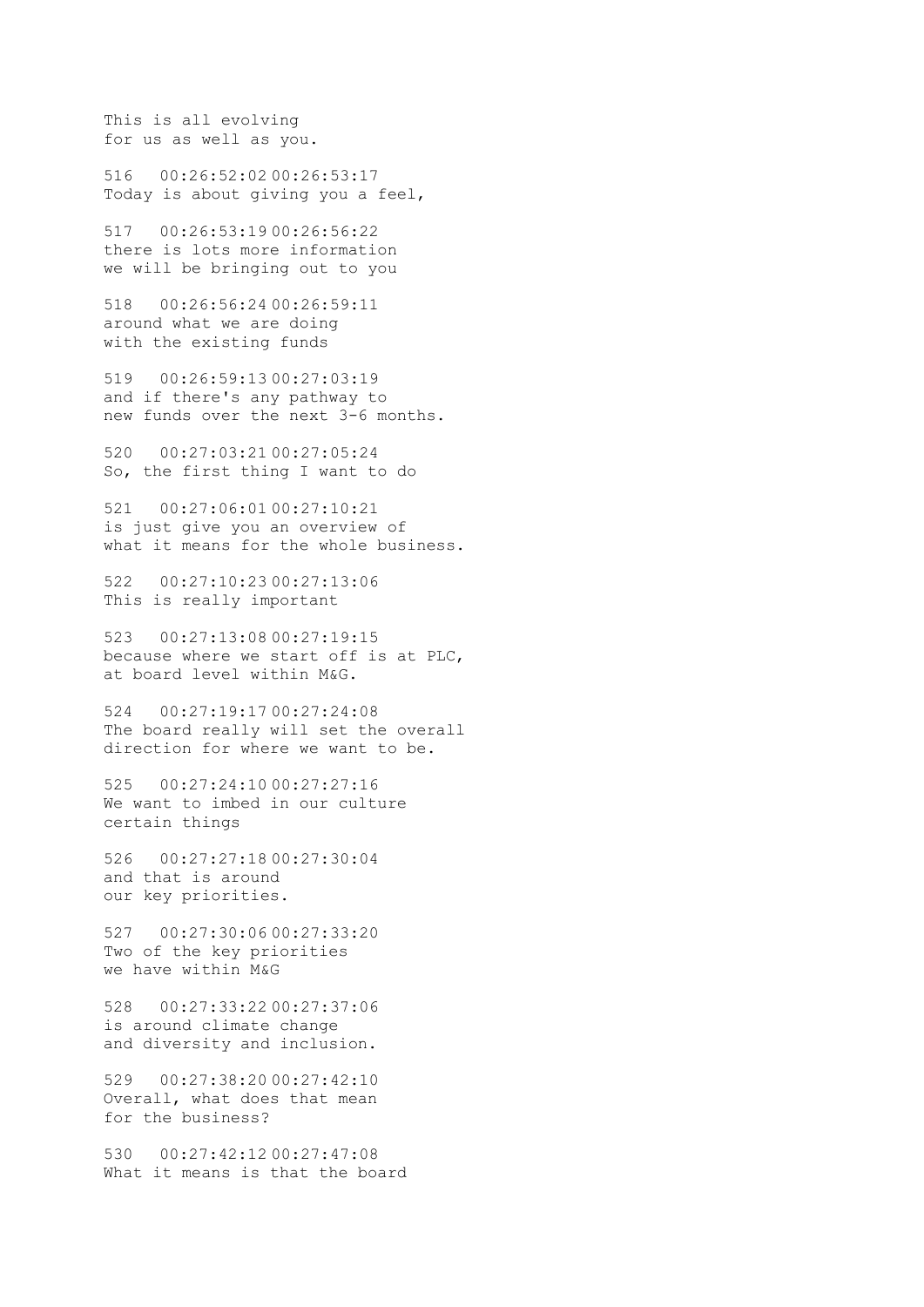wants our business to recognise

531 00:27:47:10 00:27:51:03 the importance for us, but also for our clients,

532 00:27:51:05 00:27:55:15 you and our end clients that are investing money with us.

533 00:27:55:17 00:28:00:02 We want to be a long-term sustainable business

534 00:28:00:04 00:28:03:11 that recognises some of the issues that are going on in the world today

535 00:28:03:13 00:28:06:09 and then implements that across the rest of the business.

536 00:28:06:11 00:28:10:15 The other two lines on here are really looking at

537 00:28:10:17 00:28:14:03 the asset owner, which is a term that is used a lot

538 00:28:14:05 00:28:16:02 within what we are looking at with ESG,

539 00:28:16:04 00:28:19:22 and that basically means us at Treasury and Investment Office,

540 00:28:19:24 00:28:24:05 who, like an institutional pension fund, like a sovereign wealth fund,

541 00:28:24:07 00:28:26:04 we have a large amount of assets

542 00:28:26:06 00:28:30:00 which we then pass on to investment managers to manage for us.

543 00:28:30:02 00:28:34:22 What we need to have is a policy that shows, quite clearly,

544 00:28:34:24 00:28:36:24 to you and our investors

545 00:28:37:01 00:28:39:17 what we are doing with regard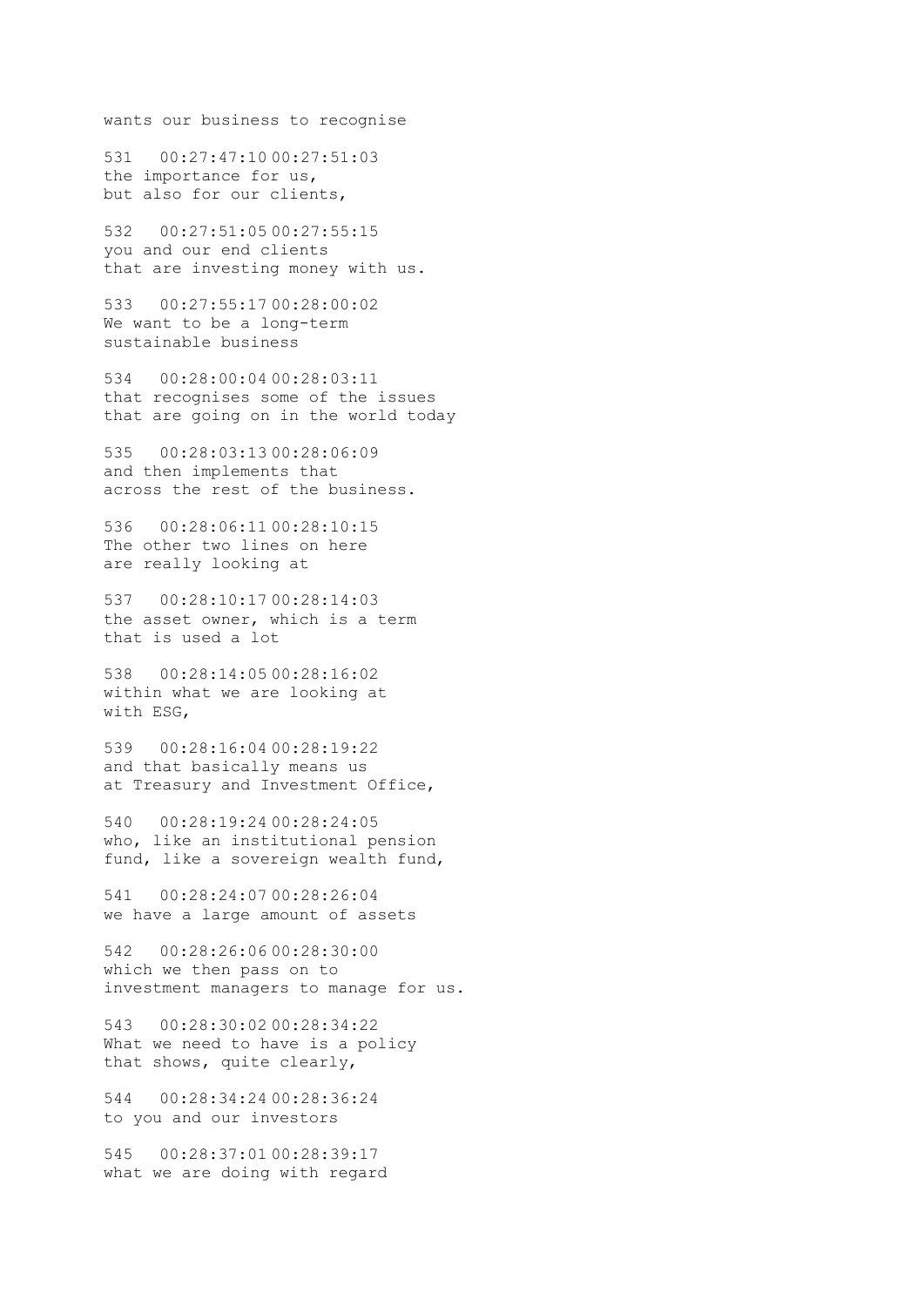to how we integrate

546 00:28:39:19 00:28:42:07 some of the factors Cat has already touched on

547 00:28:42:09 00:28:44:21 within ESG, with enough funds

548 00:28:44:23 00:28:48:24 and the underlying mandates that are run by M&G,

549 00:28:49:01 00:28:52:00 internal managers, external managers.

550 00:28:53:16 00:28:56:01 The way we do that as an asset owner,

551 00:28:56:03 00:28:57:20 I'll come back to this in a moment,

552 00:28:57:22 00:29:01:17 is basically we are looking to have a clear overall policy,

553 00:29:01:19 00:29:04:03 how that policy involves deciding on

554 00:29:04:05 00:29:07:04 how we meet certain ESG principles that we set

555 00:29:07:06 00:29:09:18 and how we integrate that.

556 00:29:09:20 00:29:13:02 So, that's our annual strategic asset allocation process

557 00:29:13:04 00:29:15:23 that we use within most of our multi-asset funds.

558 00:29:16:00 00:29:20:13 It's about how that process needs to change to incorporate ESG

559 00:29:20:15 00:29:23:04 and then also when we are then deciding

560 00:29:23:06 00:29:26:18 which investment managers run the mandates for us,

561 00:29:26:20 00:29:30:06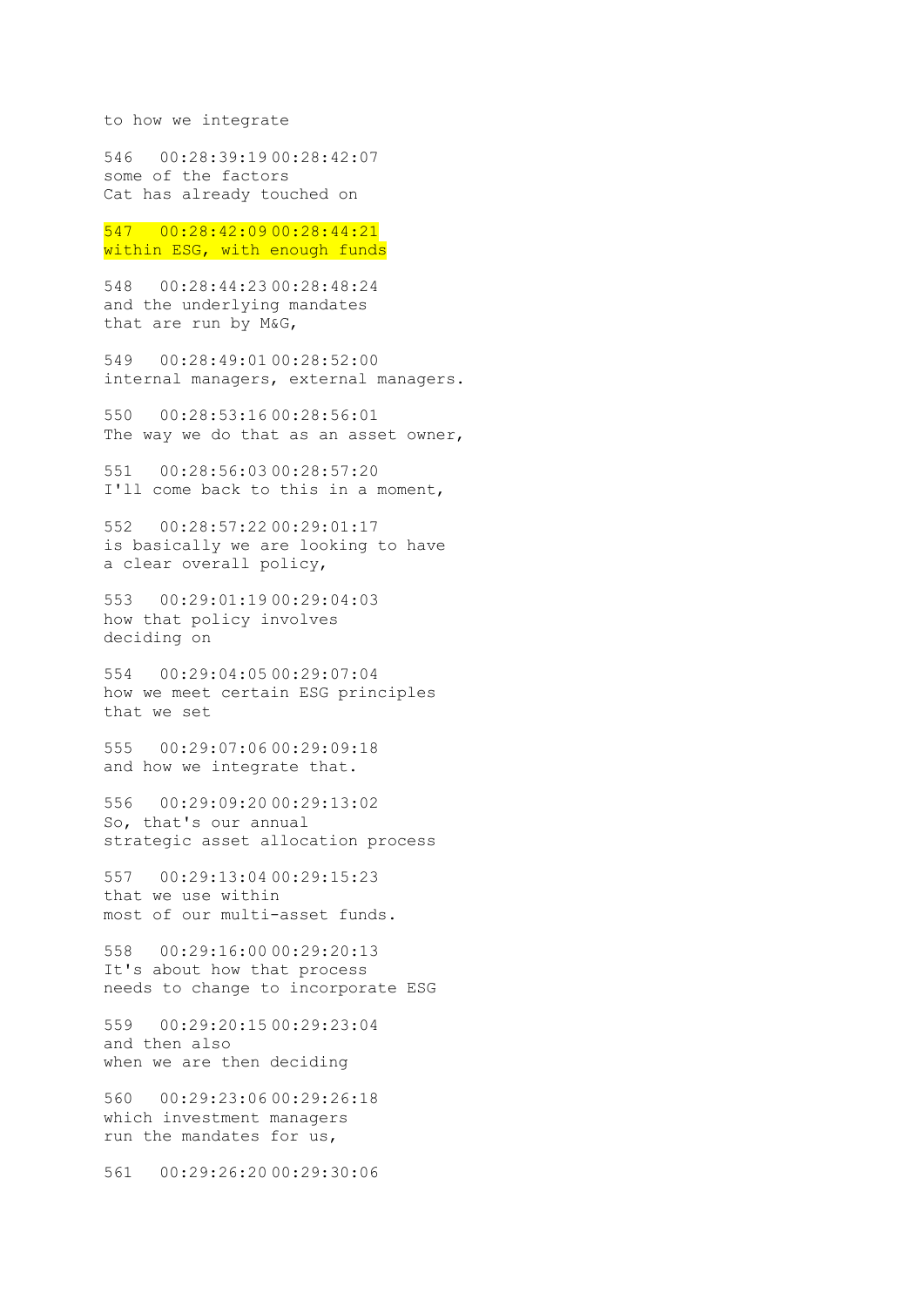what is it we need integrate into the process around selection,

562 00:29:30:08 00:29:34:01 design of the mandates and the ongoing oversight of those mandates?

563 00:29:34:03 00:29:35:16 I will come back to that.

564 00:29:35:18 00:29:38:21 The last bit is the investment managers we use,

565 00:29:38:23 00:29:41:13 whether they are internal or external,

566 00:29:41:15 00:29:44:02 the policy we have has to, basically,

567 00:29:44:04 00:29:47:14 be taken on by those managers so that they engage,

568 00:29:47:16 00:29:52:01 if we want engagement with underlying businesses, which we do,

569 00:29:52:03 00:29:53:20 if we want them to be active

570 00:29:53:22 00:29:57:06 in what they are looking at with regard to the policy,

571 00:29:57:08 00:29:59:03 with regard to voting,

572 00:29:59:05 00:30:02:09 and ensure that ESG is integrated to the level that we want it to be.

573 00:30:02:11 00:30:05:19 If we then move on to just focus on where I said,

574 00:30:05:21 00:30:08:08 Treasury and Investment Office.

575 00:30:08:10 00:30:11:03 We are responsible for, as I said,

576 00:30:11:05 00:30:14:16 the asset allocation, who we give money to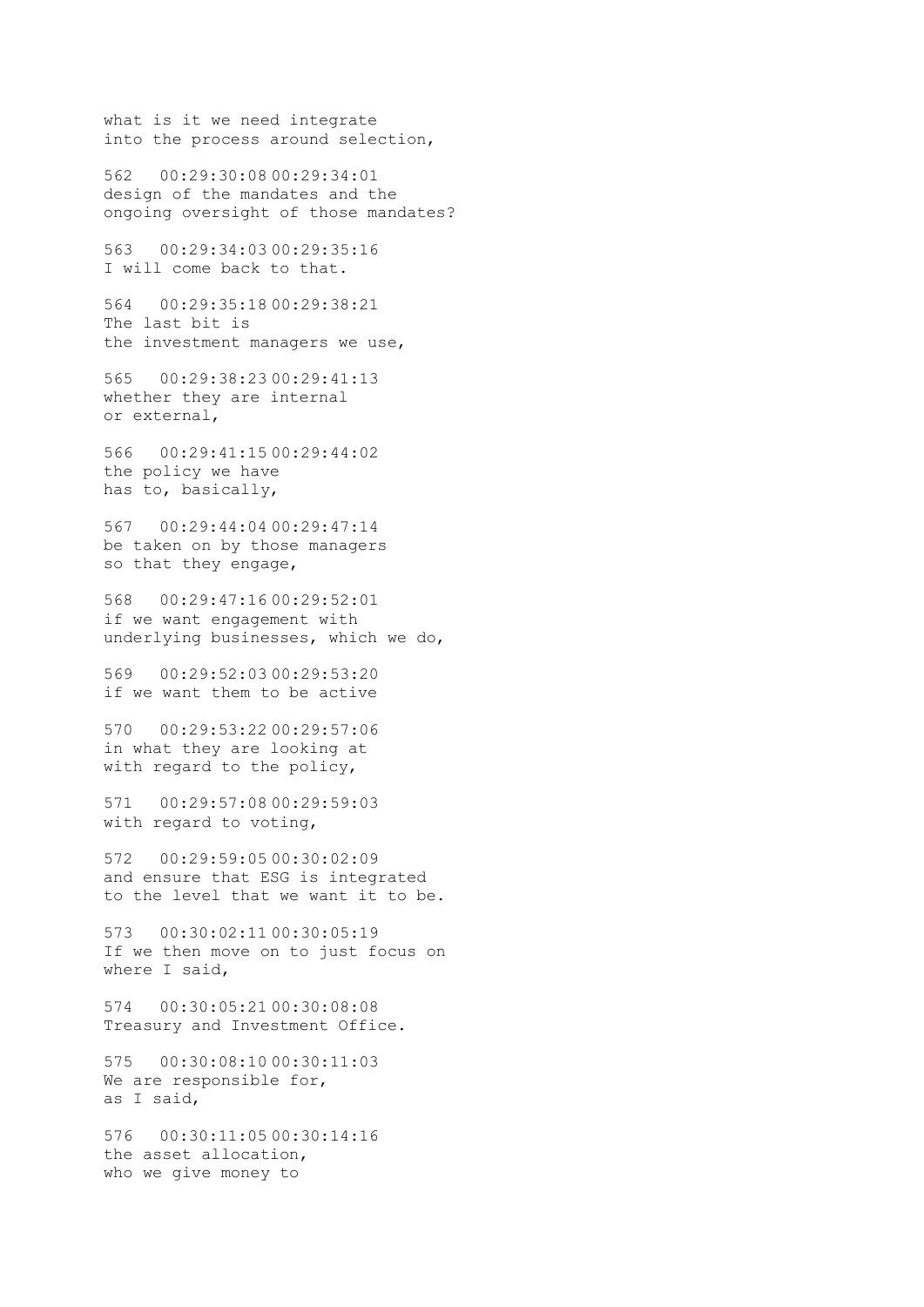577 00:30:14:18 00:30:17:07 and as I've already said, two of the key things

578 00:30:17:09 00:30:21:11 that we are doing is looking at the strategic asset allocation process.

579 00:30:21:13 00:30:26:12 That involves us looking to have ideas around what returns we get

580 00:30:26:14 00:30:29:06 from asset classes, geographies,

581 00:30:29:08 00:30:31:13 the correlation between those asset classes.

582 00:30:31:15 00:30:33:04 And the process we have,

583 00:30:33:06 00:30:36:16 which is the process that has evolved over decades,

584 00:30:36:18 00:30:39:00 which is underlying all of our funds,

585 00:30:39:02 00:30:42:07 we are now introducing within that process

586 00:30:42:09 00:30:44:14 climate scenarios.

587 00:30:44:16 00:30:46:15 We are mapping asset classes

588 00:30:46:17 00:30:51:13 and the impact on those asset classes to a set of temperature pathways

589 00:30:51:15 00:30:53:23 regarding climate change.

590 00:30:54:00 00:30:55:21 We are also looking at emissions.

591 00:30:55:23 00:31:00:08 We are looking at governmental policy around climate, etc.

592 00:31:00:10 00:31:03:23 All of this is being embedded into what we do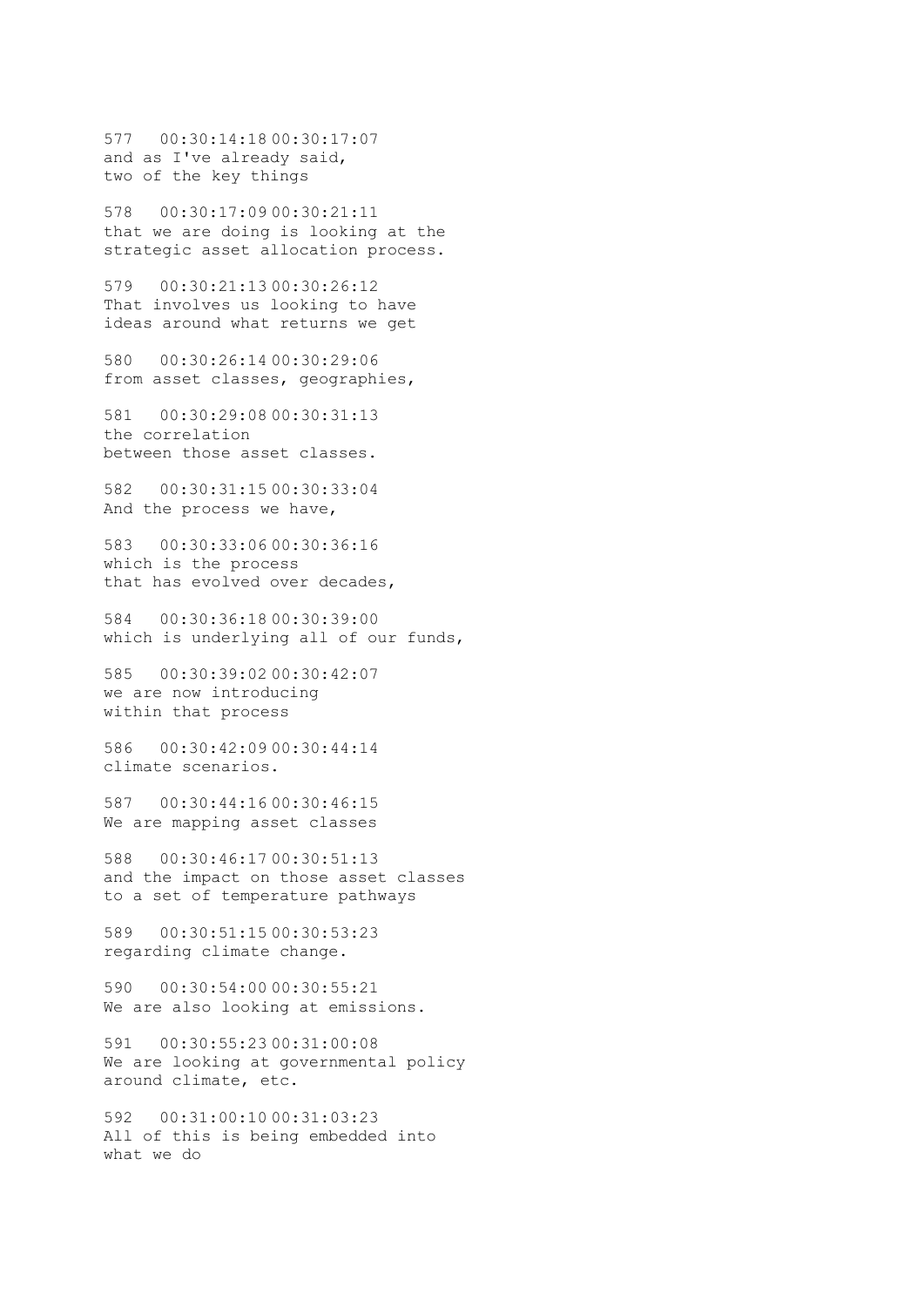593 00:31:04:00 00:31:08:08 and those scenarios will have an influence on where we look to invest.

594 00:31:08:10 00:31:10:08 We are a long-term investor,

595 00:31:10:10 00:31:13:17 so we can look at this looking out 5, 10, 15 years.

596 00:31:13:19 00:31:15:01 The other thing that we are considering

597 00:31:15:03 00:31:16:12 within the asset allocation

598 00:31:16:14 00:31:20:08 is the long-term impacts of climate change.

599 00:31:20:10 00:31:25:07 What are the physical risks to sectors, to companies

600 00:31:25:09 00:31:26:20 and to geographies?

601 00:31:26:22 00:31:28:20 What is the transition risk,

602 00:31:28:22 00:31:33:13 as in, going from where we are today to where we want to be in the future

603 00:31:33:15 00:31:37:01 and are countries or businesses and sectors actually doing

604 00:31:37:03 00:31:39:21 what they need to to transition to the new world

605 00:31:39:23 00:31:44:11 taking into account, as Cat said, regulation and where ESG is changing?

606 00:31:44:13 00:31:47:23 If we then flip onto what we are looking to do

607 00:31:48:00 00:31:51:06 with our team that run all of the mandates

608 00:31:51:08 00:31:53:21 that are underlying our funds,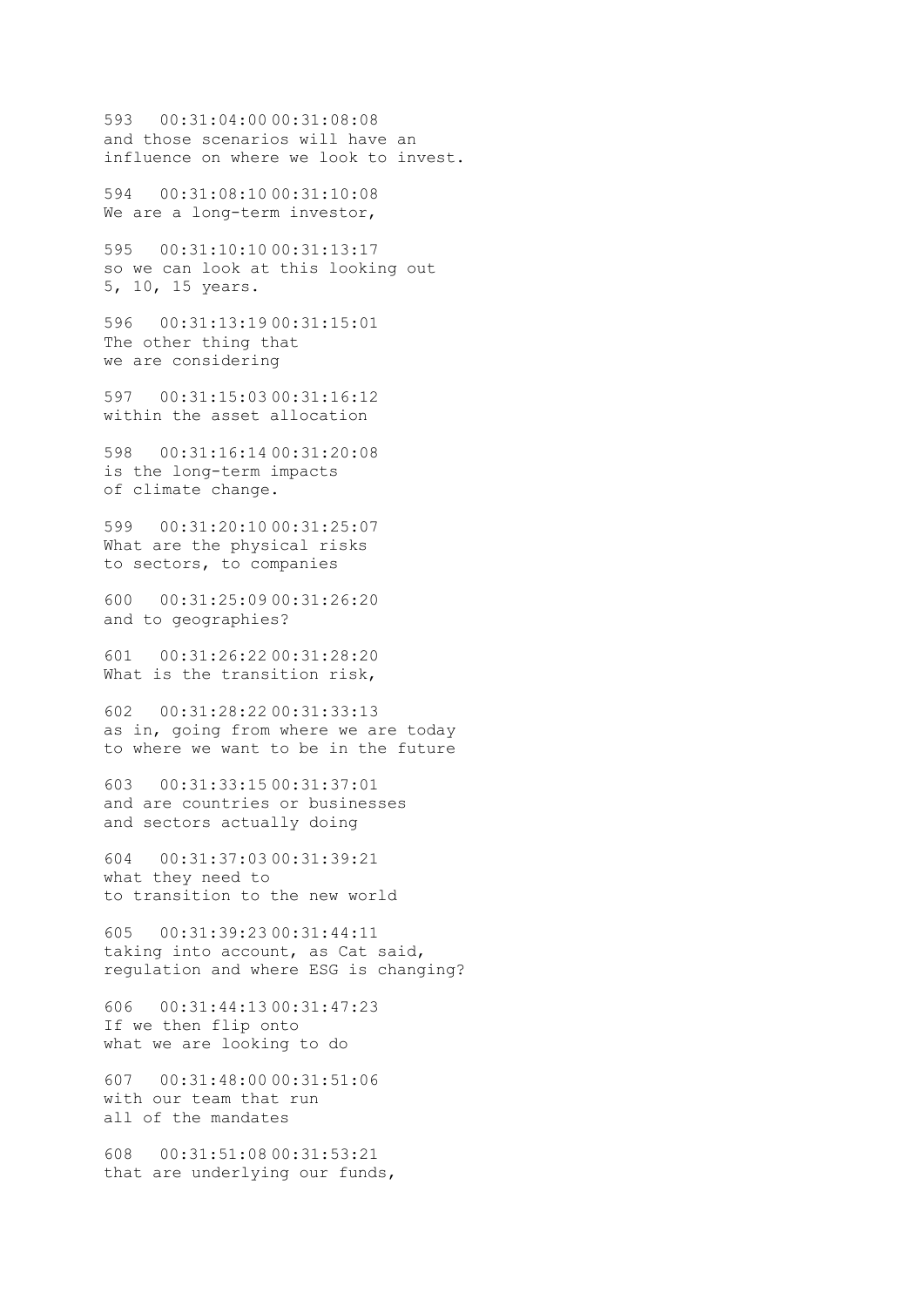609 00:31:53:23 00:31:57:16 it is about how we integrate this into the design,

610 00:31:57:18 00:32:00:11 how we integrate into the selection of the manager

611 00:32:00:13 00:32:02:14 to run an asset for us within a sleeve,

612 00:32:02:16 00:32:05:15 the oversight that we have going forward.

613 00:32:05:17 00:32:08:23 We are looking for investment managers to add value for clients,

614 00:32:09:00 00:32:12:13 over that longer term, we are also looking for them

615 00:32:12:15 00:32:16:17 to manage the assets in a consistent way to our ESG policy.

616 00:32:16:19 00:32:19:08 The last bit is, obviously, what we are doing

617 00:32:19:10 00:32:21:16 with regard to that ongoing monitoring

618 00:32:21:18 00:32:23:13 of those investment managers.

619 00:32:23:15 00:32:26:15 We speak to them on a regular basis, we have good access

620 00:32:26:17 00:32:30:04 to all the managers that run significant amounts of money for us

621 00:32:30:06 00:32:31:16 within that 170 billion.

622 00:32:31:18 00:32:37:20 We are integrating new annual ESG questionnaires to what we do,

623 00:32:37:22 00:32:41:13 we are also looking for them to evidence what they are doing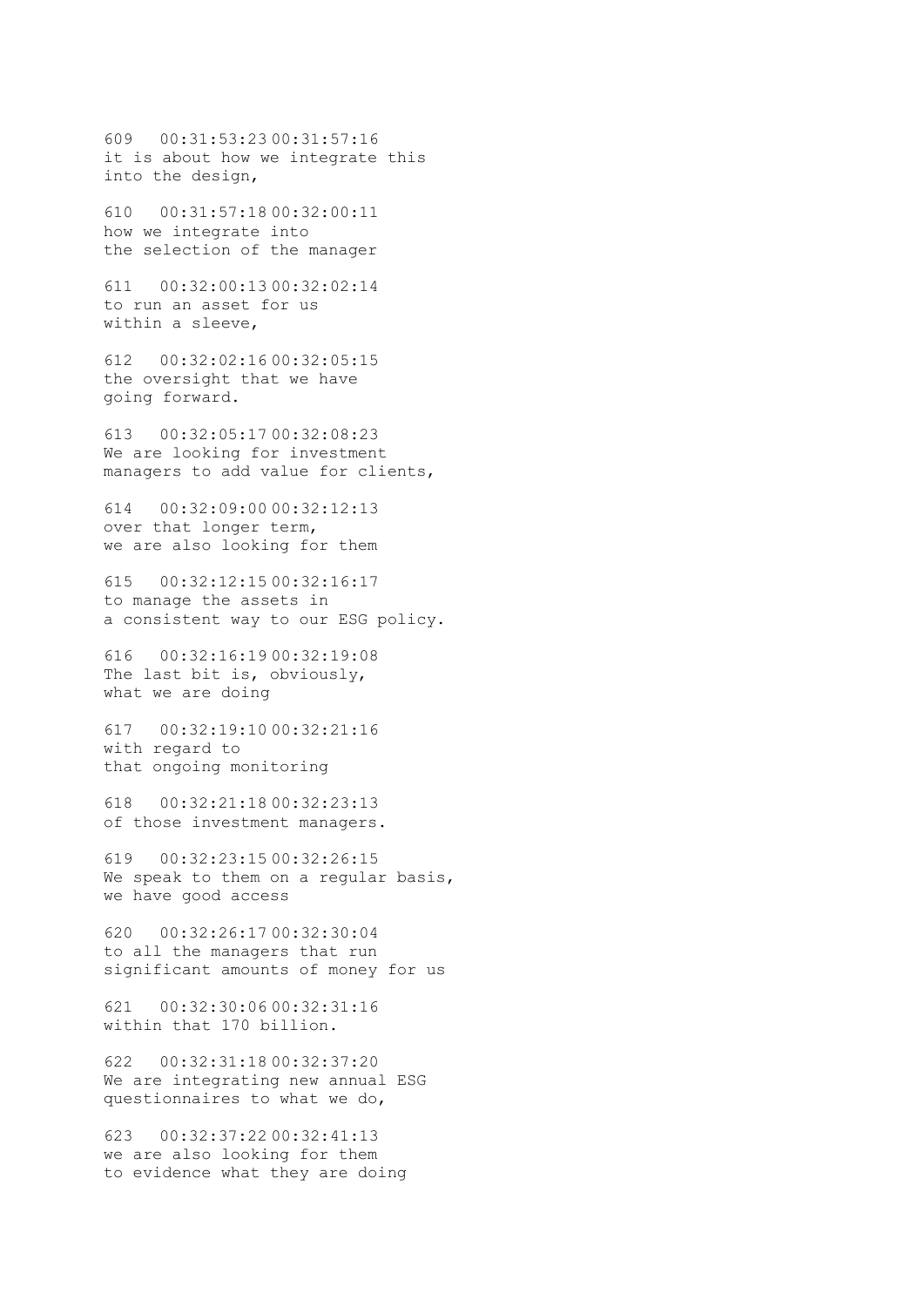624 00:32:41:15 00:32:43:20 and also giving us ESG case studies 625 00:32:43:22 00:32:46:15 around companies, around the mandates. 626 00:32:46:17 00:32:49:10 Also within the due diligence that we do, 627 00:32:49:12 00:32:52:07 we are looking to change our scorecard 628 00:32:52:09 00:32:55:14 around the due diligence we do on a mandate, 629 00:32:55:16 00:32:57:17 on a manager that's running that mandate for us, 630 00:32:57:19 00:33:00:06 to include some ESG questions 631 00:33:00:08 00:33:04:18 that will be relevant to the policy

we want to them follow.

632 00:33:04:20 00:33:08:00 If we then move on.

633 00:33:08:02 00:33:13:15 As Cat has done already, she has really set the scene with this slide.

634 00:33:14:18 00:33:16:20 Let me just give you a little bit more detail.

635 00:33:16:22 00:33:22:16 We are using this with regard to understanding the different levels

636 00:33:22:18 00:33:25:05 of integration and outcomes we can get

637 00:33:25:07 00:33:28:11 within the types of different funds that we have

638 00:33:28:13 00:33:31:04 within our multi-asset range.

639 00:33:32:10 00:33:33:24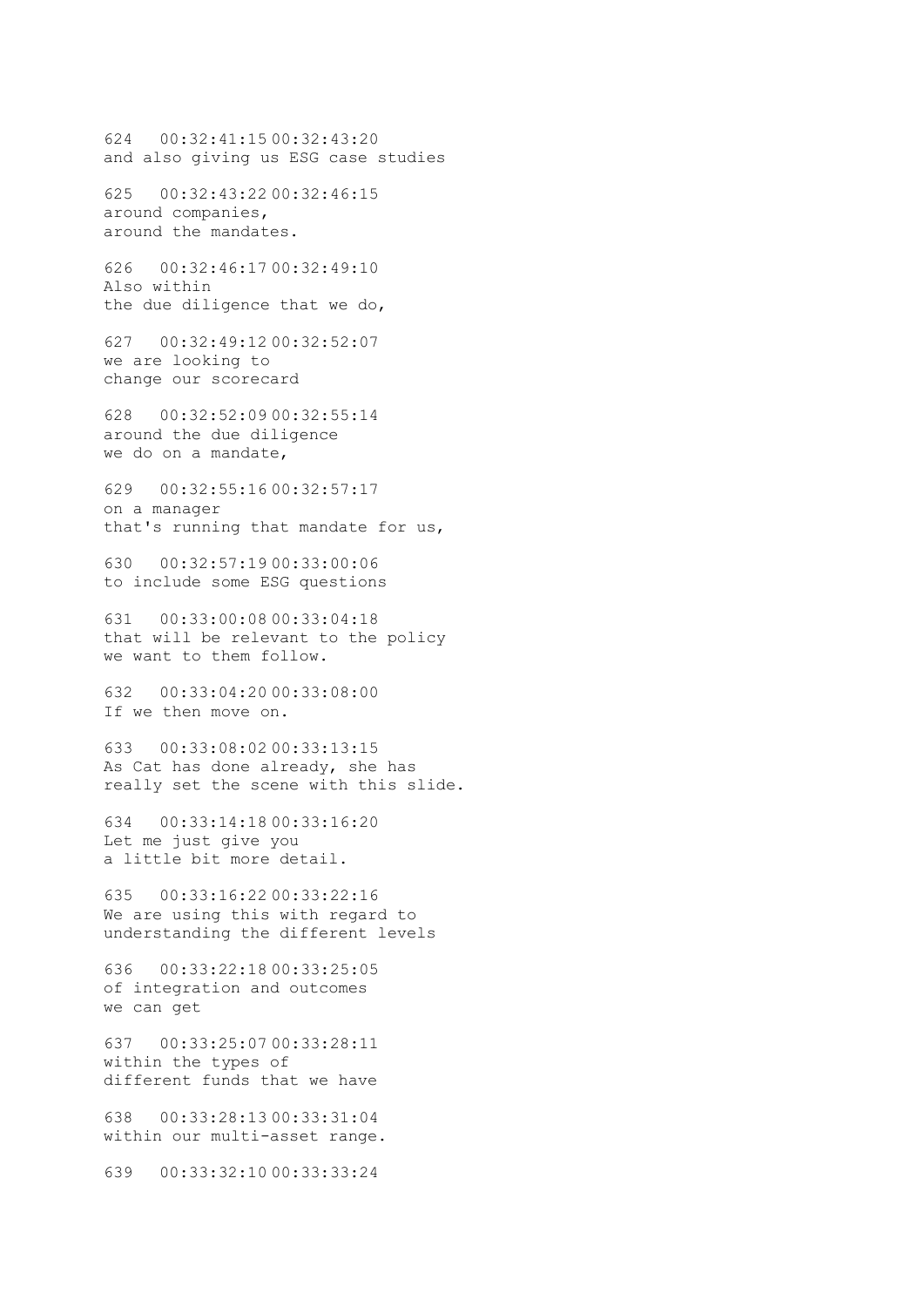Ultimately, it's about choice.

640 00:33:34:01 00:33:37:05 We want your clients to have choice when it comes to their funds

641 00:33:37:07 00:33:41:05 with regard to what ESG integration is undergoing with existing funds,

642 00:33:41:07 00:33:44:17 but also the new fund offerings that are coming down the track

643 00:33:44:19 00:33:46:19 from us and from other people.

644 00:33:46:21 00:33:49:01 This is a good way to evidence this.

645 00:33:49:03 00:33:51:16 This is something that I would look to use with the client.

646 00:33:51:18 00:33:54:19 There's various ways, four different ways

647 00:33:54:21 00:33:57:23 to integrate ESG into your existing funds.

648 00:33:58:00 00:34:01:03 One size won't fit all for this,

649 00:34:01:05 00:34:05:02 but most asset managers will use these to help them decide

650 00:34:05:04 00:34:09:05 what level of integration they are having in existing funds.

651 00:34:09:07 00:34:13:05 As Cat said, you've got negative screening there, the first column,

652 00:34:13:07 00:34:18:01 which is around... Sorry, you've got UN norms screening,

653 00:34:18:03 00:34:20:01 which is looking at business practices,

654 00:34:20:03 00:34:22:11 things like weapons you are not going to include,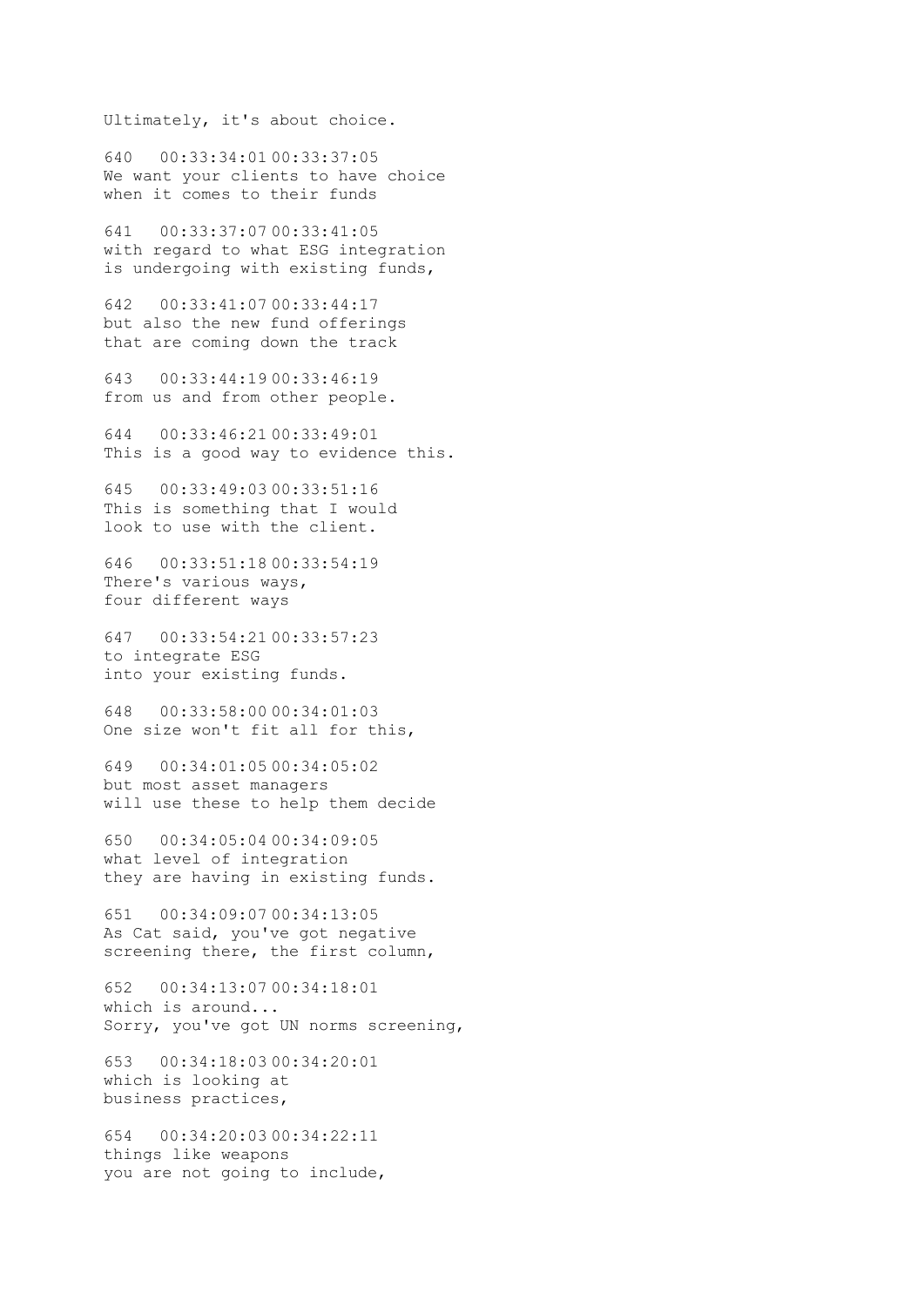655 00:34:22:13 00:34:24:21 we don't include weapons, controversial weapons

656 00:34:24:23 00:34:25:24 in our funds already.

657 00:34:26:01 00:34:28:20 That is something which is a baseline.

658 00:34:28:22 00:34:32:13 You have then got negative screening, which is around, as Cat said,

659 00:34:32:15 00:34:37:22 around identifying having a policy on something like coal or tobacco

660 00:34:37:24 00:34:39:16 and then having a way to screen

661 00:34:39:18 00:34:43:18 to show the companies that are not meeting your policy, your red line.

662 00:34:43:20 00:34:49:04 You then move on to, as Cat said, best in class, positive screening.

663 00:34:49:06 00:34:52:17 That is really where you want to identify the companies

664 00:34:52:19 00:34:55:09 that are going to add value through the way

665 00:34:55:11 00:35:00:01 that they have integrated ESG into their business, into their practices

666 00:35:00:03 00:35:02:13 and therefore they will get a better ESG score

667 00:35:02:15 00:35:05:00 versus the businesses in their peer group.

668 00:35:05:02 00:35:07:07 The last two are about outcomes.

669 00:35:07:09 00:35:09:17 Cat's explain them really well.

670 00:35:09:19 00:35:11:17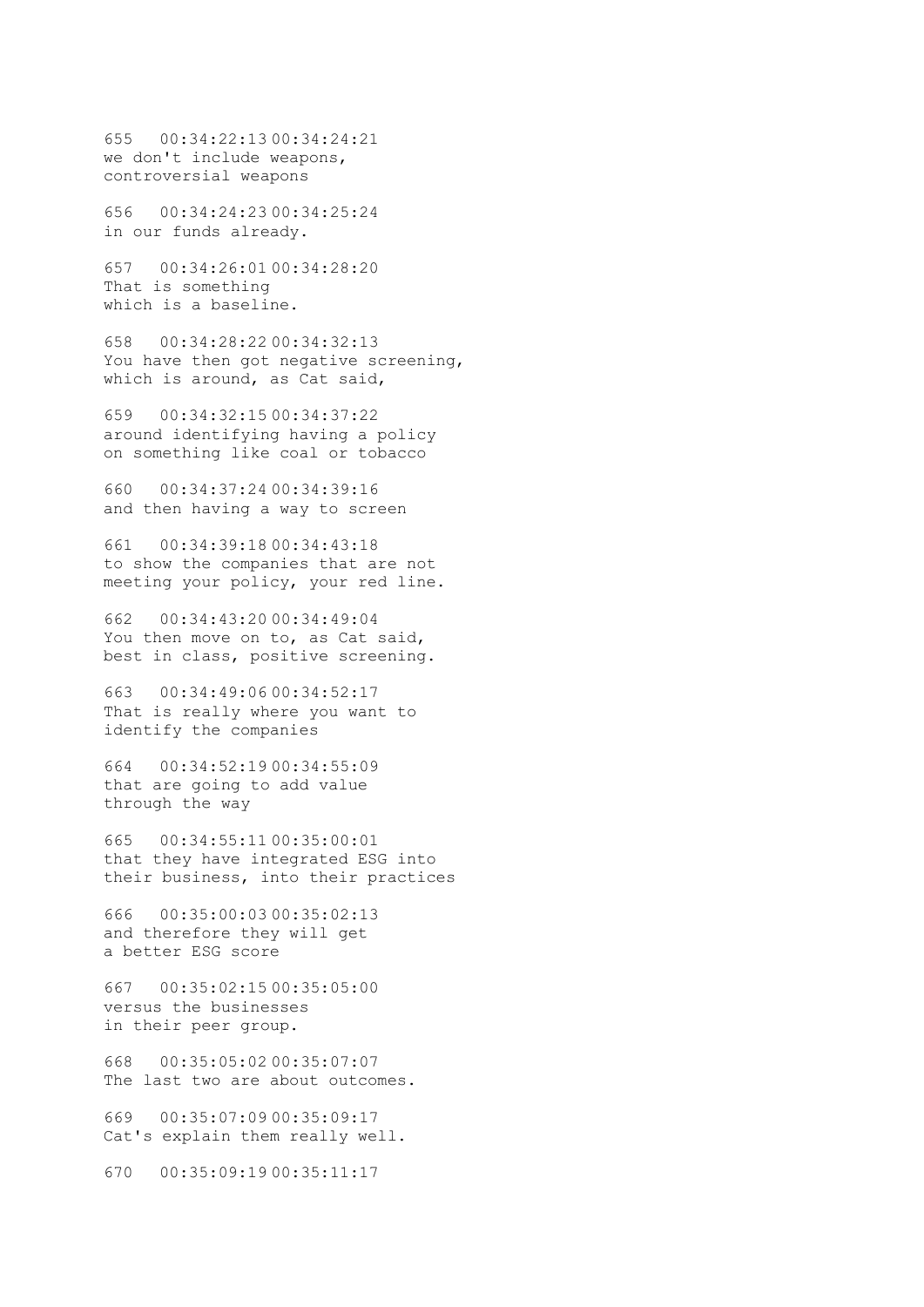Just to reiterate,

671 00:35:11:19 00:35:16:09 most funds will have a number of the first four in them,

672 00:35:16:11 00:35:20:05 the last two is really about driving the type of outcomes

673 00:35:20:07 00:35:24:13 that a client has set out when he talks to you about their values,

674 00:35:24:15 00:35:26:21 their wishes.

675 00:35:26:23 00:35:31:01 Yes, financial outcome is important, the last two are also looking at

676 00:35:31:03 00:35:35:17 that additional return with regard to investing in companies

677 00:35:35:19 00:35:39:06 that will achieve that sustainability or that impact.

678 00:35:39:08 00:35:42:18 And it is measurable, as Cat said in the last one, with impact.

679 00:35:42:20 00:35:44:12 Let me give you an example of what we are doing.

680 00:35:49:02 00:35:50:20 If we just show you coal.

681 00:35:50:22 00:35:53:16 We are looking at a number of different sectors

682 00:35:53:18 00:35:56:07 with regards to the screens that we have been working on.

683 00:35:56:09 00:35:59:10 During the last year we have been doing a lot of work on this.

684 00:35:59:12 00:36:01:17 One of the screens is around coal

685 00:36:01:19 00:36:03:23 and what we have decided as our policy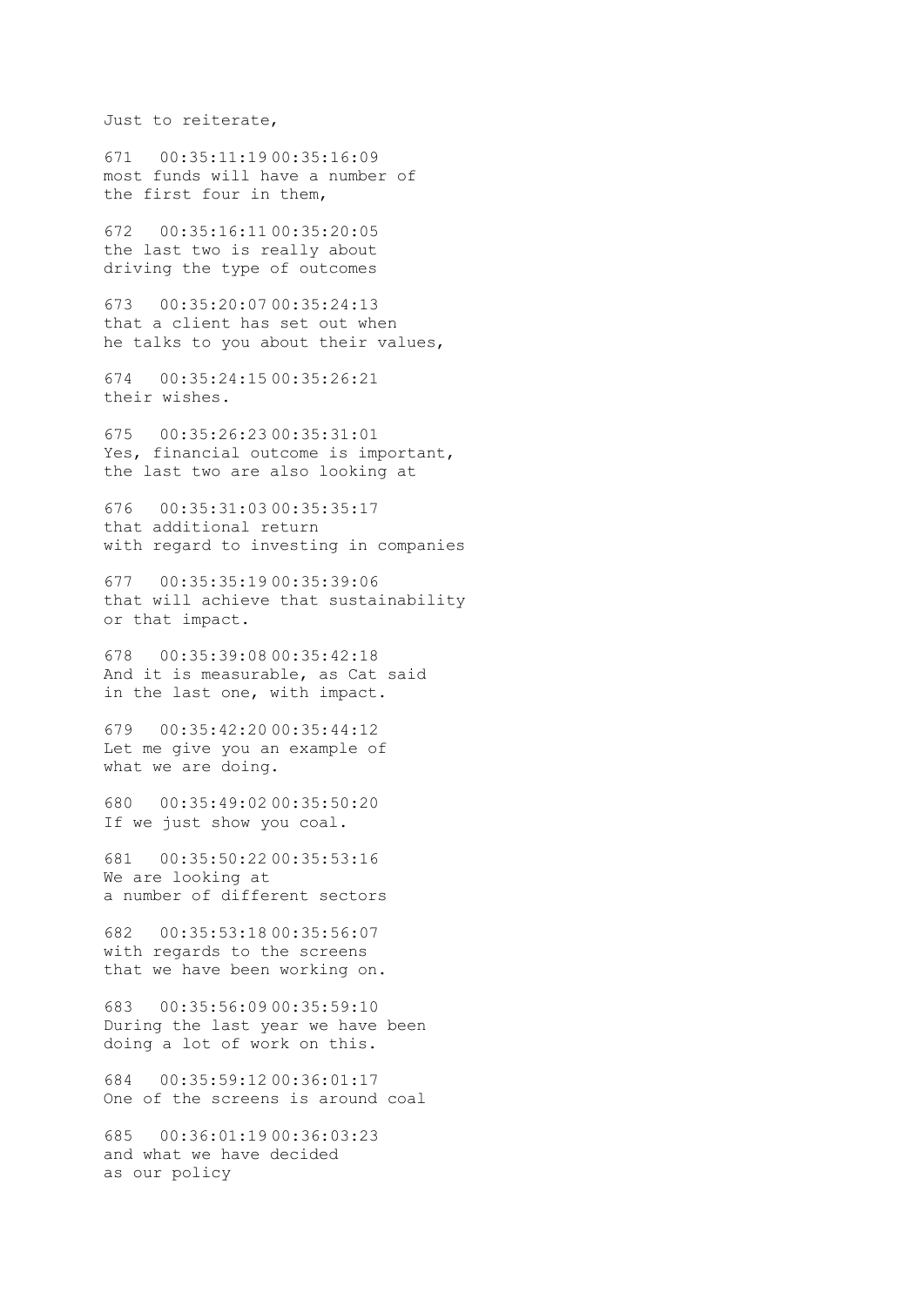686 00:36:04:00 00:36:06:06 is that we do not want to include any companies

687 00:36:06:08 00:36:09:19 that have a revenue of more than 25% derived from coal.

688 00:36:09:21 00:36:12:06 Obviously, the most revenue

689 00:36:12:08 00:36:14:21 that people derive from coal is coal power generation,

690 00:36:14:23 00:36:18:20 that's a lot of the companies you will see in portfolios

691 00:36:18:22 00:36:23:14 where now, within M&G Treasury and Investment Office

692 00:36:23:16 00:36:26:20 and the funds that we have, we are now looking to exclude

693 00:36:26:22 00:36:29:11 anything with revenue of more than 25%.

694 00:36:29:13 00:36:31:24 This is a live example, this is an example

695 00:36:32:01 00:36:34:20 that went to investment committee for sign off around the policy,

696 00:36:34:22 00:36:38:01 but also then the companies that we want to exclude

697 00:36:38:03 00:36:40:24 from our underlying mandates and our funds.

698 00:36:41:01 00:36:44:08 Company A, we have excluded.

699 00:36:44:10 00:36:47:09 Reason being they have 76% of their revenue

700 00:36:47:11 00:36:49:23 coming from coal power generation.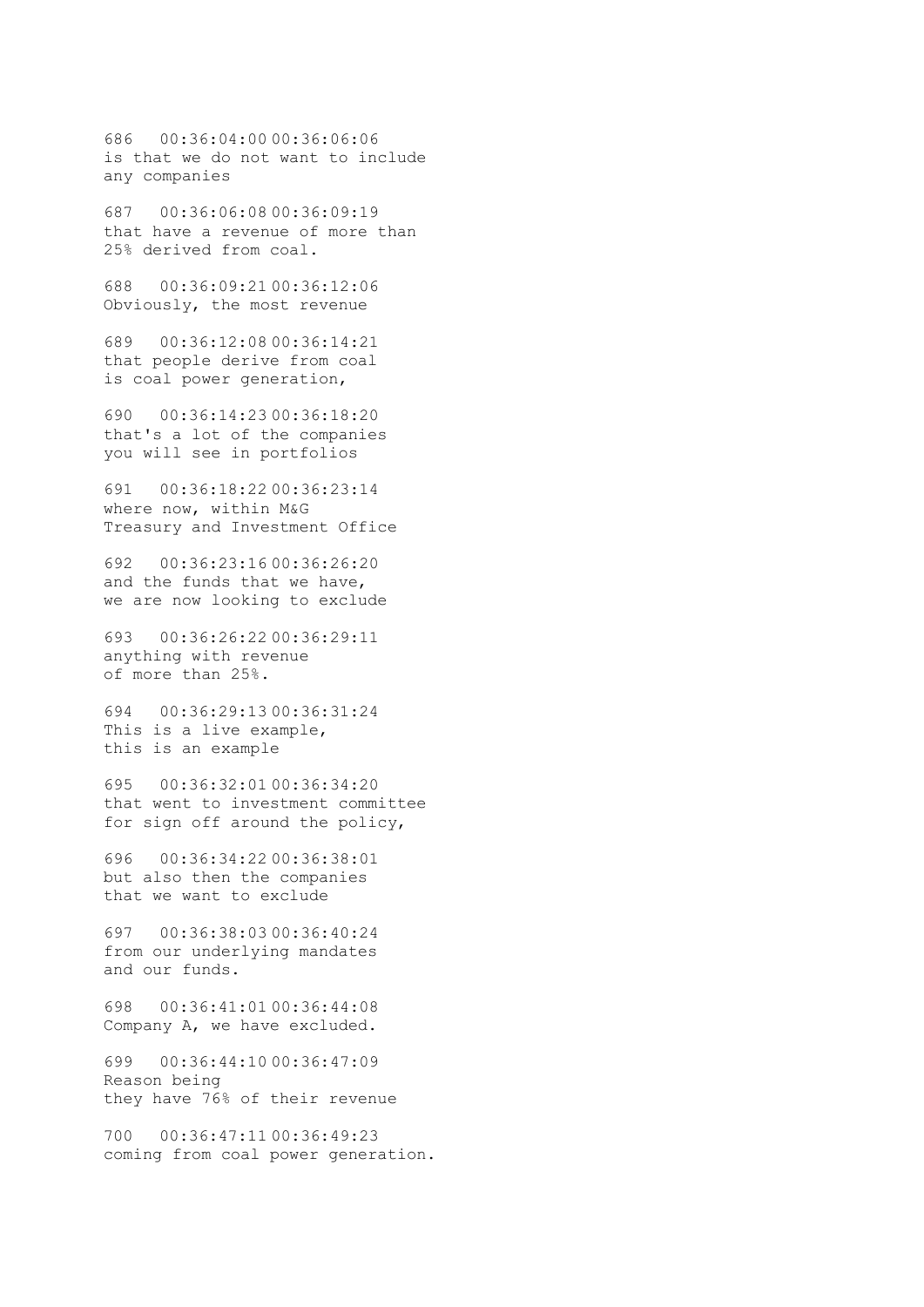701 00:36:50:00 00:36:53:01 We discussed this company with the investment manager

702 00:36:53:03 00:36:55:22 and the investment manager told us that

703 00:36:55:24 00:36:58:01 they're based in a state in the US,

704 00:36:58:03 00:37:00:14 that state has very supported coal policies

705 00:37:00:16 00:37:03:00 and therefore they are not likely to change what they do

706 00:37:03:02 00:37:04:11 so we have excluded it.

707 00:37:04:13 00:37:06:10 Company B is the flip.

708 00:37:06:12 00:37:10:06 Historically, it's had 45% revenue from generation.

709 00:37:10:08 00:37:14:04 What we saw in the last 12 to 18 months

710 00:37:14:06 00:37:19:05 was that the company managed to get its generation from coal

711 00:37:19:07 00:37:21:18 down from 45% to 30%.

712 00:37:21:24 00:37:28:01 It has committed to reducing further down to 10% by 2030.

713 00:37:28:03 00:37:31:20 This is about engagement. This is an example of engagement.

714 00:37:31:22 00:37:35:13 Do you just want to exclude and throw all companies out

715 00:37:35:15 00:37:37:17 with regard to a policy?

716 00:37:37:19 00:37:39:18 Or, if there is change and a transition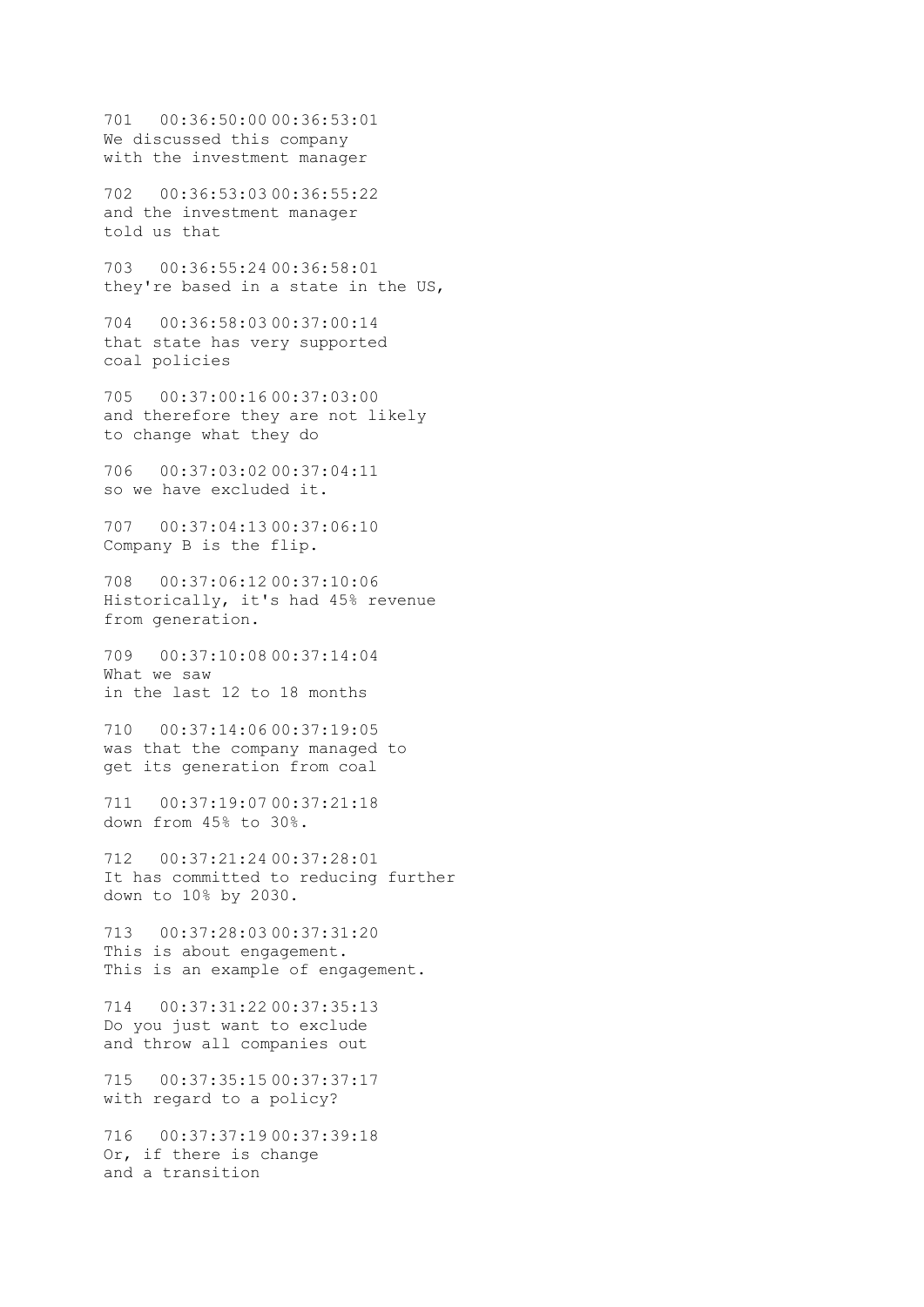717 00:37:39:20 00:37:41:17 which the company wants to undergo,

718 00:37:41:19 00:37:44:16 in this case to renewables and gas power generation,

719 00:37:44:18 00:37:45:22 should we be supportive?

720 00:37:45:24 00:37:48:09 At M&G, within Treasury and Investment Office,

721 00:37:48:11 00:37:49:18 we want to use engagement

722 00:37:49:20 00:37:52:24 because we feel that is the right way to get things moving forward

723 00:37:53:01 00:37:55:14 with regard to some of the issues that we have

724 00:37:55:16 00:37:59:01 with regard to climate change, et cetera and ESG.

725 00:37:59:06 00:38:00:23 If we then move on to...

726 00:38:02:11 00:38:04:16 Let me just finish off that previous slide.

727 00:38:04:18 00:38:06:20 The one thing that I would say to you is that

728 00:38:06:22 00:38:09:08 this is an evolving piece of work that we are doing

729 00:38:09:10 00:38:11:08 and it will be for most asset managers.

730 00:38:11:10 00:38:12:17 We have looked at weapons,

731 00:38:12:19 00:38:15:06 we have looked at tobacco, we have looked at coal,

732 00:38:15:08 00:38:16:11 we are looking at oil and gas,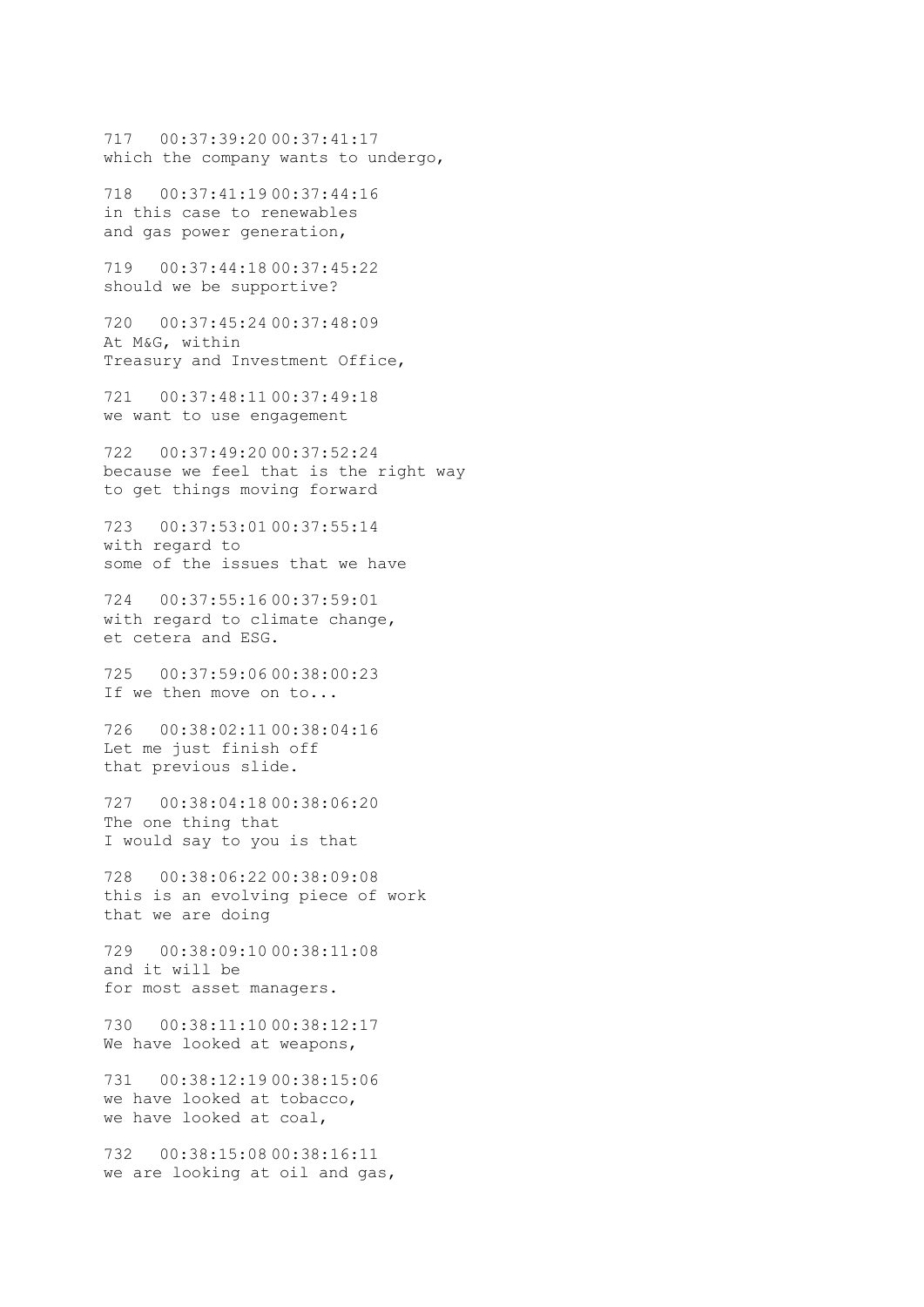733 00:38:16:13 00:38:19:03 we are looking at biodiversity, we are looking at deforestation

734 00:38:19:05 00:38:20:06 and there are other things

735 00:38:20:08 00:38:22:08 that will probably come along that we will look at

736 00:38:22:10 00:38:26:00 and will implement those policies into our existing funds

737 00:38:26:02 00:38:31:16 and then it will filter across to the rest of our funds in the future,

738 00:38:31:18 00:38:34:09 whether they sustainable, impact, etc.

739 00:38:36:18 00:38:37:18 If you haven't seen this,

740 00:38:37:20 00:38:40:21 this is just really highlighting an announcement that was made this week.

741 00:38:40:23 00:38:44:07 As I said, we've got 170 billion of assets under management.

742 00:38:44:09 00:38:47:00 A lot of that is in the profit-life fund and Pru Fund.

743 00:38:47:02 00:38:50:00 What we are looking to do within the profit-life fund

744 00:38:50:02 00:38:52:08 is to move some of those assets

745 00:38:52:10 00:38:55:16 into an area which we are calling catalyst,

746 00:38:55:18 00:39:00:10 which is a round us having a specific fund

747 00:39:00:12 00:39:03:04 that is looking at private assets and private investment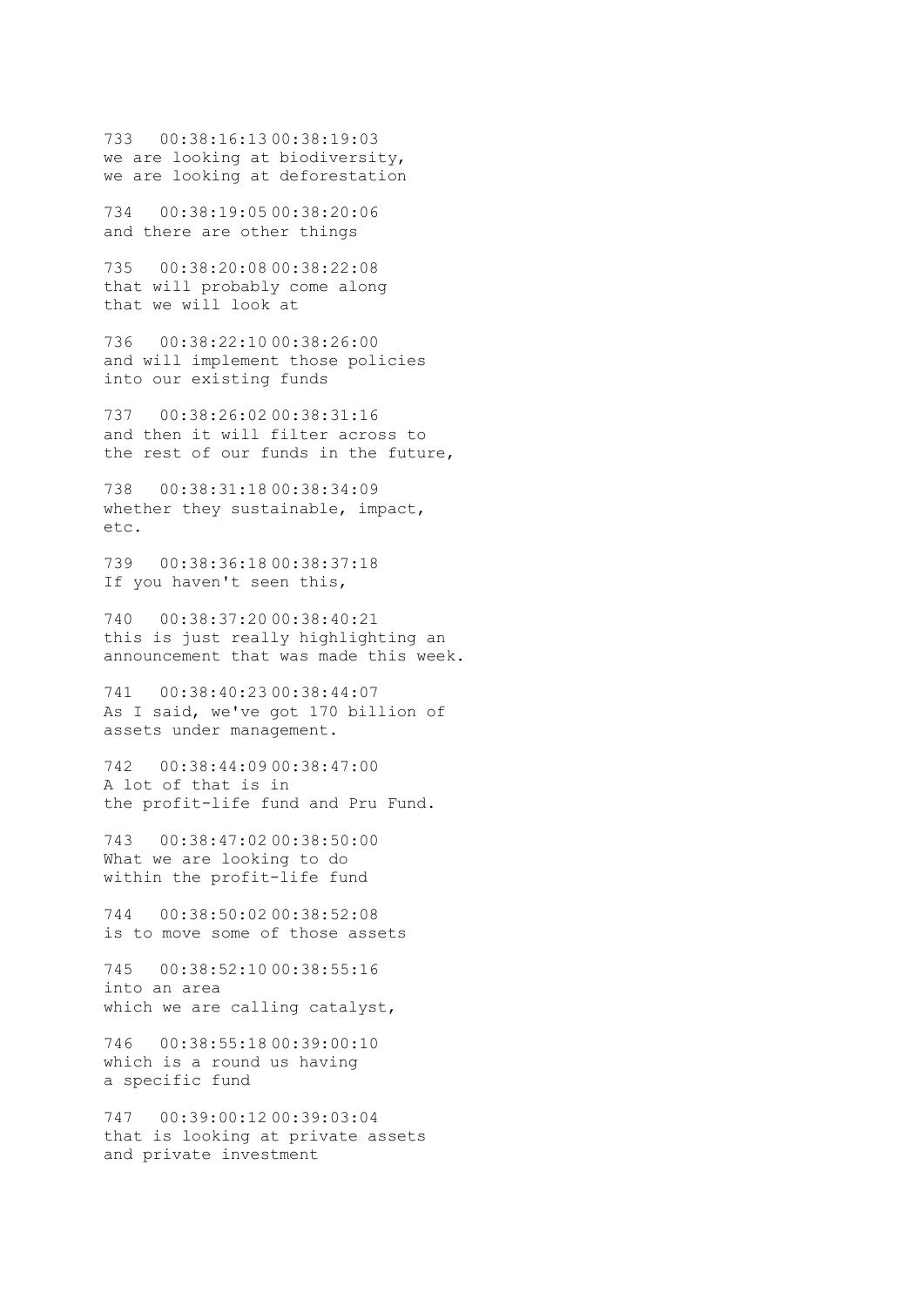748 00:39:03:06 00:39:06:11 and that is huge and will be huge going forward.

749 00:39:06:13 00:39:08:11 We are looking to move £1 billion a year

750 00:39:08:13 00:39:10:20 for the next four to five years into this fund,

751 00:39:10:22 00:39:13:09 managed by a lot of existing resources,

752 00:39:13:11 00:39:15:09 25-strong team, global team,

753 00:39:15:11 00:39:19:04 that's looking to provide global demand for capital,

754 00:39:19:06 00:39:22:16 it's looking to build on the existing capabilities that we have

755 00:39:22:18 00:39:25:16 to find sustainable private assets

756 00:39:25:18 00:39:28:01 working to create a more sustainable world.

757 00:39:29:18 00:39:34:13 We have already 65 billion of assets in this area within private equity,

758 00:39:34:15 00:39:36:14 private credit, real estate

759 00:39:36:16 00:39:39:06 and they are looking at asset and development finance,

760 00:39:39:08 00:39:41:20 they are looking at companies and opportunities

761 00:39:41:22 00:39:45:02 around affordable housing and energy from waste facilities,

762 00:39:45:04 00:39:47:08 also technology investments as well.

763 00:39:47:10 00:39:49:02 Just a snippet there.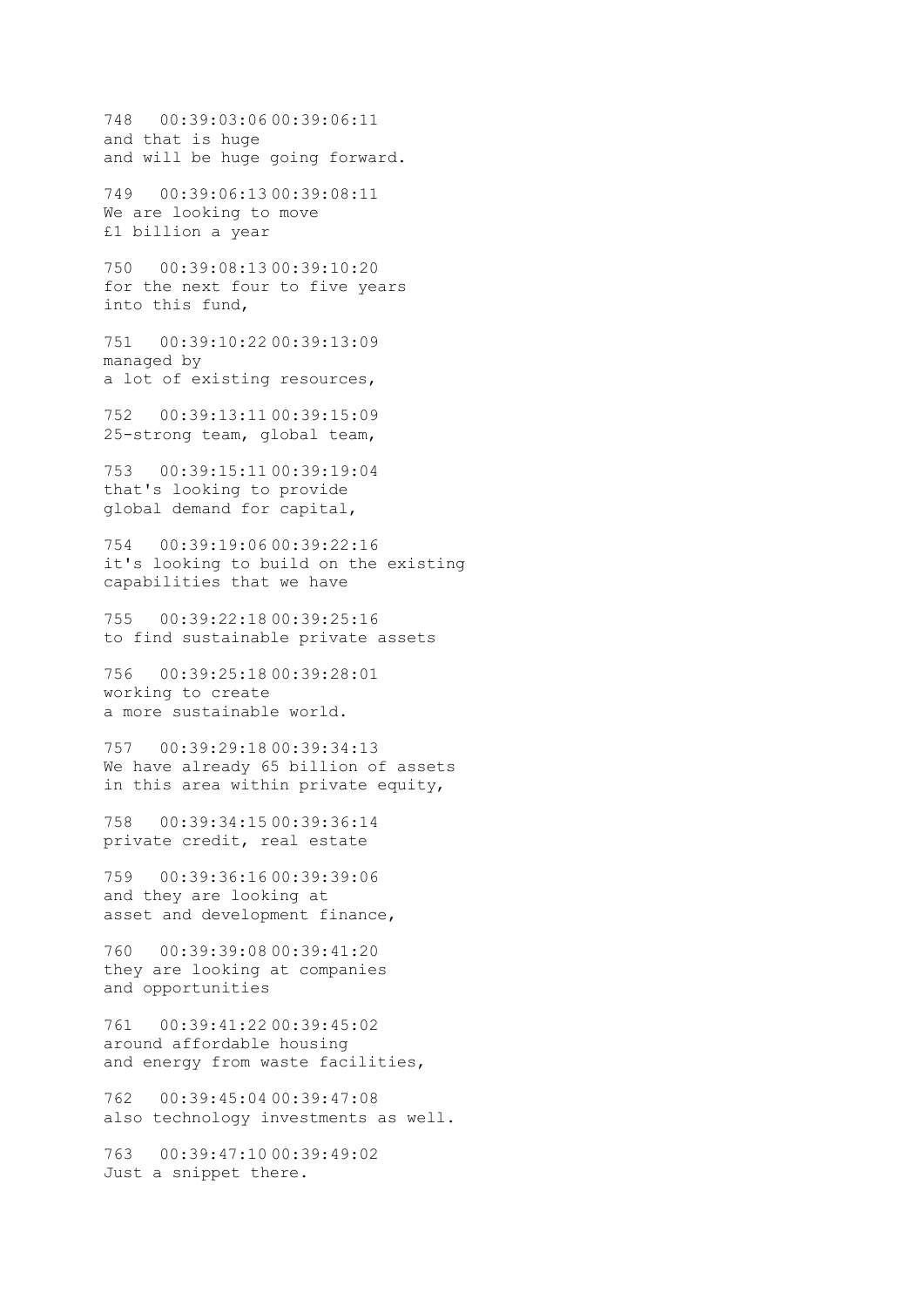764 00:39:49:04 00:39:53:03 Also, just to say, at this moment in time as a business,

765 00:39:53:05 00:39:58:11 we already invest £600 million in clean energy across six continents.

766 00:40:00:15 00:40:06:14 We have solar investments, the output from them is 4,800 megawatts,

767 00:40:06:16 00:40:09:20 which, if you look at how much that is,

768 00:40:09:22 00:40:11:23 that is a huge amount of power generation

769 00:40:12:00 00:40:13:15 from the investments we've already got.

770 00:40:13:17 00:40:17:11 We are invested in ten fibre and business data centres

771 00:40:17:13 00:40:21:07 connecting one million plus people and businesses across the world,

772 00:40:21:09 00:40:24:15 which has social impacts, smart cities, infrastructure.

773 00:40:24:17 00:40:29:20 We already own 270 plus schools and 50 plus hospitals across the UK

774 00:40:29:22 00:40:32:18 and Europe and Australia and Canada.

775 00:40:32:20 00:40:36:06 This is about improving social, we are already doing that.

776 00:40:36:08 00:40:38:17 It's obviously about investment and financial as well.

777 00:40:38:19 00:40:41:02 Just an idea about what we already do

778 00:40:41:04 00:40:44:09 and some of the experience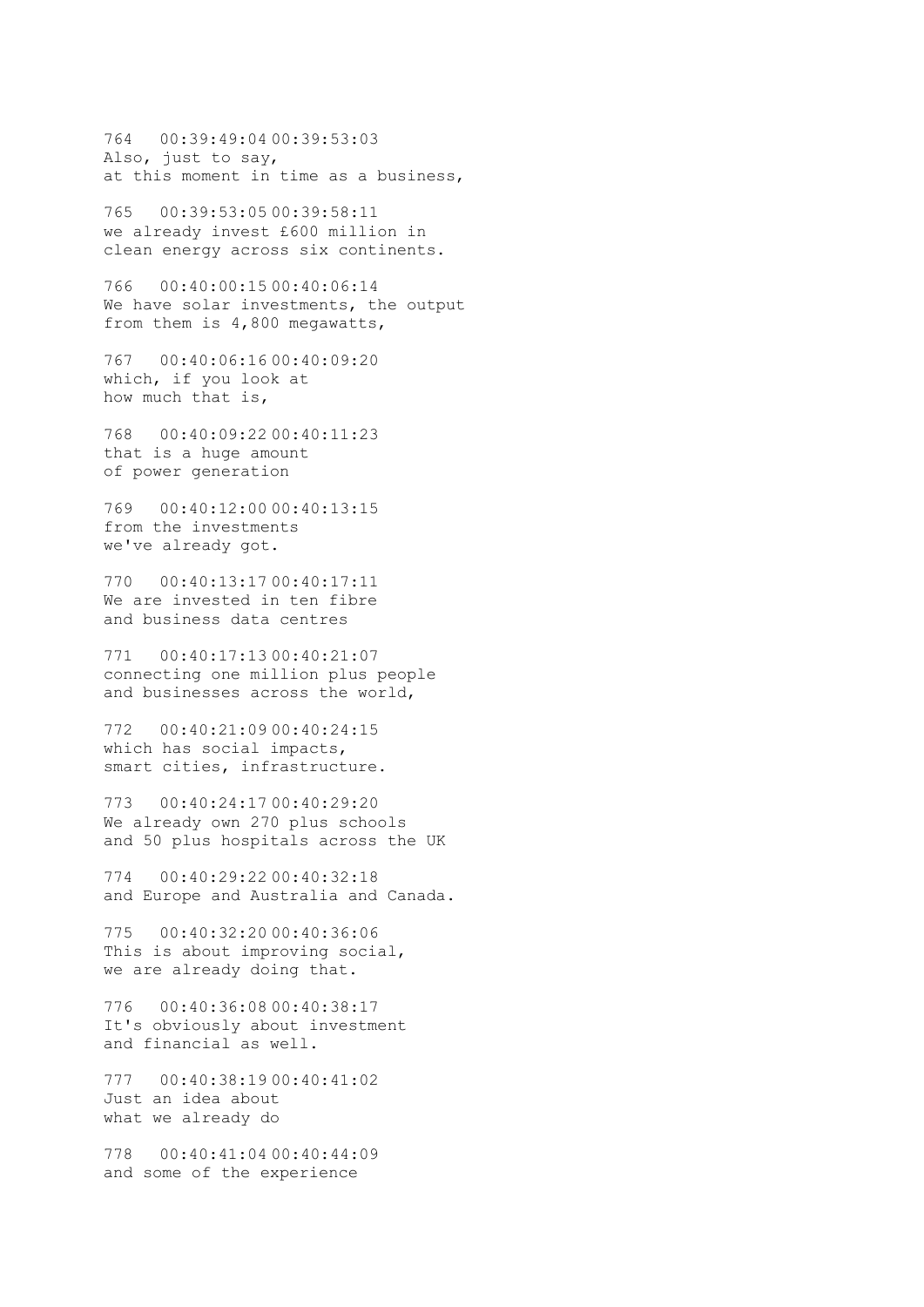and expertise we have.

779 00:40:44:11 00:40:45:18 Just finishing up.

780 00:40:46:19 00:40:49:00 How can we show your client what this means

781 00:40:49:02 00:40:51:03 when you look at our funds on the menu?

782 00:40:51:05 00:40:54:05 The menu we have, which we put together,

783 00:40:54:07 00:40:57:23 is showing four levels of ESG nests, as I call it.

784 00:40:58:00 00:41:02:00 Those levels are where we are integrating into ESG,

785 00:41:02:15 00:41:05:11 and that also means...

786 00:41:05:13 00:41:09:18 Sorry, where we are integrating ESG into our existing funds.

787 00:41:09:20 00:41:13:11 Then where we have funds, which has got what we are calling ESG plus,

788 00:41:13:13 00:41:16:20 that's got more of our positive screening, best in class.

789 00:41:17:11 00:41:20:16 Then you've got sustainable funds and, at the top, impact funds.

790 00:41:20:18 00:41:24:00 I've given you an idea of where some of our existing funds sit

791 00:41:24:02 00:41:26:18 within Treasury and Investment Office, within integrated,

792 00:41:26:20 00:41:28:12 then I've given you some M&G funds

793 00:41:28:14 00:41:31:00 that, obviously, are available from the group,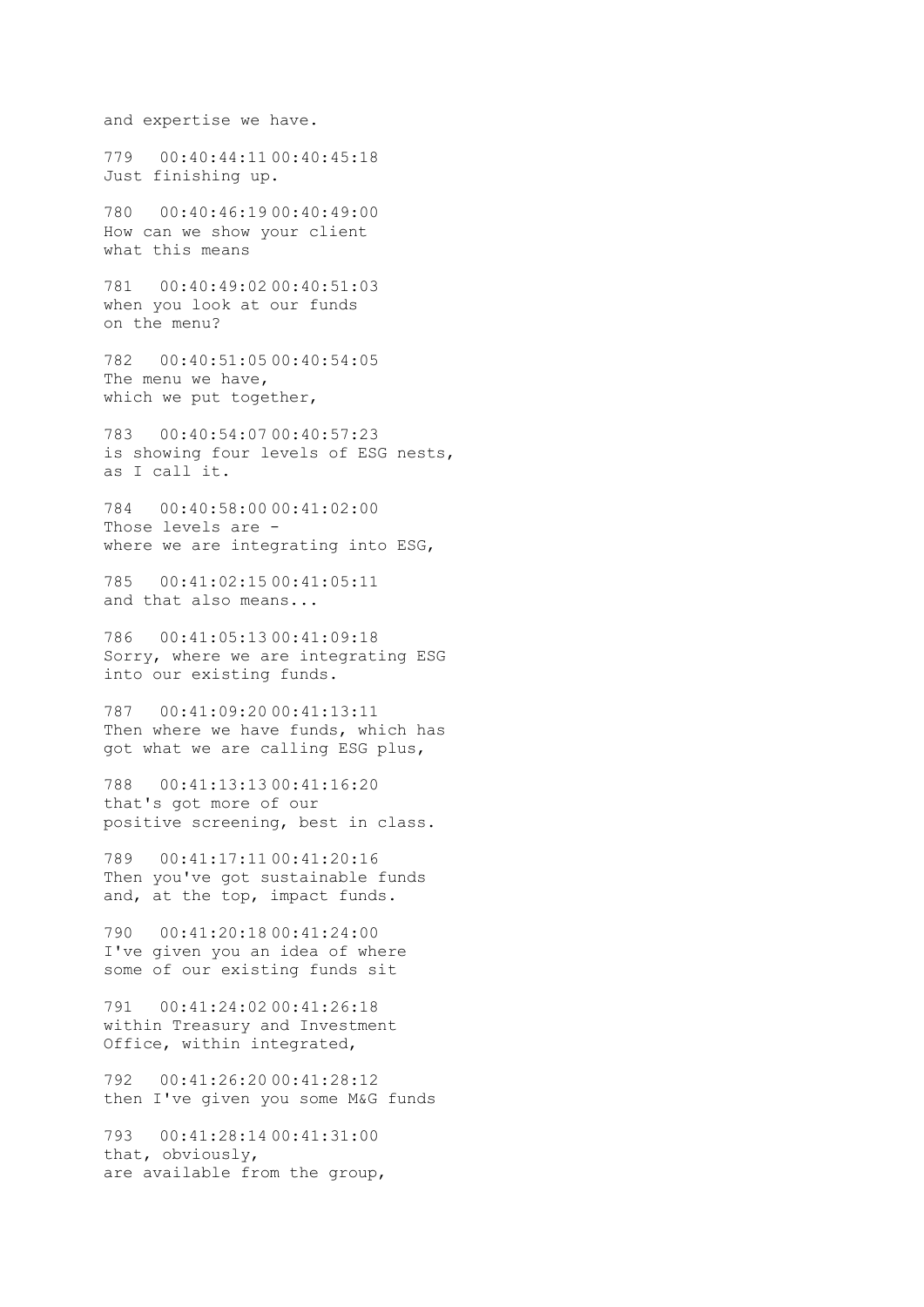794 00:41:31:02 00:41:33:10 which sit in those other three areas.

795 00:41:34:12 00:41:38:06 All funds, I believe, will have a level of integration exclusions,

796 00:41:38:08 00:41:39:08 best in class...

797 00:41:42:09 00:41:46:14 Most funds will have a level of stewardship integration exclusion.

798 00:41:46:16 00:41:48:24 If you look at the dials there, it's showing you, in our funds,

799 00:41:49:01 00:41:52:15 how much of that is in each of those areas.

800 00:41:52:17 00:41:55:05 Then you've got the best in class, impact investing,

801 00:41:55:07 00:41:58:08 which will provide choices for your clients.

802 00:41:59:14 00:42:01:13 It's important we provide choice.

803 00:42:01:15 00:42:03:12 It's important we give you clear communication

804 00:42:03:14 00:42:05:17 about what we are doing and what the future looks like,

805 00:42:05:19 00:42:07:14 we will carry on doing that.

806 00:42:07:16 00:42:09:08 Thank you for joining the call this morning.

807 00:42:09:10 00:42:13:09 I am going to pass you back to Cat just for a final couple of points.

808 00:42:13:11 00:42:14:04 Thank you.

809 00:42:15:23 00:42:18:11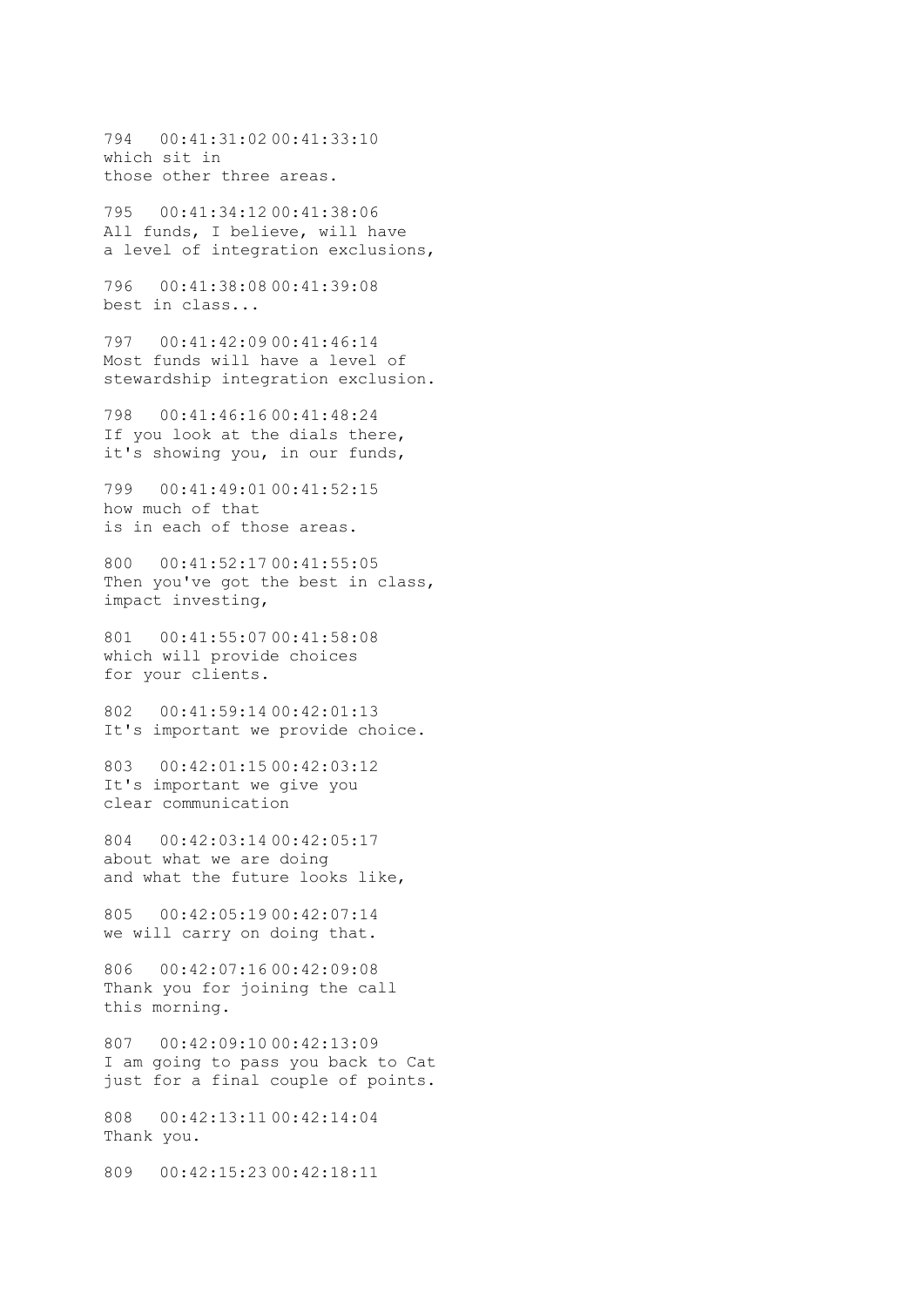That's great. Thanks very much, Mark.

810 00:42:19:17 00:42:21:17 Just a couple of slides left from me

811 00:42:21:19 00:42:25:11 just to demonstrate how we can support you.

812 00:42:25:13 00:42:28:07 Obviously, a lot of you on this call will be Pru Fund

813 00:42:28:09 00:42:30:20 and Pru folio supporters and we thank you very much for that.

814 00:42:30:22 00:42:35:09 Here you can see, you can visit the ESG part on our website,

815 00:42:35:11 00:42:39:05 which will talk to you around about the ESG integration.

816 00:42:39:07 00:42:41:22 Hopefully, what Mark has demonstrated there,

817 00:42:41:24 00:42:45:20 if you are using our solutions just now,

818 00:42:45:22 00:42:48:15 then you are already incorporating ESG

819 00:42:48:17 00:42:51:03 into your proposition for your clients.

820 00:42:51:05 00:42:53:08 I think we maybe just need to word it,

821 00:42:53:10 00:42:56:19 make sure that we are recording in your suitability letters

822 00:42:56:21 00:42:59:11 or within your centralised investment position.

823 00:42:59:13 00:43:02:08 We can help you with that within the de facto guide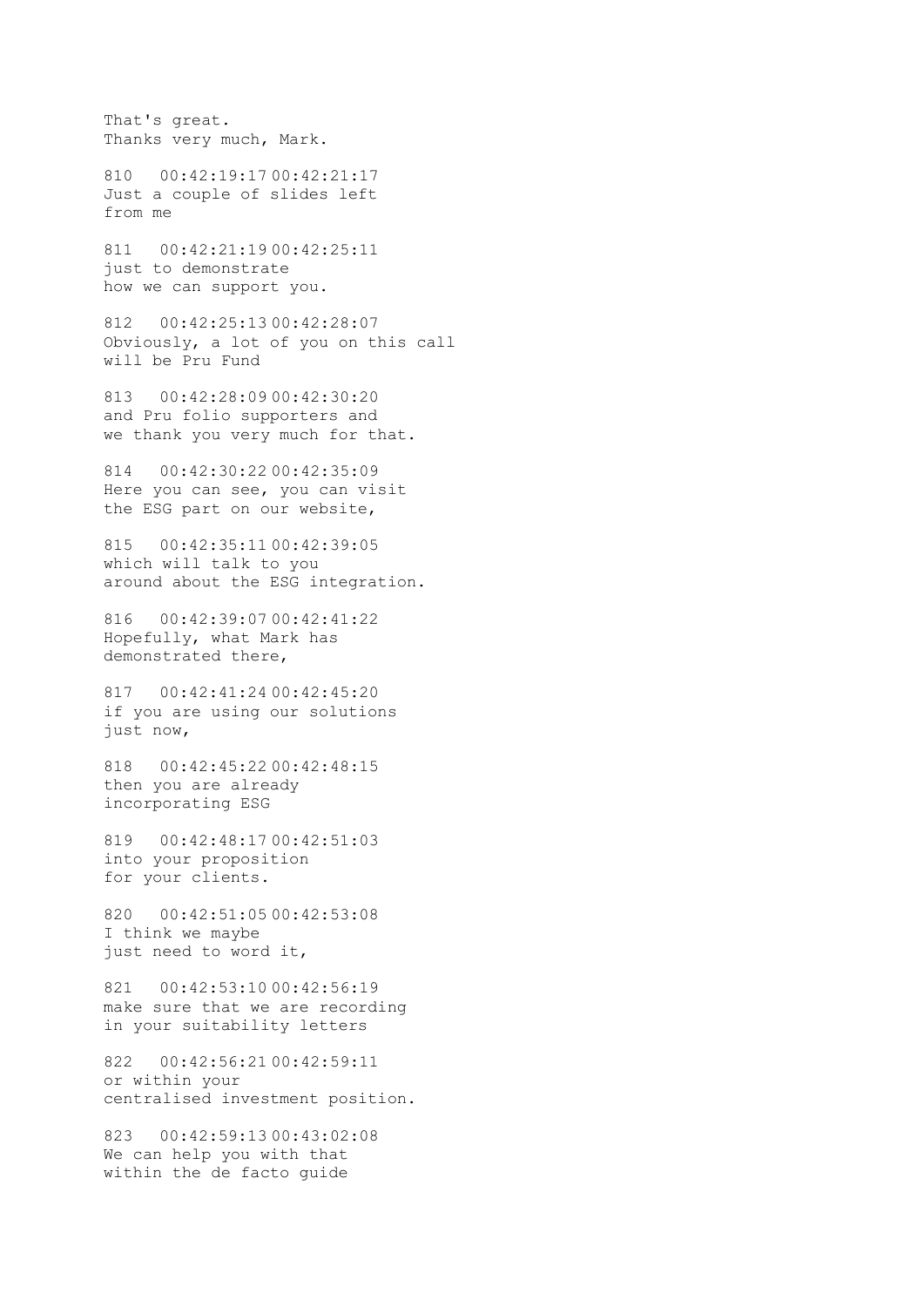824 00:43:02:10 00:43:04:07 that you see on the screen there,

825 00:43:04:09 00:43:06:04 using the Pru Fund range.

826 00:43:06:06 00:43:08:13 Page 15 explains...

827 00:43:11:16 00:43:15:06 ..the ESG outlook within the Pru Fund range,

828 00:43:15:08 00:43:18:07 so give that read, it's also getting updated.

829 00:43:18:09 00:43:23:19 And here, what we've done is we've got some suitability paragraphs.

830 00:43:23:21 00:43:25:24 These will be, hopefully, out shortly.

831 00:43:26:01 00:43:30:23 This is just, again, that point of continue doing what you are doing.

832 00:43:31:00 00:43:33:24 It probably already has that ESG integration

833 00:43:34:01 00:43:35:24 or some level of ESG in there,

834 00:43:36:01 00:43:38:20 but we will try to help you out by just a couple of examples

835 00:43:38:22 00:43:41:03 of some paragraphs that you might want to add in

836 00:43:41:05 00:43:42:24 to your client suitability letters

837 00:43:43:01 00:43:47:23 just to ensure that you are covering off that ESG framework and lens.

838 00:43:48:00 00:43:50:13 On the next slide, just a couple of things.

839 00:43:50:15 00:43:54:04 I have touched on the tool.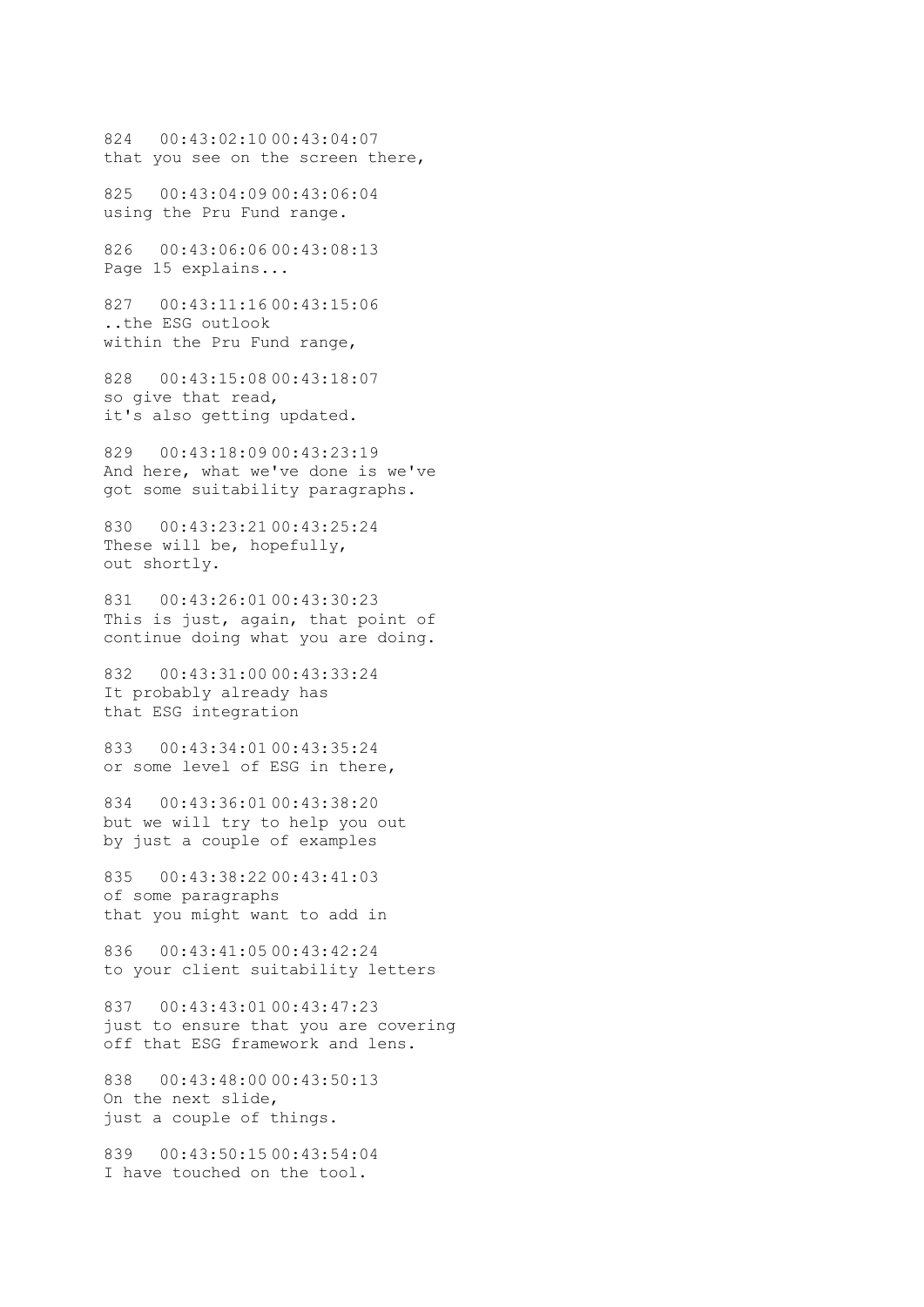840 00:43:54:06 00:43:57:10 We think this is fairly groundbreaking in the market,

841 00:43:57:12 00:44:00:01 it certainly is a very comprehensive tool.

842 00:44:00:03 00:44:02:05 It is free for advisers to use,

843 00:44:02:07 00:44:04:06 so keep in touch with your account manager

844 00:44:04:08 00:44:06:07 and they will let you know more about that

845 00:44:06:09 00:44:07:23 as and when we get that launched.

846 00:44:08:00 00:44:09:13 I think the really important part for that,

847 00:44:09:15 00:44:11:08 which we are coming into the second phase of it,

848 00:44:11:10 00:44:15:04 that ability to filter by your client preference,

849 00:44:15:06 00:44:18:21 but also their financial objective, which is key at the end of the day.

850 00:44:18:23 00:44:22:19 It will analyse all funds, not just those that are badged ESG.

851 00:44:22:21 00:44:24:04 The final bit from me,

852 00:44:24:06 00:44:28:10 hopefully you have enjoyed listening to the presentation today,

853 00:44:28:12 00:44:31:05 but if you get a spare 40 minutes,

854 00:44:31:07 00:44:33:09 click on the YouTube link there

855 00:44:33:11 00:44:36:01 to that video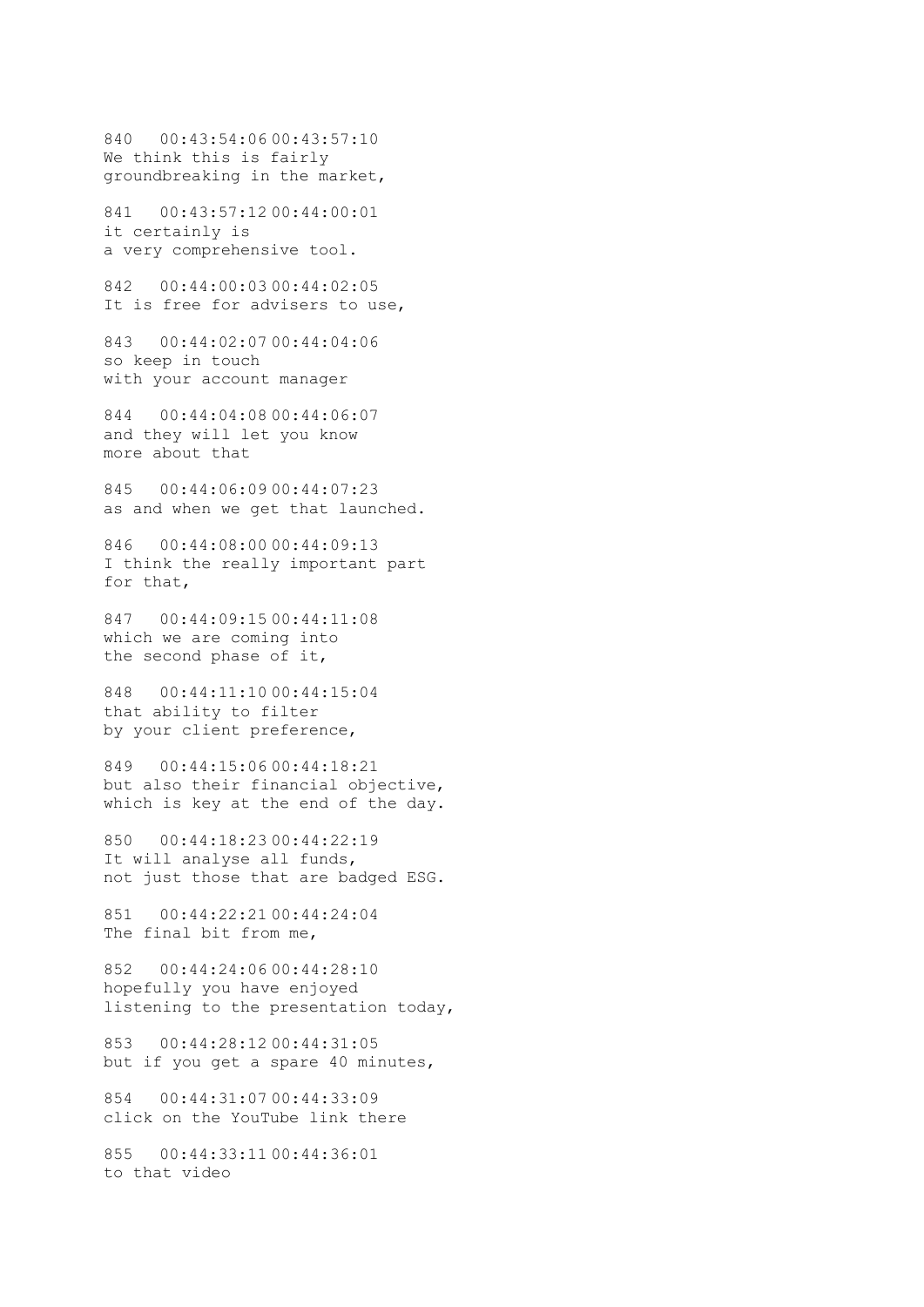around about our planet.

856 00:44:36:03 00:44:38:06 For me, that really cemented

857 00:44:38:08 00:44:41:15 why we are on this journey and why it's not a fad

858 00:44:41:17 00:44:45:06 and why it is here to stay and why it will become the new norm.

859 00:44:45:08 00:44:47:13 Certainly give that a watch

860 00:44:47:15 00:44:52:24 if you get some 40 minutes spare over your lunch break or whenever.

861 00:44:53:01 00:44:55:09 OK, if I move onto the next slide,

862 00:44:55:11 00:44:58:13 I will pass back to Peter who will take you through the wrap-up.

863 00:44:58:15 00:44:59:16 Thank you very much.

864 00:45:01:15 00:45:05:03 Thank you very much, Cat and also to Mark.

865 00:45:05:05 00:45:06:13 Two excellent presentations,

866 00:45:06:15 00:45:09:23 hopefully you found that to be the case too.

867 00:45:11:13 00:45:12:24 We've covered a lot of ground today

868 00:45:13:01 00:45:16:05 as part of the learning objectives for the session.

869 00:45:18:02 00:45:20:18 Hopefully that was of value to yourselves.

870 00:45:20:20 00:45:22:24 I'm going to just take you through the next steps.

871 00:45:23:01 00:45:25:20 First of all, just like to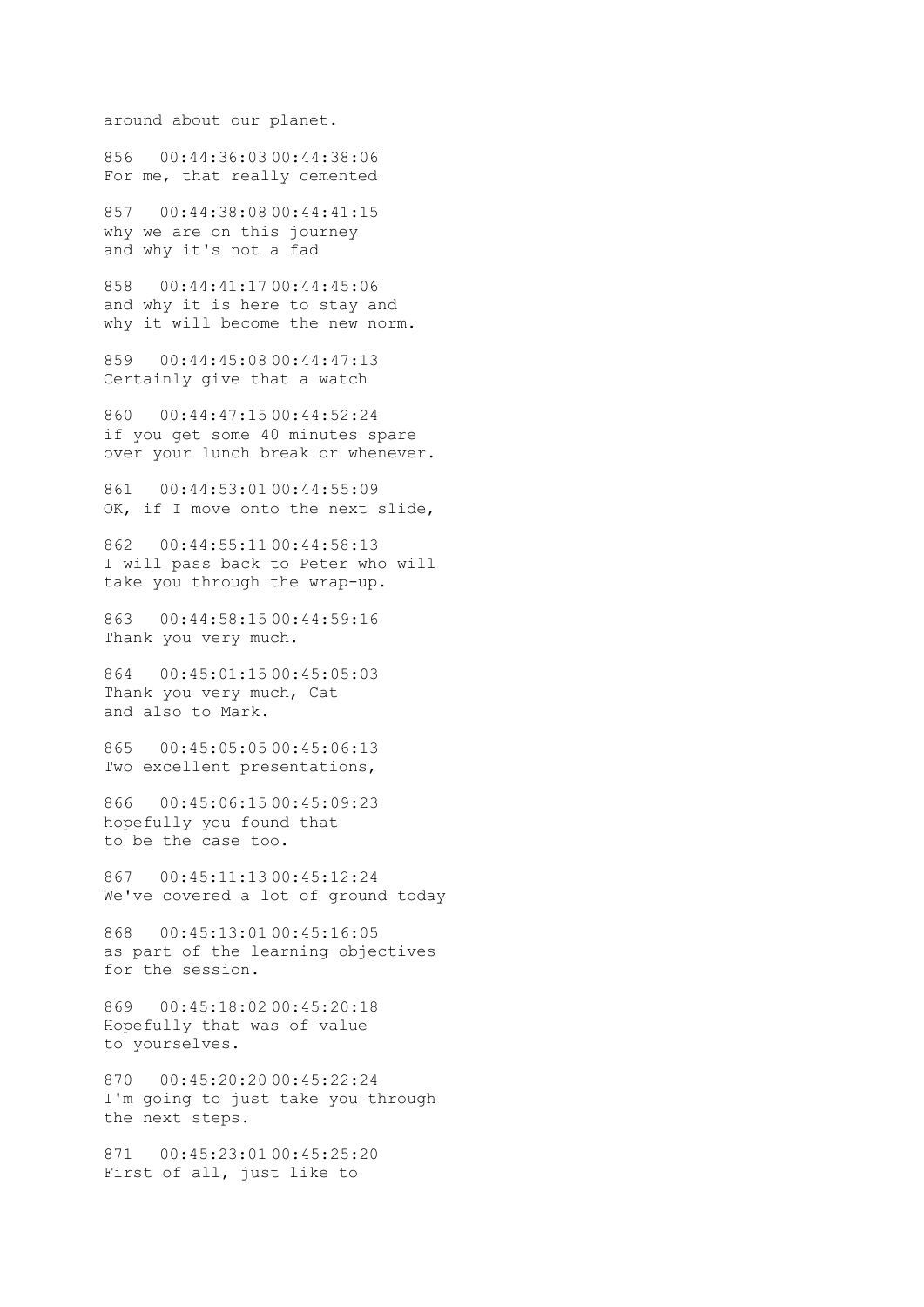put the next slide up,

872 00:45:25:22 00:45:31:19 which is covering the fund range within the sustainable funds

873 00:45:31:21 00:45:34:21 that we have available for you to access

874 00:45:34:23 00:45:38:22 through Prudential's Retirement Account product at the moment.

875 00:45:38:24 00:45:44:17 As you can see, quite a number of funds there, both in-house, M&G,

876 00:45:44:19 00:45:47:14 sustainable and climate funds,

877 00:45:47:16 00:45:49:20 and also a number of external funds

878 00:45:49:22 00:45:52:19 that are very popular in the marketplace too.

879 00:45:52:21 00:45:57:18 In addition to those, it's an area we are very passionate about

880 00:45:57:20 00:46:02:04 and as we speak, developing fund solutions for.

881 00:46:03:23 00:46:06:11 There will be further funds to come from us

882 00:46:06:13 00:46:08:08 as we go throughout this year,

883 00:46:08:10 00:46:11:16 including within the Pru Fund range, which, again,

884 00:46:11:18 00:46:14:24 should be exciting developments later in the year.

885 00:46:16:08 00:46:17:23 In terms of next steps,

886 00:46:18:00 00:46:23:05 this is the second of seven of our Managing Future Risks seminar series.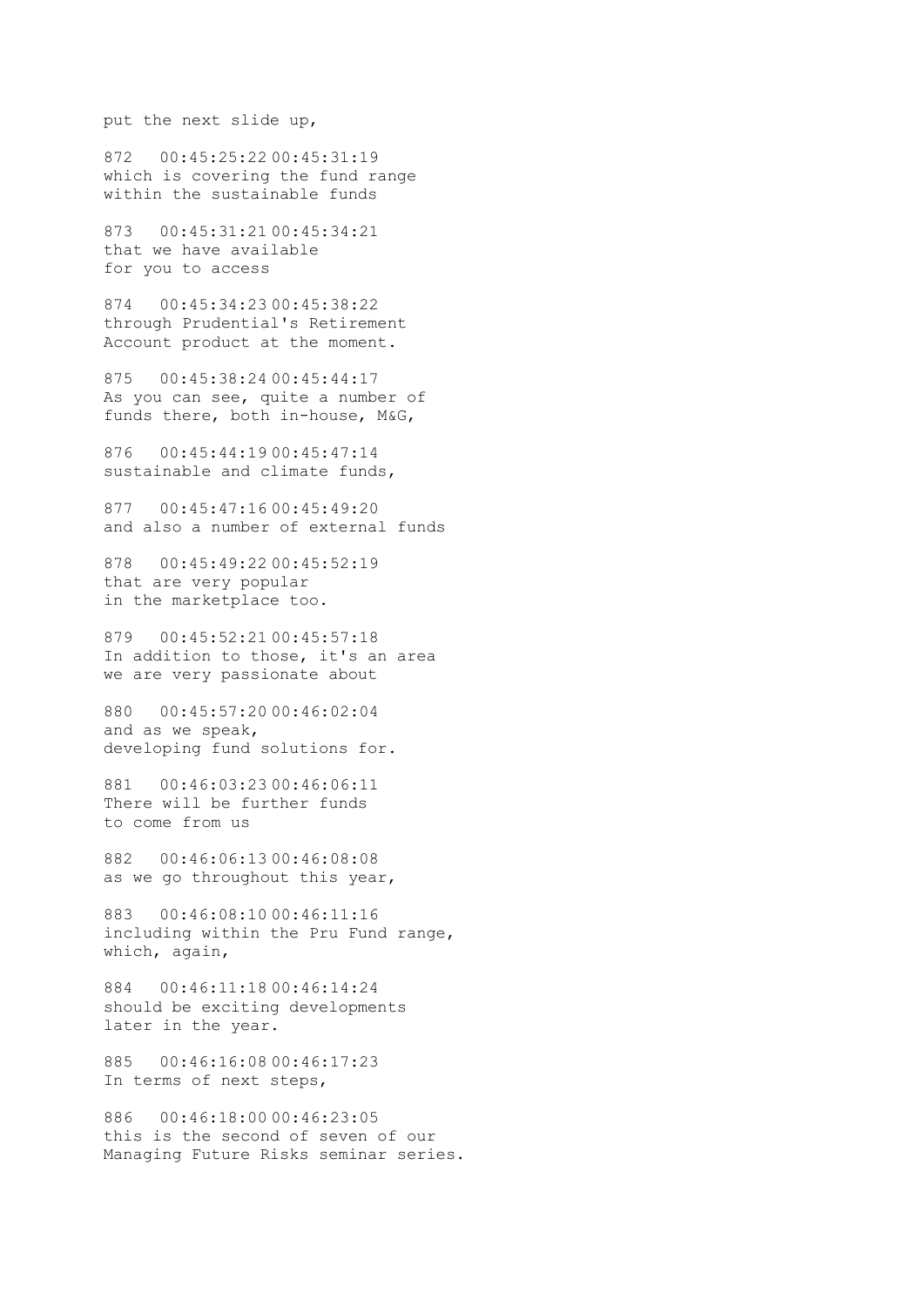887 00:46:23:07 00:46:25:23 If you haven't yet signed up for any of the others,

888 00:46:26:00 00:46:29:06 you will be able to see a link on your screen now

889 00:46:29:08 00:46:30:10 for the upcoming sessions.

890 00:46:30:12 00:46:33:11 That's on the left-hand panel of the screen.

891 00:46:33:13 00:46:36:17 Also, your feedback is really important to us

892 00:46:36:19 00:46:41:13 in terms of being able to ensure these events meet your requirements

893 00:46:41:15 00:46:46:12 and help us to further improve them as time goes on.

894 00:46:46:14 00:46:49:09 So, you will see on the screen there, again, on that panel,

895 00:46:49:11 00:46:51:22 that there is a feedback link.

896 00:46:51:24 00:46:55:05 If you can take two or three minutes to complete that,

897 00:46:55:07 00:46:56:20 we would appreciate it.

898 00:46:56:22 00:46:58:10 Once we've got your feedback,

899 00:46:58:12 00:47:01:00 then our events team will be sending you an email.

900 00:47:01:02 00:47:03:11 That will land with you early next week

901 00:47:03:13 00:47:06:10 and in there will be an embedded CPD certificate.

902 00:47:06:12 00:47:09:24 First of all, make sure that